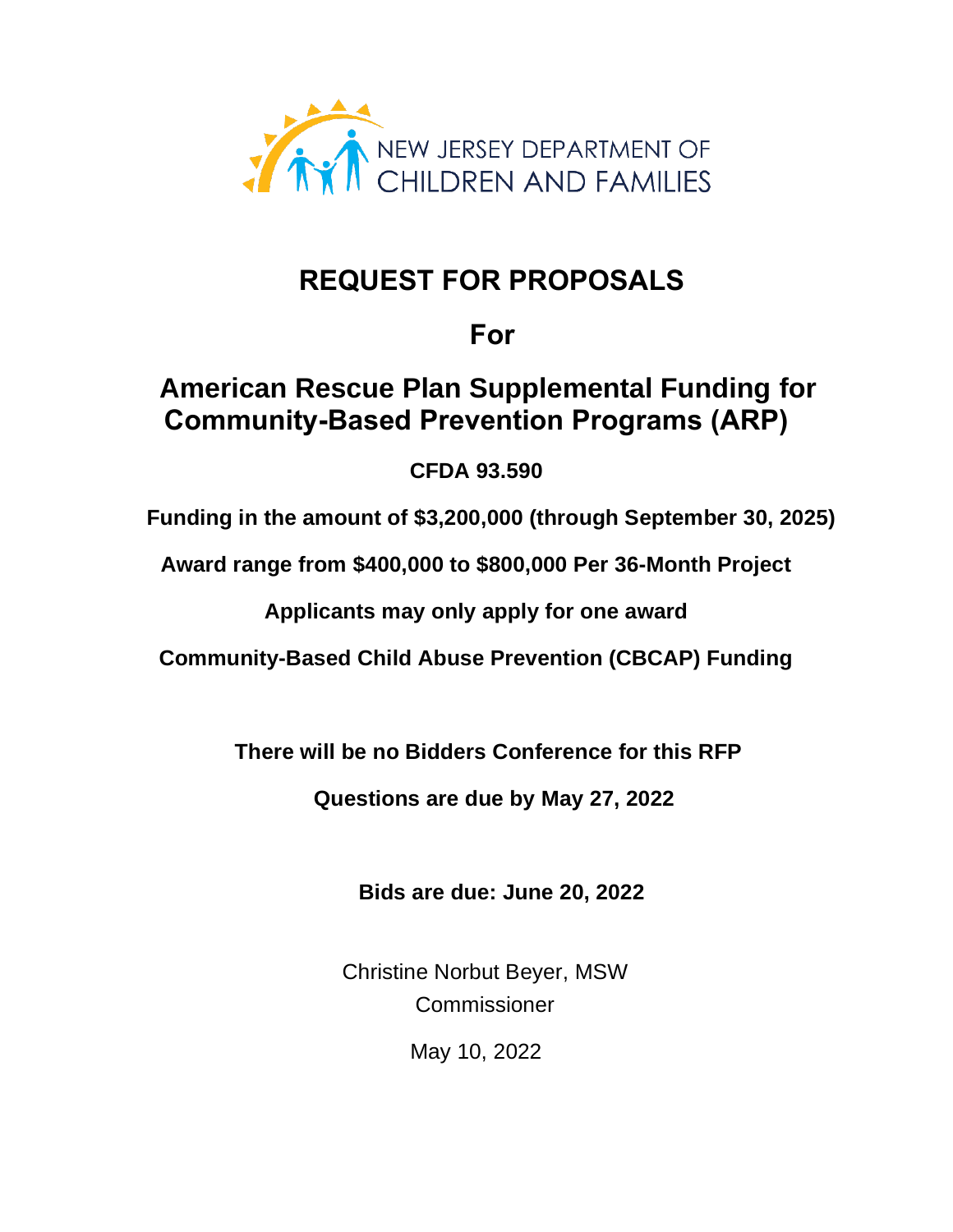# **TABLE OF CONTENTS**

Section I - General Information

|    | A. Purpose                                                                                                                                                                                                                                                                                                                                  | Page 1  |
|----|---------------------------------------------------------------------------------------------------------------------------------------------------------------------------------------------------------------------------------------------------------------------------------------------------------------------------------------------|---------|
|    | B. Background                                                                                                                                                                                                                                                                                                                               | Page 2  |
|    | C. Target Population/Admission Criteria                                                                                                                                                                                                                                                                                                     | Page 6  |
|    | D. Resources                                                                                                                                                                                                                                                                                                                                | Page 6  |
|    | E. Activities                                                                                                                                                                                                                                                                                                                               | Page 7  |
|    | F. Outputs                                                                                                                                                                                                                                                                                                                                  | Page 7  |
|    | G. Funding Information                                                                                                                                                                                                                                                                                                                      | Page 8  |
|    | H. Applicant Eligibility Requirements                                                                                                                                                                                                                                                                                                       | Page 9  |
| I. | <b>RFP Schedule</b>                                                                                                                                                                                                                                                                                                                         | Page 10 |
|    | J. Administration                                                                                                                                                                                                                                                                                                                           | Page 10 |
|    | K. Appeals                                                                                                                                                                                                                                                                                                                                  | Page 14 |
|    | L. Post Award Review                                                                                                                                                                                                                                                                                                                        | Page 14 |
|    | M. Post Award Requirements                                                                                                                                                                                                                                                                                                                  | Page 14 |
|    | Section II - Application Instructions                                                                                                                                                                                                                                                                                                       |         |
| А. | <b>Review Criteria</b>                                                                                                                                                                                                                                                                                                                      | Page 15 |
| В. | <b>Supporting Documents</b>                                                                                                                                                                                                                                                                                                                 | Page 23 |
| C. | Requests for Information and Clarification                                                                                                                                                                                                                                                                                                  | Page 28 |
|    | <b>Exhibit A-The State Affirmative Action Policy</b><br><b>Exhibit B-Anti-Discrimination Provisions</b><br>Exhibit C-Notice of Standard Contract Requirements, Processes, and Policies<br>Exhibit D-Public Law P.L. 2021, c.1 Attestation Form<br>Exhibit E-Budget forms for 3 one-year budgets<br>Exhibit F-Russia Belarus Disclosure Form |         |

Attachment 1–Federal Requirements-Updated Rider for Purchases Funded by Federal Funds of 2CFR 200.317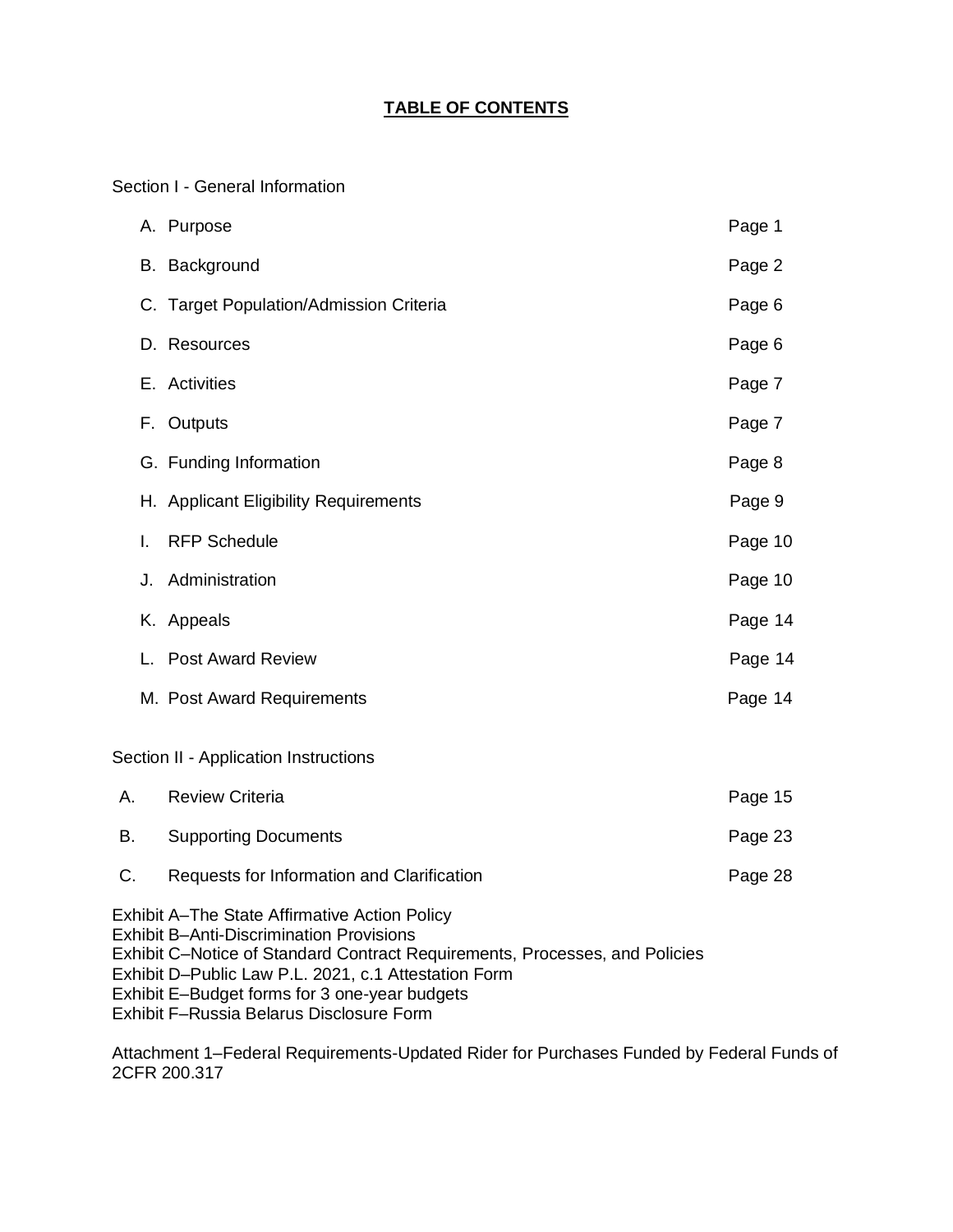# **Funding Agency**

State of New Jersey Department of Children and Families 50 East State Street Trenton, New Jersey 08625

### **Special Notice**:

There will be no Bidders Conference for this RFP. Questions will be accepted in advance of the proposal deadline by providing them via email to [DCF.ASKRFP@dcf.nj.gov](mailto:DCF.ASKRFP@dcf.nj.gov) until **May 10, 2022, 12PM**. Technical inquiries about forms and other documents may be requested at any time.

All bids must be submitted electronically through our online system. To submit online, applicant must submit an AOR form. The AOR form must be completed and sent to [DCF.ASKRFP@dcf.nj.gov.](mailto:DCF.ASKRFP@dcf.nj.gov) (See Section I).

### **Section I – General Information**

### **A. Purpose:**

In response to the unprecedented national Coronavirus (COVID-19) public health emergency, President Biden signed the American Rescue Plan (ARP) into law. This economic stimulus bill will assist New Jersey's efforts to prepare, prevent, and respond to the COVID-19 pandemic. With the passage of this bill, New Jersey received supplemental ARP federal funding through the Community Based Child Abuse Prevention (CBCAP) Program.

The New Jersey Department of Children and Families' (DCF) Division of Family and Community Partnerships announces the availability of \$3,200,000 in federal funding for CBCAP programs to enhance community-based, prevention-focused programs and activities designed to strengthen and support families and communities to prevent child abuse and neglect.

Funding is available for each 36-month project ranging from \$400,000 to \$800,000 for community-based child abuse prevention grants to address gaps and support families and communities.

Four (4) to eight (8) awards will be made. **Applicants may only apply for one (1) grant** under this offering and one (1) grant under the related CBCAP ARP funding for Early Childhood Prevention Programs. Applicants that apply for both funding streams cannot apply with the same program offerings. The program offered by the Applicant under each separate proposal must be different.

The 36-month grant period shall begin at the time of the award and may continue through September 30, 2025.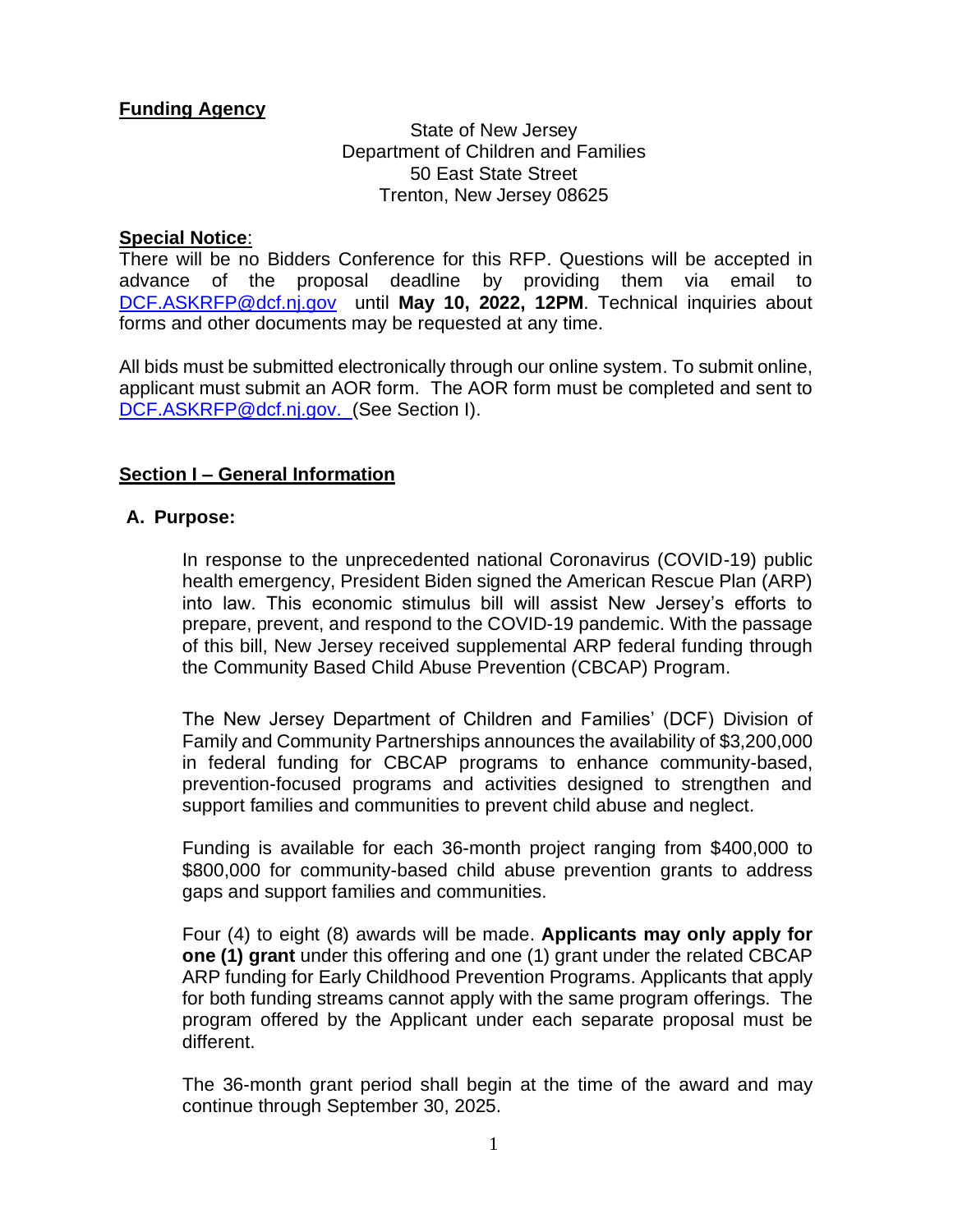CBCAP was established by Title II of the Child Abuse Prevention and Treatment Act (CAPTA). CAPTA has been amended several times and was last reauthorized on December 20, 2010, by the CAPTA Reauthorization Act of 2010 (P.L. 111-320). It was amended in 2015, 2016, and 2018, and most recently, certain provisions of the act were amended on January 7, 2019, by the Victims of Child Abuse Act Reauthorization Act of 2018 (P.L. 115-424).

The purpose of CBCAP is to:

- 1. Support community-based efforts to develop, operate, expand, enhance, and coordinate initiatives, programs and activities to prevent child abuse and neglect and to support the coordination of resources and activities to strengthen and support families thereby reducing the likelihood of child abuse and neglect; and
- 2. To foster understanding, appreciation, and knowledge of diverse populations in order to effectively prevent and treat child abuse and neglect.

PLEASE NOTE: ARP funds shall be used to supplement and not supplant other federal, state, and local public funds in accordance with 42 U.S.C § 10406(c)(6).

### **Exclusions:**

**Funds for this offering cannot be utilized for domestic violence programs, training, events, and public information campaigns.**

**Funding to provide early childhood supportive services to be offered in conjunction with newborn home visiting programs including maternal health and wellness program are excluded from this offering as these projects are funded through a separate RFP.**

### **B. Background:**

Since its creation in 2006, DCF has designed and managed a strong, statewide network of core services including child protection and child welfare services, children's behavioral health care, programming to support children with intellectual and developmental disabilities and their families, communitybased family strengthening services, specialized educational programming, and services and programming to support women. Over 100,000 New Jersey constituents are impacted by these services each month.

In keeping with Governor Phil Murphy's platform of a stronger, fairer New Jersey, DCF is undergoing an urgent transformation that is informed by evolving national best practice, ongoing self-evaluation of the Department's performance, and advances in science, and staff and consumer voice.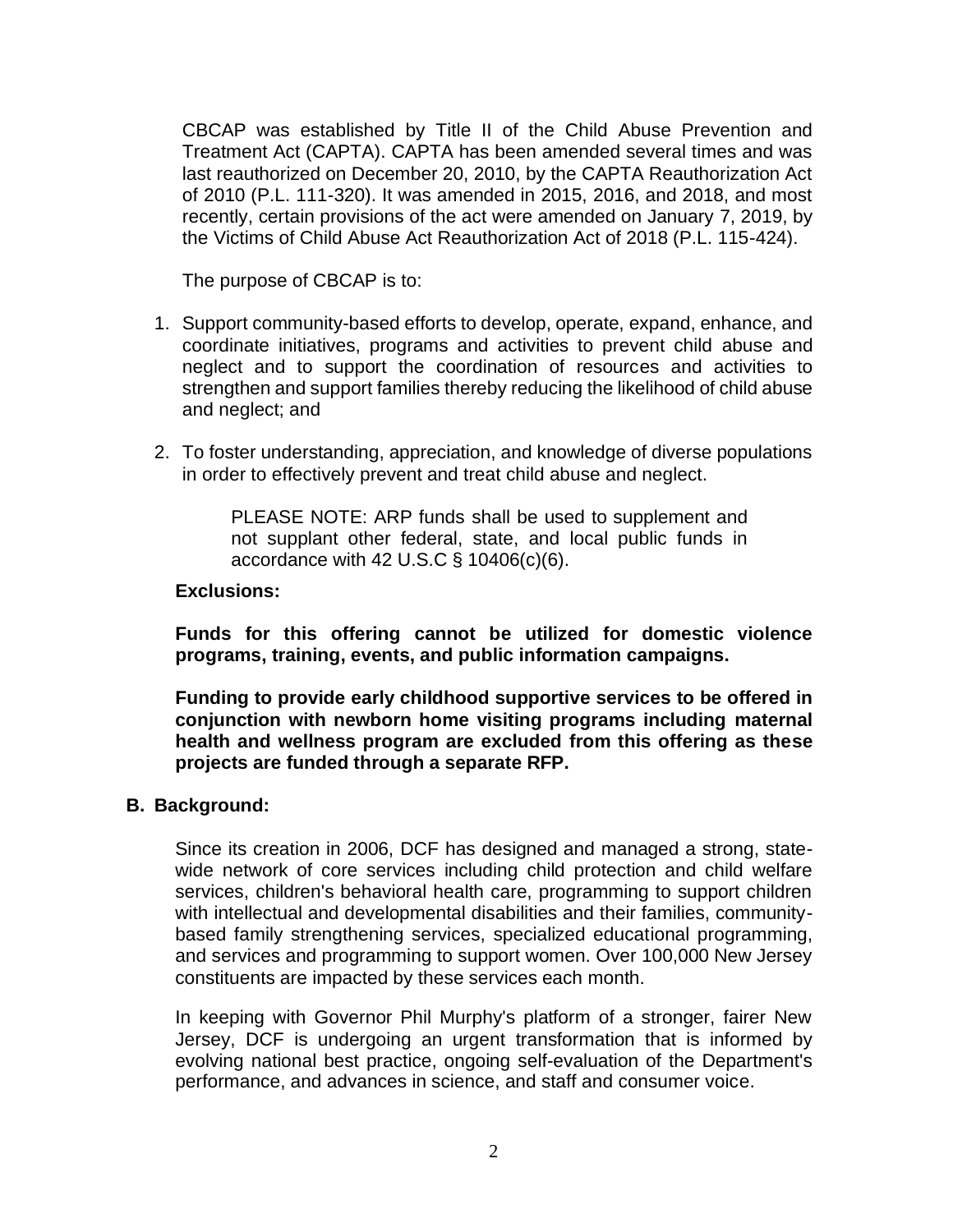DCF's vision is that all New Jersey residents are safe, healthy, and connected. DCF's values guide the work of the Department, serving as the professional compass for decisions large and small, in all that we do: Collaboration, Equity, Evidence, Family, and Integrity.

The Department has identified a set of core approaches that are not initiatives or programs, but instead are practices that we work to embed in all aspects of our work: Race equity, Healing centered practice, Protective factors framework, Family voice, and Culture of safety.

Lastly, DCF's strategic focus identifies major priorities for the Department as we strive to maintain excellence in core service delivery, while achieving a large-scale, fundamental transformation that includes:

- Primary prevention of maltreatment and maltreatment related fatalities
- Preserving kinship connections
- Staff health and wellness
- A fully integrated and inclusive Children's System of Care (CSOC)

In furtherance of the Department's strategic plan, the Division of Family and Community Partnerships is seeking proposals for programming to support a prevention infrastructure that is designed to reduce rates of child abuse and neglect, and that takes a comprehensive approach to evidence-based prevention services. This offering supports the Department's prioritization of prevention of child maltreatment as a transformational cornerstone for the child welfare system in New Jersey. This RFP provides communities with latitude to determine the specific prevention approach to ensure that community needs are met. Local partnerships are encouraged.

Every year, over 3,000 New Jersey children are victims of abuse or neglect. The most common forms of child maltreatment in New Jersey are neglect  $(70.9%)$  followed by sexual abuse  $(17.5%)$  and physical abuse  $(14.4%)$ .<sup>1</sup> The New Jersey Child Welfare Data Hub identifies children under the age of 1 being most at risk for maltreatment (rate of 4.4 per 1,000), compared to children aged 1 to 5 (rate 1.5), aged 6 to 12 (rate 1.4) or aged 13 to 17 (rate 1.1). Rates of child maltreatment-related fatalities have been fairly consistent since 2015 with deaths in 2019 totaling 19 (1.0 per 100,000). A common factor associated with child fatality is caregiver drug abuse. The perpetrators of child fatalities are most often (more than 80%) caregiver of their victims. Additional data regarding child abuse and neglect in New Jersey can be found at the NJ Child Welfare Data Hub: [Data Hub \(rutgers.edu\)](https://njchilddata.rutgers.edu/)

<sup>&</sup>lt;sup>1</sup>U.S. Department of Health & Human Services, Administration for Children and Families, *Administration on Children, Youth and Families, Children's Bureau. (2022). Child Maltreatment 2020.* Available from [https://www.acf.hhs.gov/cb/data-research/child-maltreatment.](https://www.acf.hhs.gov/cb/data-research/child-maltreatment)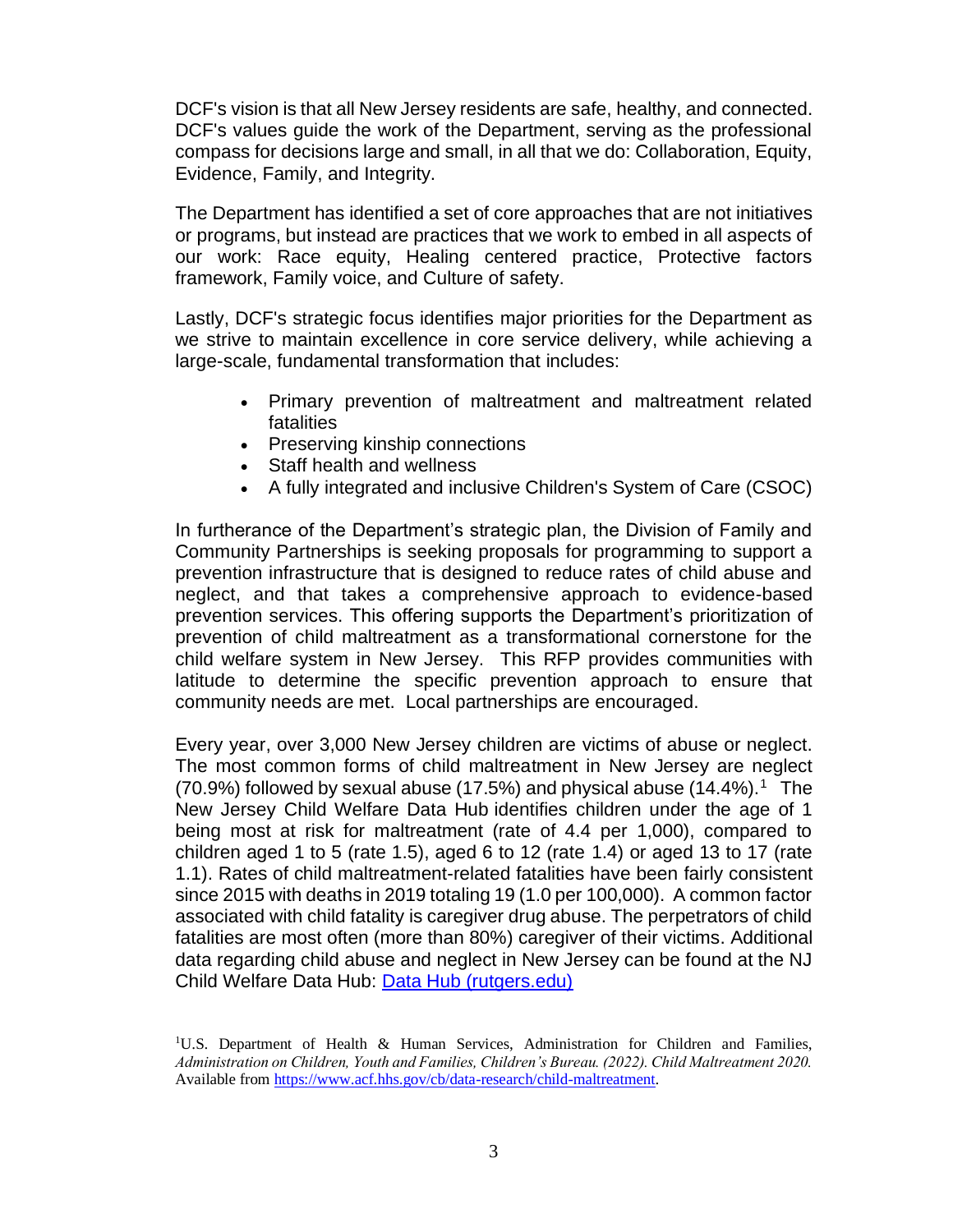New Jersey DCF, through partnership with Rutgers, the State University of New Jersey, and New Jersey's 21 Human Services Advisory Councils, conducted a community needs assessment in each of New Jersey's 21 counties during 2019-21. The Needs Assessment includes community data profiles, as well as the results of community surveys, focus groups and interviews in each County.

Statewide summaries and county reports identified major challenges experienced by families in communities and identified priority areas in which families need support. The Needs Assessments, including data profiles, can be found at:

[https://www.nj.gov/dcf/about/divisions/opma/hsac\\_needs\\_assessment.html](https://www.nj.gov/dcf/about/divisions/opma/hsac_needs_assessment.html)

These community-based prevention grants will provide opportunities for communities to:

- Implement evidence-based prevention practices that have demonstrated a high return on investment and/or significant outcomes in the prevention of child maltreatment through either national or local evaluation.
- Implement evidence-based prevention practices (programs, policies and strategies) that also have a positive impact on other health and social outcomes of families and communities with outcomes including but not limited to, improved knowledge of child development, expanded supportive parental social networks, improved parental coping skills, improved access to services, and improved peer relationships. Examples of such practices include parent cafes, improved care coordination, improved awareness of and access to services.
- Implement community level prevention approaches aimed specifically at addressing community concerns leading to improved family wellbeing through collective impact approaches and the development of community collaboratives.

For the purposes of this CBCAP ARP funding opportunity, evidence-based practice is defined as the integration of the best available research with child abuse prevention program expertise within the context of the child, family, and community characteristics, culture, and preferences. Some form of documented scientific evidence validates these approaches to prevention. This includes findings established through scientific research, such as controlled clinical studies; however, other methods of establishing evidence are also valid. Evidence-based practices may be considered "supported" or "well-supported," depending on the strength of the research design. Evidenceinformed practice is similar to evidence-based, but the level of evidence supporting the programs or practices is not as strong. Evidence-informed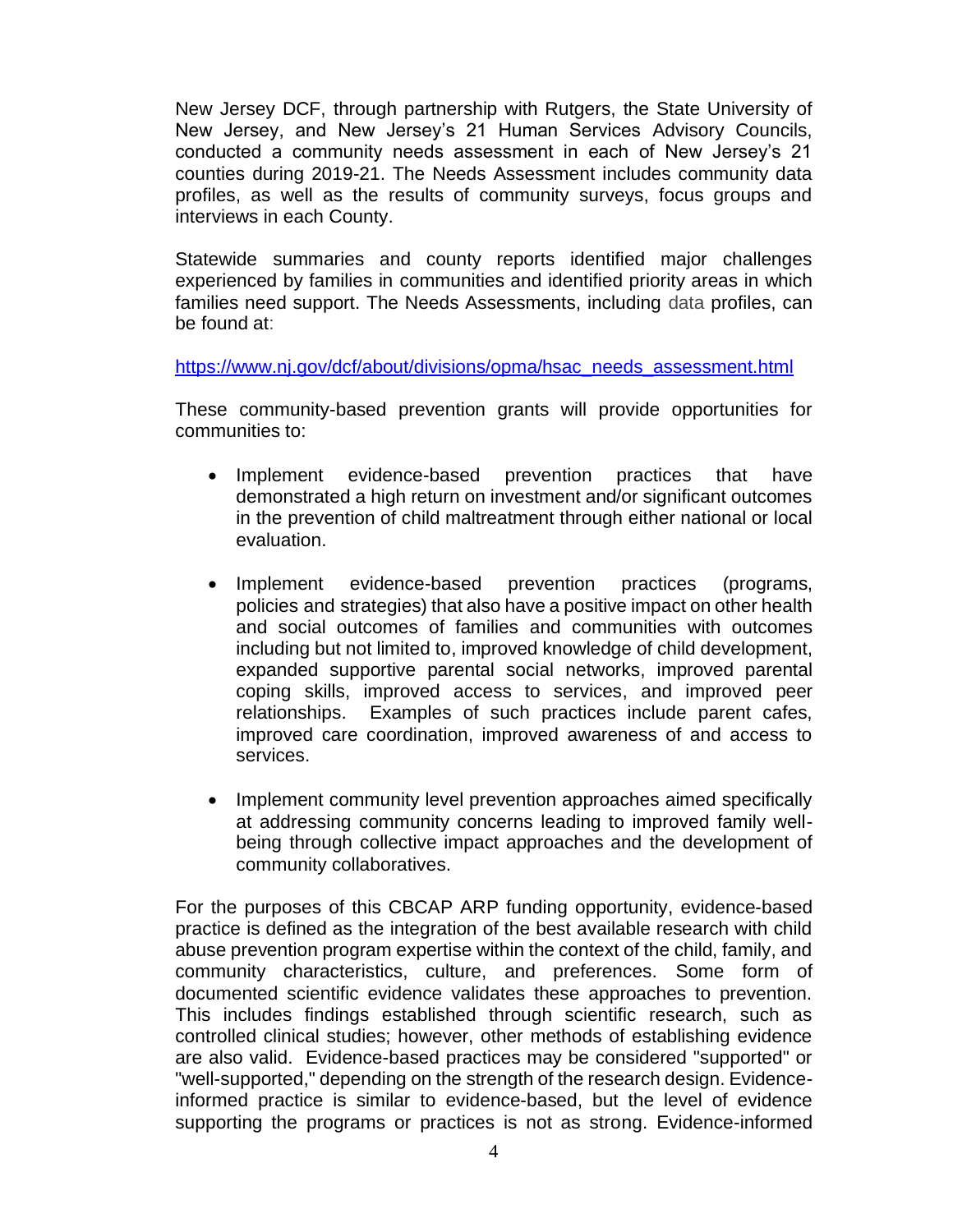practices may be considered "promising" or "emerging," depending on the strength of the existing research or documentation of its evidence. Evidenceinformed practice allows for innovation within CBCAP, while still incorporating lessons learned from the existing research literature. Additional information on evidence based and evidence informed programs and practices and distinctions between emerging, promising, supported and well-supported practice can be found at **Evidence-Based Practice in CBCAP | Friends NRC.** 

In addition:

• Proposals that develop prevention programs in response to family and community needs identified in New Jersey's 2021 Human Services Advisory Council (HSAC) Needs Assessments will **automatically be awarded five (5) points in the scoring of the application.**

The Division of Family and Community Partnerships utilizes a Risk and Protective Factors framework in addressing prevention of child abuse and neglect. All proposed programs must demonstrate impact on the protective factors. DCF has structured its practice models and purchased services to assess for and to promote the five (5) protective factors, conditions which when they are in place within individuals, family systems, and/or communities - reduce risk to health and well-being: parental resilience, social connections, concrete support in times of need, knowledge of parenting and child development, and social and emotional competence for children. For more information on Risk and Protective Factors Framework in addressing child abuse and neglect, see the Center for Disease Control and Prevention [\(Risk](https://www.cdc.gov/violenceprevention/childabuseandneglect/riskprotectivefactors.html)  [and Protective Factors|Child Abuse and Neglect|Violence Prevention|Injury](https://www.cdc.gov/violenceprevention/childabuseandneglect/riskprotectivefactors.html)  [Center|CDC\)](https://www.cdc.gov/violenceprevention/childabuseandneglect/riskprotectivefactors.html).

CBCAP funds primary and secondary prevention programs. Primary prevention consists of activities that are targeted toward the community at large. These activities are meant to impact families before any allegations of abuse and neglect. Primary prevention services include public education activities, and family support programs.

Secondary prevention consists of activities targeted to families that have one or more risk factors, including families with substance abuse, teen parents, parents of special needs children, single parents, and low-income families. Secondary prevention services include respite care for parents of a child with a disability, or programs for new parents. Proposals for either Primary or Secondary prevention programming are permitted.

The ARP provides critical and unprecedented support to children, families, and communities in response to the COVID pandemic and resulting economic downturn, which have been exacerbated by historic racial injustices. ARP funding provides a comprehensive approach to support children and families, meet communities where they are and address systemic inequities.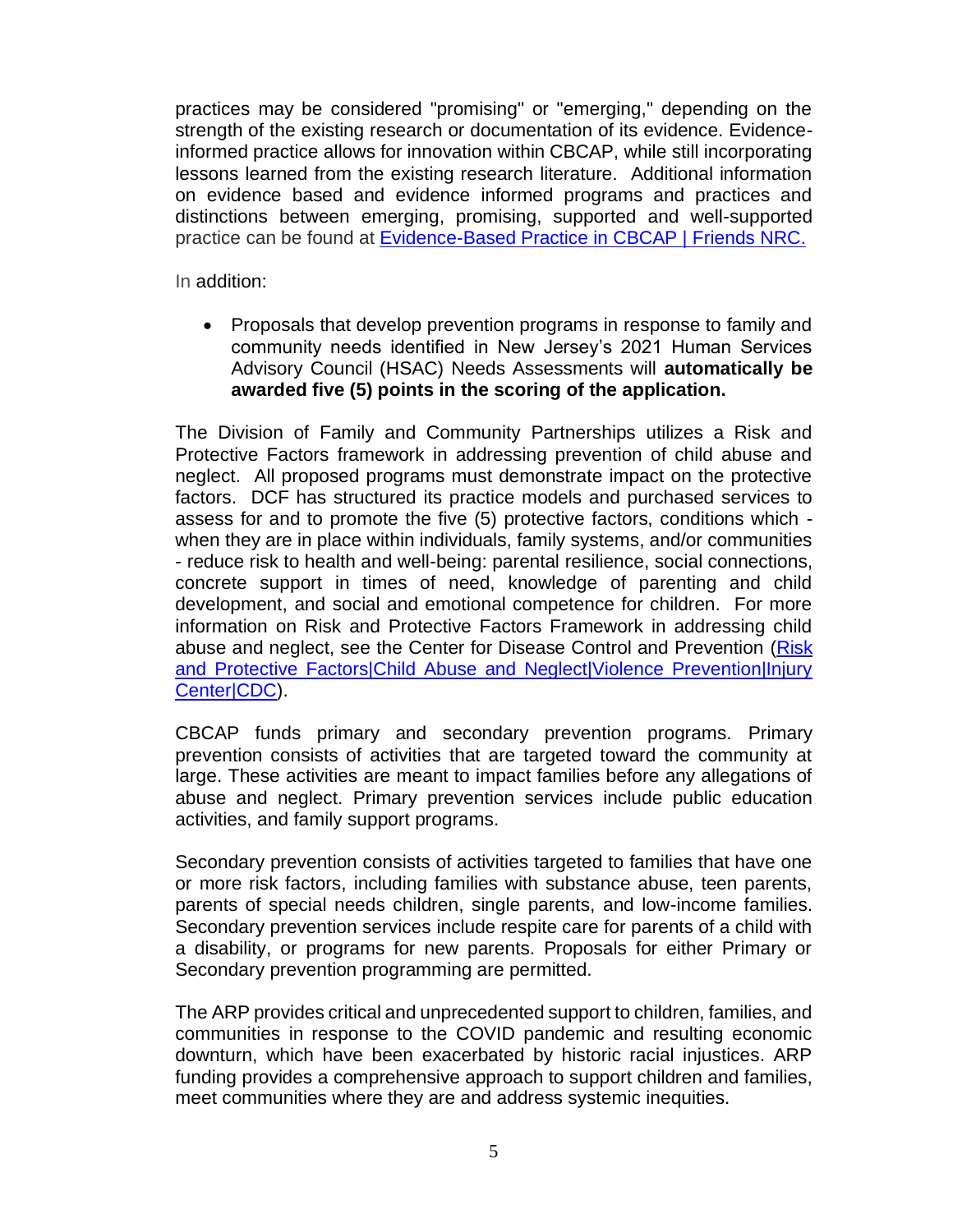# **C. Target Population /Admission:**

The CBCAP ARP grant is aimed at strengthening the network of primary and secondary prevention programs in communities to further the goal of reducing child abuse and neglect. Specific community need and target population will vary across applications. Eligible Applicants include local units of government and nonprofit organizations like faith-based, charitable, community-based, Tribal, school or voluntary associations. Applicants shall take all community and individual characteristics of the target population into account when overseeing implementation of the program. This includes considering geographic location and transportation, racial and/or ethnic backgrounds, sexual orientation, language, and disability. Programs that receive funding must be accessible and delivered without discrimination based on age, disability, gender, gender-identity, sexual orientation, race, color, national origin, or religion. (42 U.SC. §10406).

All individuals from the target population, regardless of citizenship, legal status, or tribal affiliation, are to have the same access to services without the need to produce documentation of residency/citizenship. Applicants must be able to assist participants with Limited English Proficiency (LEP), and Deaf or hard of hearing. Services are provided without charge to the target population.

### **D. Resources:**

### **Geographic Area to Be Served**

Successful Applicants shall clearly define the community to be served (e.g., city, county, school-district, etc.) and location of service delivery.

### **Staffing**

Staffing will be dictated by program activities as described in the proposal narrative and budget. Staff shall possess the requisite knowledge and expertise required for successful project implementation. Staff shall reflect the language, race and cultural backgrounds of the selected communities and target populations.

### **Continuous Quality Improvement Standards**

DCF engages in Continuous Quality Improvement (CQI) to identify and analyze strengths and areas needing improvement. DCF is committed to the process of ongoing evaluation as a vehicle to learn and develop solutions to improve the quality of services.

The successful Applicant shall be required to submit quarterly reports that include qualitative and quantitative data as part of the CQI process. The Applicant will be required to collect and report pertinent participant and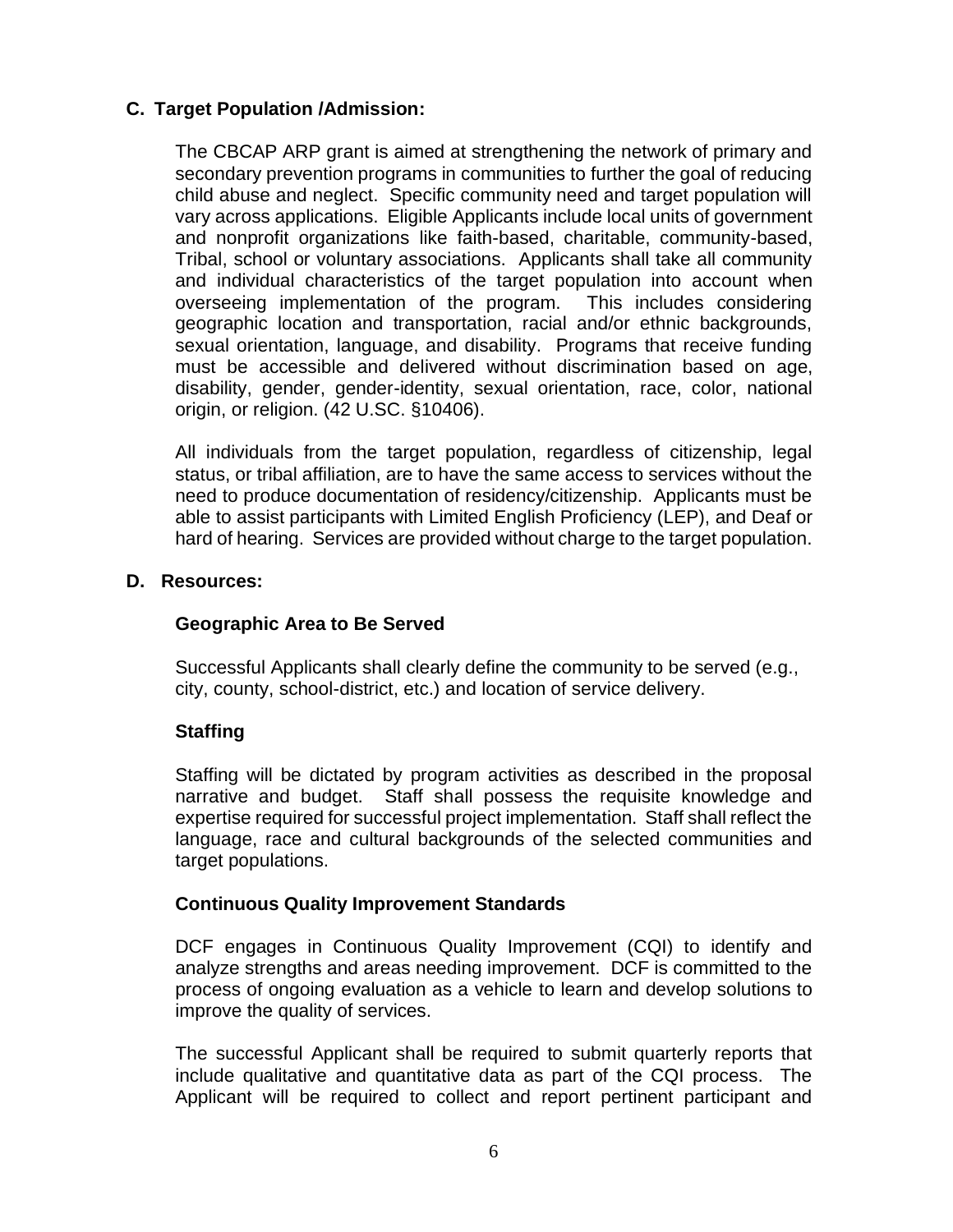program data relative to the project activities and measurable program outcomes.

### **Voluntary Participation**

The Applicant shall operate with the highest level of ethical practice and accountability to the community. All programming must be available on a voluntary basis.

### **Healing Centered Approach**

The Applicant should articulate a trauma-informed, healing centered and culturally relevant approach to its program delivery. This approach acknowledges the needs of the community and target population.

### **E. Activities:**

Awardees shall:

- Partner with families, the community, and persons with relevant lived experience in the planning, implementation, CQI activities and evaluation of the program.
- Implement an evidence-based program that will reduce rates of child maltreatment that can include but not be limited to improved knowledge of child development, expanded supportive parental social networks, improved parental comping skills, improved access to services, and improved peer relationships.
- Collect all relevant data and complete all reports and evaluations as required by DCF.
- Participate in quarterly results and learning meetings and other CQI activities required by DCF.

If the program provides direct services to participants, the Applicant shall clarify how participants are referred into the program and how services are accessed as well as any inclusionary or exclusionary parameters for participation.

### **F. Outputs:**

Measurable outcomes are essential for determining the extent to which implemented approaches and activities achieve their intended effects. Applicants shall identify the specific risk and/or protective factors that the program seeks to influence and identify a related set of milestones and key performance indicators to track progress on outcomes. Applicants must propose measures of success relevant and specific to their proposed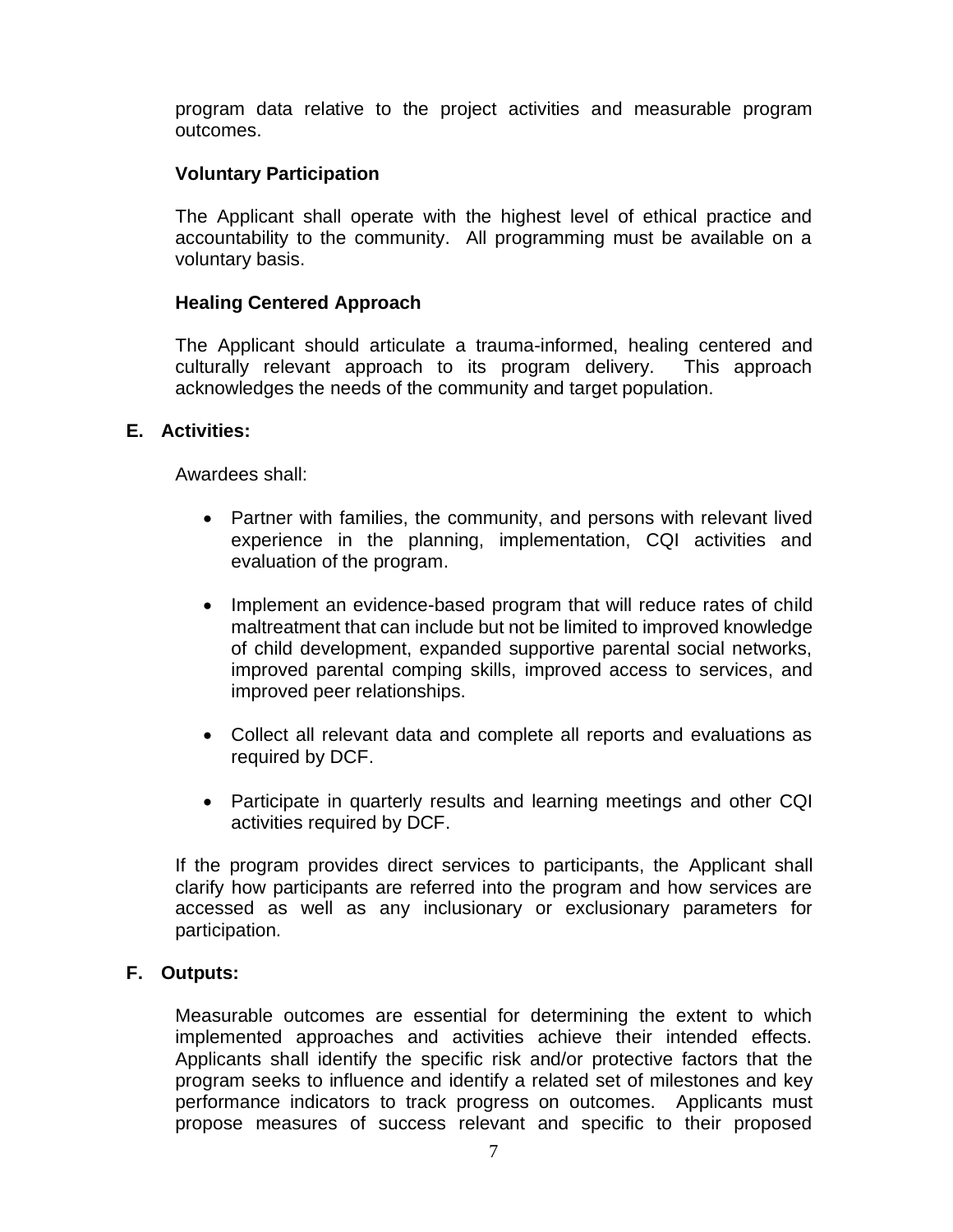strategies. Depending upon the type of program, measures such as numbers and demographics of program participants shall be provided in addition to metrics that capture changes in behavior or condition are expected.

Awardees shall provide the Division of Family and Community Partnerships with quarterly progress reports that include both qualitative and quantitative data consistent with the goals and objectives of the project, utilizing measurement tools aligned with project outcomes.

Up to 15% of the award may be directed at measurement and evaluation activities.

### **G. Funding Information:**

CBCAP ARP supplemental funding is subject to appropriation. Funding for this offering is available up to \$3,200,000 of federal CBCAP ARP funds (CFDA 93.590).

The Department will make available a minimum of four (4) and up to eight (8) awards.

DCF reserves the right to award all or a portion of the requested amount.

Each award will be between \$400,000 and \$800,000 for the 36-month project. The Department will make available \$1,000,000 in FY 2023 of federal CBCAP ARP funds (CFDA 93.590). It is anticipated that the resulting contract will total between \$400,000 to \$800,000 over the 36-month time frame. Funding will be renewed in each of the three years contingent on availability of federal funds and programmatic progress. Grant funds will not be available after September 30, 2025. Continuation funding is contingent upon the availability of funds in future fiscal years. Universities are reminded that this is a competitive process and on notice that no annual increases will be considered as part of this contract to salaries, fringe or benefits for future negotiations or contracts, unless approved by the State legislature for all contracting entities.

Additional funds are not available, so any proposed one-time expenses must be funded with **anticipated** contract accruals. Applicants must provide a justification and detailed summary of anticipated start-up costs, and the source of anticipated contract accruals, in order to begin program operations.

The CBCAP ARP funding period for this program is anticipated from July 1, 2022, through June 30, 2025, with the ability to carry over unspent funds, with DCF approval, through September 30, 2025.

**Matching Funds:** No match is required for the CBCAP ARP grant awards.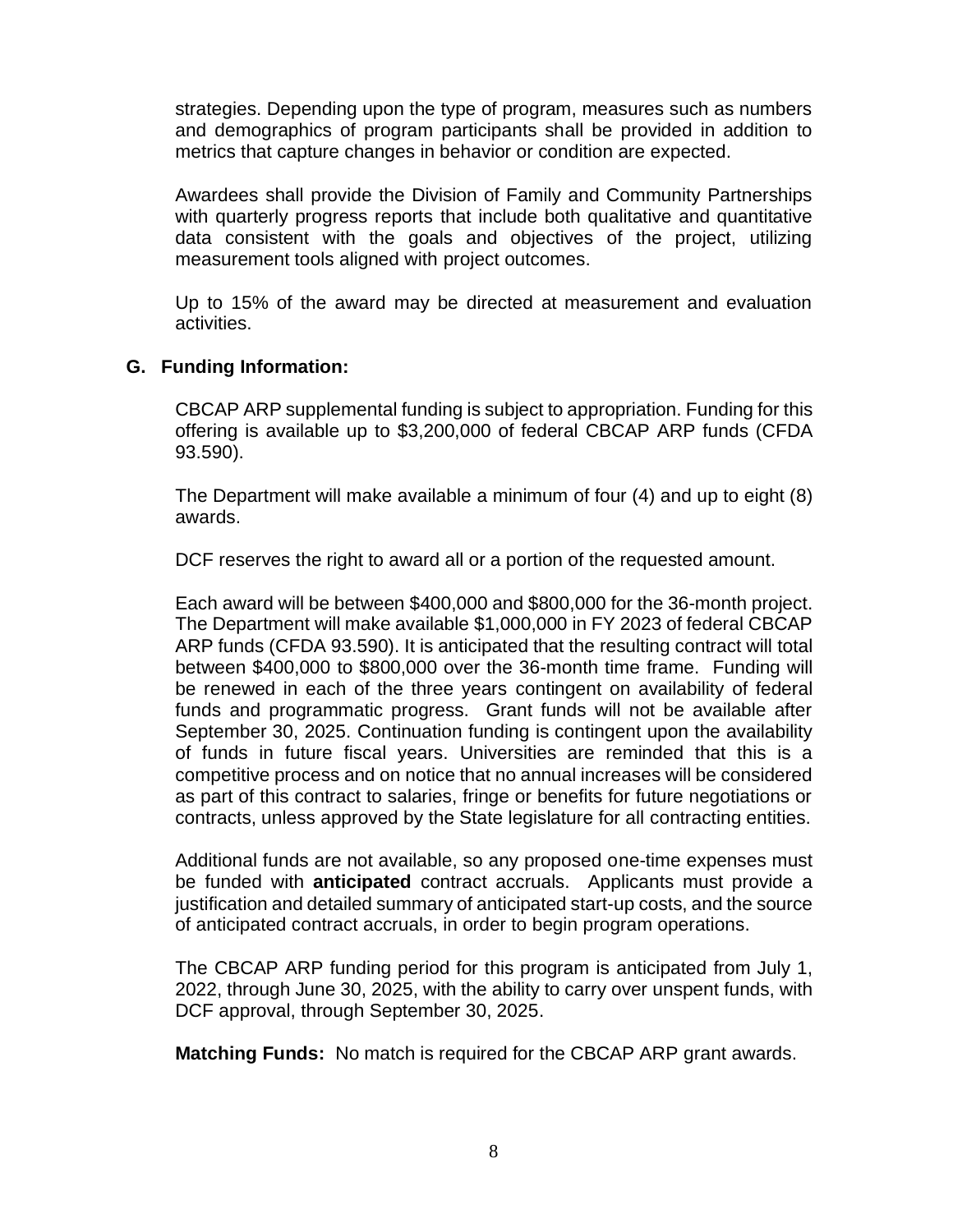Operational start-up costs are permitted. Applicants must provide a justification and detailed summary of all expenses that must be met in order to begin program operations.

Proposals that demonstrate the leveraging of other financial resources are encouraged.

Funds awarded under this program may not be used to supplant or duplicate existing funding.

Any expenses incurred prior to the effective date of the contract will not be reimbursed by DCF.

# **H. Applicant Eligibility Requirements:**

- 1. Applicants must be for profit or non-profit corporations and/or Universities that are duly registered to conduct business within the State of New Jersey.
- 2. Applicants must be in good standing with all State and Federal agencies with which they have an existing grant or contractual relationship.
- 3. If Applicant is **under a corrective action plan with DCF (inclusive of its Divisions and Offices) or any other New Jersey State agency or authority, the Applicant may not submit a proposal for this RFP if written notice of such limitation has been provided to the Agency or authority**. Responses shall not be reviewed and considered by DCF until all deficiencies listed in the corrective action plan have been eliminated and progress maintained to the satisfaction of DCF for the period of time as required by the written notice.
- 4. Applicants shall not be suspended, terminated or barred for deficiencies in performance of any award, and if applicable, all past issues must be resolved as demonstrated by written documentation.
- 5. Applicants that are presently under contract with DCF must be in compliance with the terms and conditions of their contract.
- 6. Where required, all applicants must hold current State licenses.
- 7. Applicants that are not governmental entities must have a governing body that provides oversight as is legally required.
- 8. Applicants must have the capability to uphold all administrative and operating standards as outlined in this document.
- 9. Applicants must have the ability to achieve full operational census within 60 days of contract execution. Further, where appropriate, applicants must execute sub-contracts with partnering entities within 60 days of contract execution.
- 10. All applicants must have a Data Universal Numbering System (DUNS) number. To acquire a DUNS number, contact the dedicated toll-free DUNS number request line at 1-866-705-5711 or inquire on-line at: [http://fedgov.dnb.com/webform.](http://fedgov.dnb.com/webform)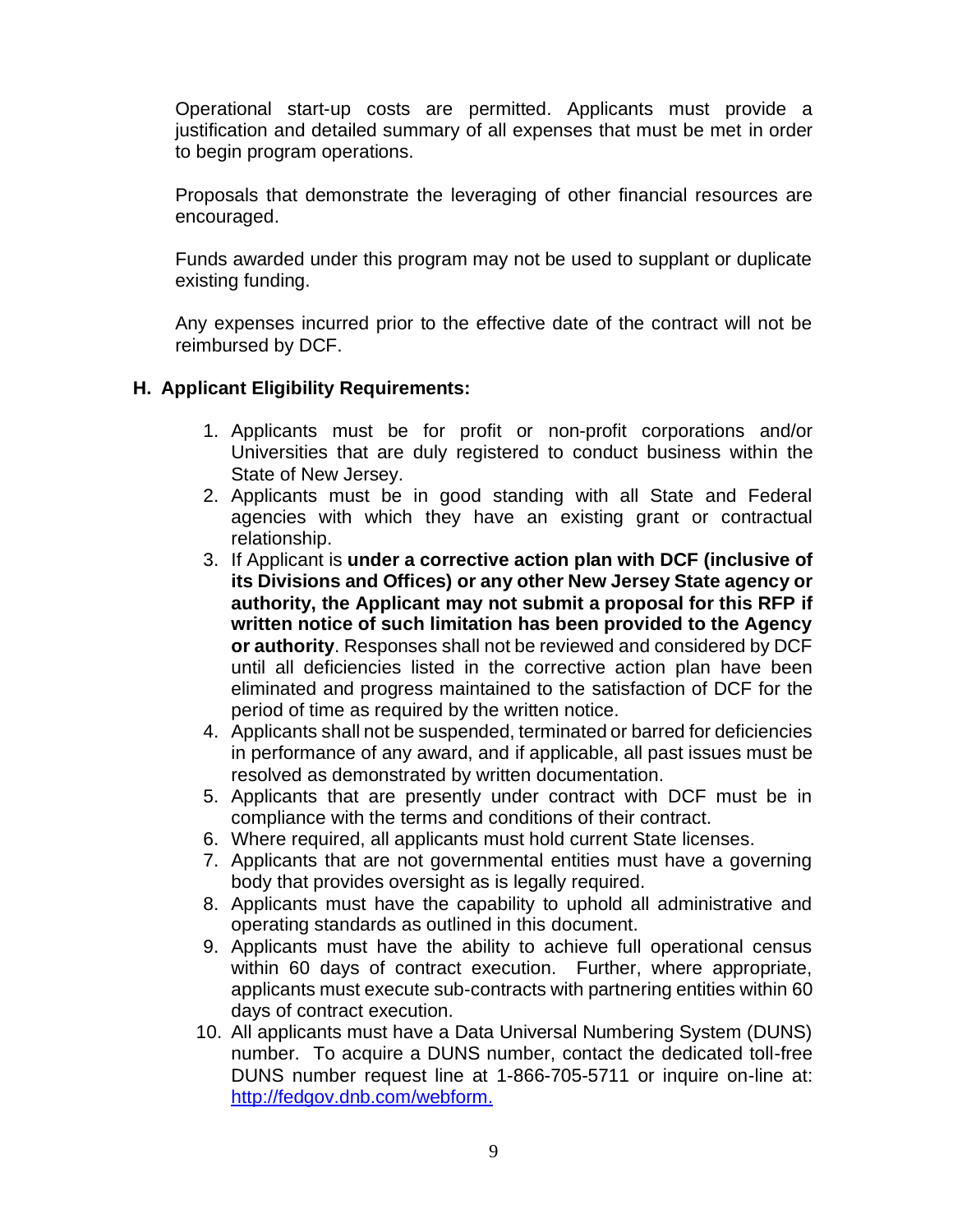11. Any fiscally viable entity that meets the eligibility requirements, terms and conditions of the RFP, and the contracting rules and regulations set forth in the DCF Contract Policy and Information Manual may submit an application.

### **I. RFP Schedule:**

| May 27, 2022         | Deadline for Email Questions sent to<br>DCF.ASKRFP@dcf.nj.gov |
|----------------------|---------------------------------------------------------------|
| <b>June 20, 2022</b> | Deadline for Receipt of Proposals by 12:00PM                  |

Proposals received after **12:00PM on June 20, 2022**, will **not** be considered.

# **All proposals must be delivered ONLINE**

To submit online, Applicant must submit an AOR form. The AOR form must be completed and sent to [DCF.ASKRFP@dcf.nj.gov](mailto:DCF.ASKRFP@dcf.nj.gov)

> Authorized Organization Representative (AOR) Form: https://www.nj.gov/dcf/providers/notices/AOR.doc

Once the AOR is submitted and the Applicant is granted permission to proceed, instructions will be provided for submission of the proposal.

Only a registered Authorized Organization Representative (AOR) or the designated alternate is eligible to send in a submission by submitting an AOR form.

Registered AOR forms should be received five (5) business days prior to the date the bid is due.

We recommend not waiting until the due date to submit your proposal in case there are technical difficulties during your submission.

### **Submission Requirement:**

It is required that you submit your proposal as one PDF document. If the Appendix file is too large, it can be separated into more pdf parts, such as Part 3, Part 4, etc. Please do not upload separate documents.

### **J. Administration:**

# **1. Screening for Eligibility, Conformity and Completeness**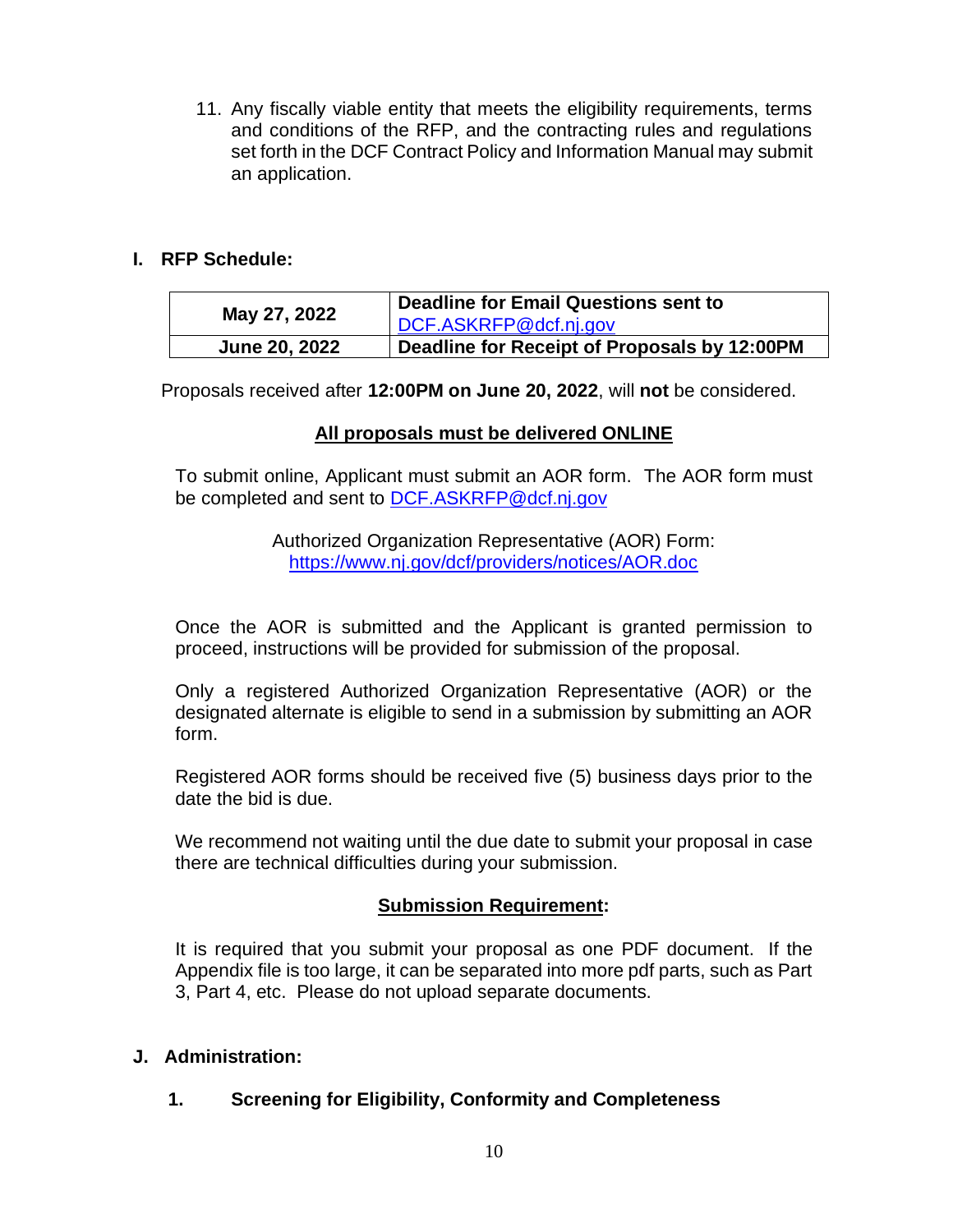DCF will screen proposals for eligibility and conformity with the specifications set forth in this RFP. A preliminary review will be conducted to determine whether the application is eligible for evaluation or immediate rejection.

The following criteria will be considered, where applicable, as part of the preliminary screening process:

- a) The application was received prior to the stated deadline.
- b) The application is signed and authorized by the Applicant's Chief Executive Officer or equivalent.
- c) The Applicant attended the Bidders Conference (if required).
- d) The Application is complete in its entirety, including all required attachments and appendices.
- e) The application conforms to the specifications set forth in the RFP.

Failure to meet the criteria outlined above, or the submission of incomplete or non-responsive applications may result in rejection of the proposal.

For a bid to be considered for award, at least one representative of the Applicant must have been present at the Bidders Conference, if required. Failure to attend the Bidders Conference will result in automatic bid rejection.

Upon completion of the initial screening, proposals meeting the requirements of the RFP will be distributed to the Proposal Evaluation Committee for its review and recommendations.

### **2. Proposal Review Process**

DCF will convene a Proposal Evaluation Committee in accordance with DCF Policy P.104 located at https://www.nj.gov/dcf/providers/contracting/manuals/ The Committee will review each application in accordance with the established criteria outlined in Section II of this document. All reviewers, voting and advisory, will complete a conflict-of-interest form. Those individuals with conflicts or the appearance of a conflict will be disqualified from participation in the review process. The voting members of the Proposal Evaluation Committee will review proposals, deliberate as a group, and then independently score applications to determine the final funding decisions.

The Department reserves the right to request that Applicants present their proposal in person for final scoring. In the event of a tie in the scoring by the Committee, the Applicants that are the subject of the tie will provide a presentation of their proposal to the evaluation committee. The evaluation committee will request specific information and/or specific questions to be answered during a presentation by the provider and a brief time-constrained presentation. The presentation will be scored out of 100 possible points, based on the following criteria and the highest score will be recommended for approval as the winning Applicant.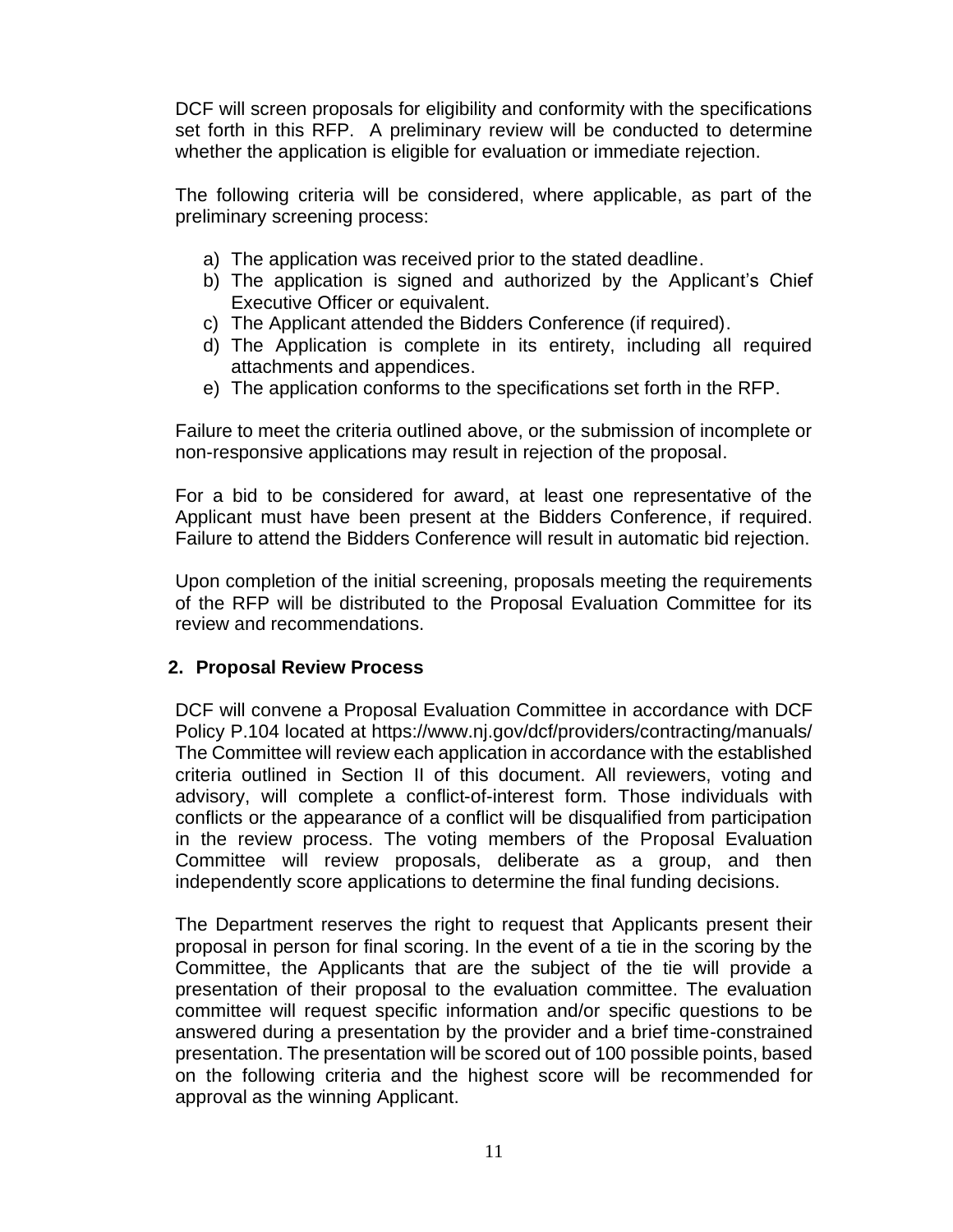| Abstract                                                                                   | 0 Points               |
|--------------------------------------------------------------------------------------------|------------------------|
| I. Organizational Community & Fit                                                          |                        |
| A. Expertise of the Applicant Agency<br><b>B.</b> Project Description: Need<br><b>HSAC</b> | 10 Points<br>15 Points |
| C. Program Approach<br><b>Youth/Family Involvement</b>                                     | 25 Points              |
| II. Organizational Capacity                                                                | 15 Points              |
| III. Organizational Support                                                                | 10 Points              |
| IV. Outcomes and Evaluation                                                                | 15 Points              |
| V. Budget Narrative                                                                        | 10 Points              |

The Department also reserves the right to reject any and all proposals when circumstances indicate that it is in its best interest to do so. The Department's best interests in this context include but are not limited to: State loss of funding for the contract; the inability of the Applicant to provide adequate services; the Applicant's lack of good standing with the Department, and any indication, including solely an allegation, of misrepresentation of information and/or noncompliance with any State of New Jersey contracts, policies and procedures, or State and/or Federal laws and regulations.

All Applicants will be notified in writing of the Department's intent to award a contract.

### **3. Special Requirements**

The successful Applicant shall maintain all documentation related to proof of services, products, transactions and payments under this contract for a period of five (5) years from the date of final payment. Such records shall be made available to the New Jersey Office of the State Comptroller upon request.

WARRANTY OF NO SOLICITATION ON COMMISSION OR CONTINGENT FEE BASIS. The Applicant warrants by submission of the proposal that no person or selling agency has been employed or retained to solicit or secure the contract upon an agreement or understanding for a commission, percentage, brokerage or contingent fee, except bona fide employees or bona fide established commercial or selling agencies maintained by the contractor for the purpose of securing business. If a breach or violation of this section occurs, the State shall have the right to terminate the contract without liability or in its discretion to deduct from the contract price or consideration the full amount of such commission, percentage, brokerage or contingent fee.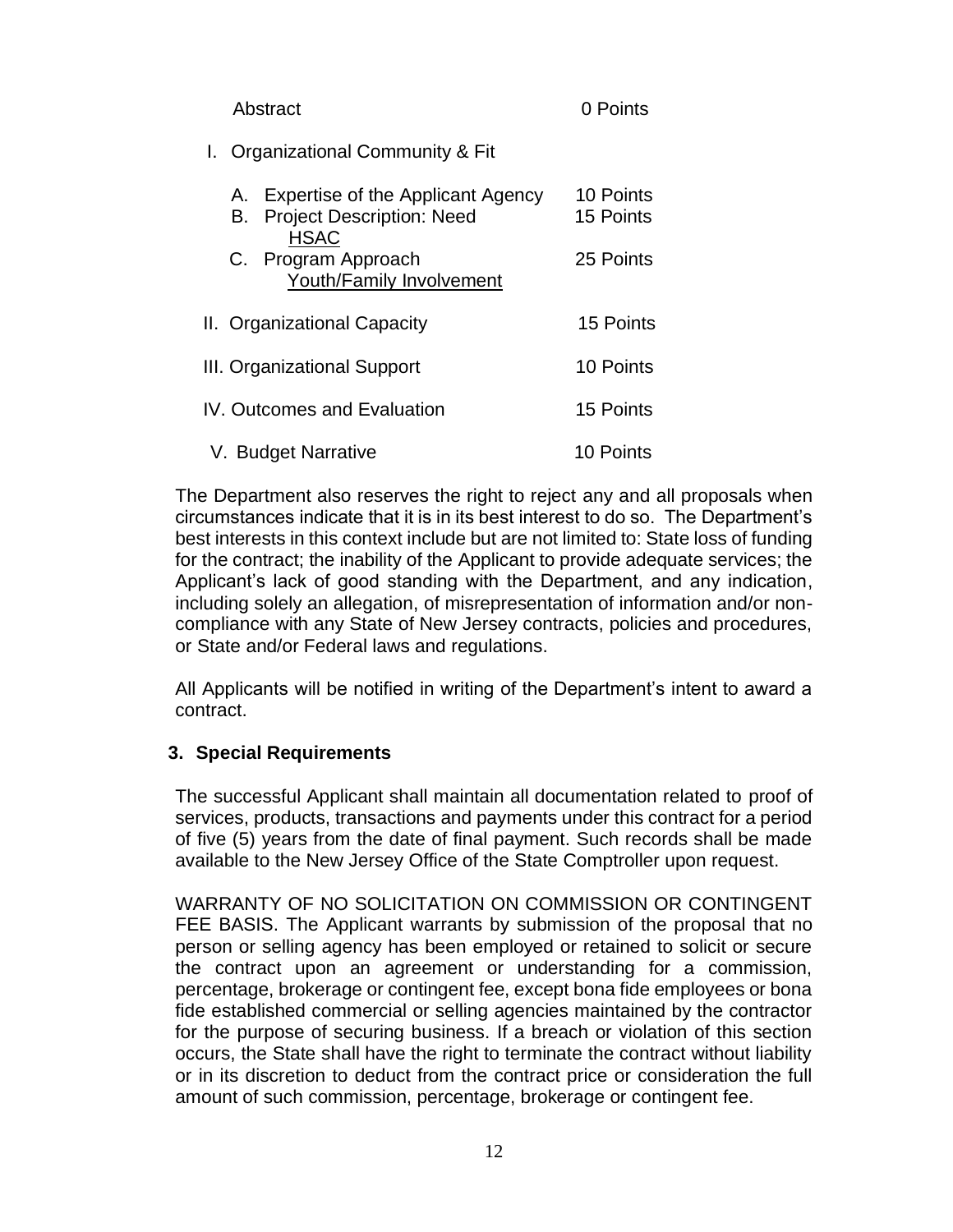All Applicants must comply with the requirements of N.J.S.A. 10:5-31 et seq. and N.J.A.C. 17:27, the State Affirmative Action policy as attached as **Exhibit A.**

All Applicants must comply with laws relating to Anti-Discrimination as attached as **Exhibit B.**

All Applicants must submit a signed Notice of Standard Contract Requirements, Processes, and Policies as attached as **Exhibit C.** 

All Applicants must submit a signed Attestation-Public Law P.L. 2021, c.1 Attestation Form for Providers with DCF Contracts as attached as **Exhibit D**.

Applicants must comply with the federal requirements of 2CFR 200.317. See **Attachment 1**. See **Attachment posting on DCF website**.

Applicants must comply with confidentiality rules and regulations related to the participants in this program including but not limited to:

- 1. Applicants must comply with 42 CFR Part 2 Confidentiality of Substance Use Disorder Patient Records.
- 2. Keep client specific and patient personal health information ("PHI") and other sensitive and confidential information confidential in accordance with all applicable New Jersey and federal laws and regulations including, but not limited to, the Health Insurance Portability and Accountability Act of 1996 ("HIPAA").
- 3. Recognize and understand that case information as mandated by N.J.S.A. 9:6-8.10a is to be kept confidential and the release of any such information may be in violation of state law.

All Applicants are advised that any software purchased in connection with the proposed project must receive prior approval by the New Jersey Office of Information Technology.

Applicants are also advised that any data collected or maintained through the implementation of the proposed program shall remain the property of DCF.

Organ and Tissue Donation: As defined in section 2 of P.L. 2012, c. 4 (N.J.S.A.52:32-33), contractors are encouraged to notify their employees, through information and materials or through an organ and tissue awareness program, of organ donation options. The information provided to employees shall be prepared in collaboration with the organ procurement organizations designated pursuant to 42 U.S.C. §1320b-8 to serve in this State.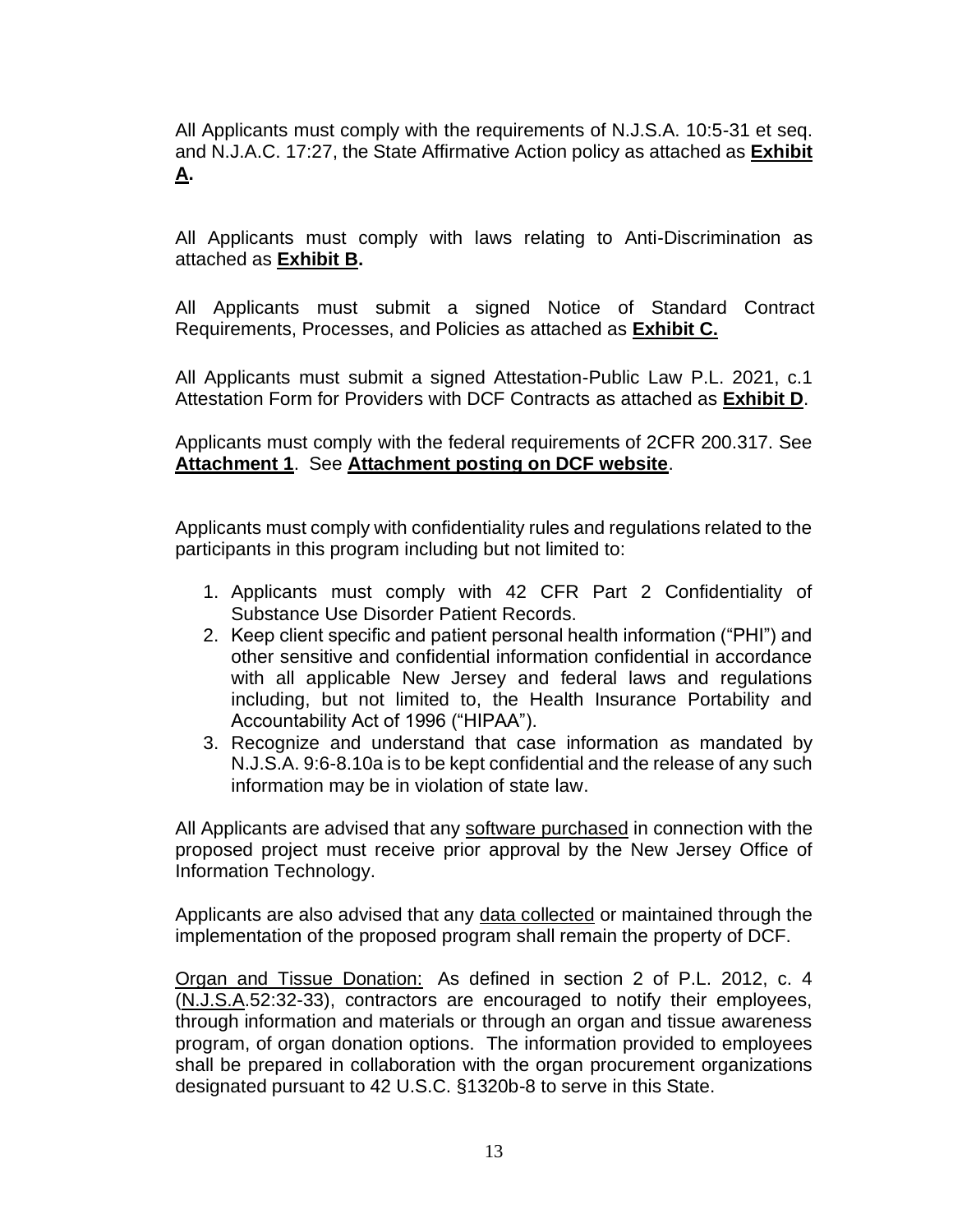### **K. Appeals:**

An appeal of the selection process will be heard only if it is alleged that the Department has violated a statutory or regulatory provision in awarding the grant. An appeal will not be heard based upon a challenge to the evaluation of a proposal. Applicants may appeal by submitting a written request to:

Office of Legal Affairs Contract Appeals 50 East State Street 4th Floor Trenton, NJ 08625

no later than ten (10) business days following receipt of the notification or by the deadline posted in this announcement.

### **L. Post Award Review:**

As a courtesy, DCF may offer unsuccessful Applicants an opportunity to review the Evaluation Committee's rating of their individual proposals. All Post Award Reviews will be conducted by appointment.

Applicants may request a Post Award Review by contacting: [DCF.ASKRFP@dcf.nj.gov.](mailto:DCF.ASKRFP@dcf.nj.gov)

Post Award Reviews will not be conducted after six (6) months from the date of issuance of this RFP.

### **M. Post Award Requirements:**

Selected Applicants will be required to comply with the terms and conditions of the Department of Children and Families' contracting rules and regulations as set forth in the Standard Language Document, the Contract Reimbursement Manual and the Contract Policy and Information Manual. Applicants may review these items via the Internet at:: [www.nj.gov/dcf/providers/contracting/manuals.](http://www.nj.gov/dcf/providers/contracting/manuals)

Selected Applicants will also be required to comply with all applicable State and Federal laws and statutes, assurances, certifications and regulations regarding funding.

Upon receipt of the award announcement, and where appropriate**,** selected Applicants will be minimally required to submit one (1) copy of the following documents:

1. A copy of the Acknowledgement of Receipt of the NJ State Policy and Procedures returned to the DCF Office of the EEO/AA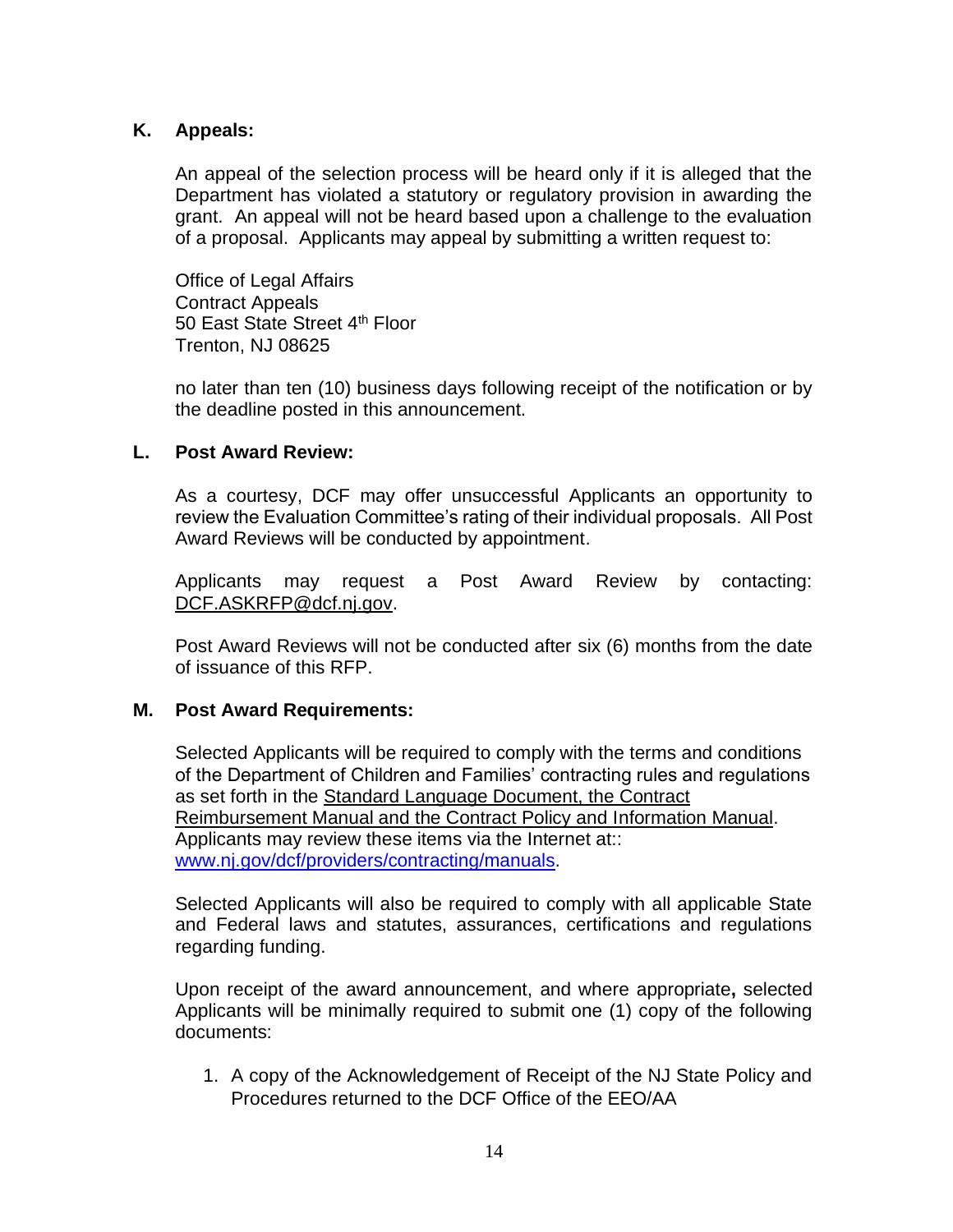- 2. Proof of Insurance naming DCF as additionally insured from agencies
- 3. Bonding Certificate
- 4. Notification of Licensed Public Accountant (NLPA) with a copy of Accountant's Certification
- 5. ACH-Credit Authorization for automatic deposit (for new agencies only)

The actual award of funds is contingent upon a successful Contract negotiation. If, during the negotiations, it is found that the selected Applicant is incapable of providing the services or has misrepresented any material fact or its ability to manage the program, the notice of intent to award may be rescinded.

# **Section II – Application Instructions**

### **A. Proposal Requirements and Review Criteria:**

Applicants must submit a Narrative that addresses the following criteria below.

In conjunction with DCF's review of the narrative descriptions you insert under each numbered subsection below, DCF will assess the documents you submitted with your response to this opportunity. DCF will determine the score for each section based on the quality, completeness, and accuracy of both the narrative descriptions and the documents it deems to be relevant.

The narrative portion of the proposal should be double-spaced with margins of one (1) inch on the top and bottom and one (1) inch on the left and right. There is a twenty-five **(25)** page limitation for the narrative portion of the grant application. The font shall be no smaller than twelve (12) points in Arial or Times New Roman. A one (1) point reduction per page will be administered to proposals exceeding the page limit requirements.

If documents are missing from the proposal, DCF may provide an email notice to the Applicant after the bid is submitted. Applicants will have up to five (5) business days after notice from DCF to provide any potentially missing documentation without penalty. If the deductions total twenty (20) points or more, the proposal shall be rejected as non-responsive. A penalty of five (5) points will be deducted for each missing document if not provided in five (5) days after requested by DCF.

The narrative must be organized appropriately and address the key concepts outlined in the RFP. Annex B budget pages, and attachments do not count towards the narrative page limit.

Each proposal narrative must contain the following items organized by heading in the same order as presented below: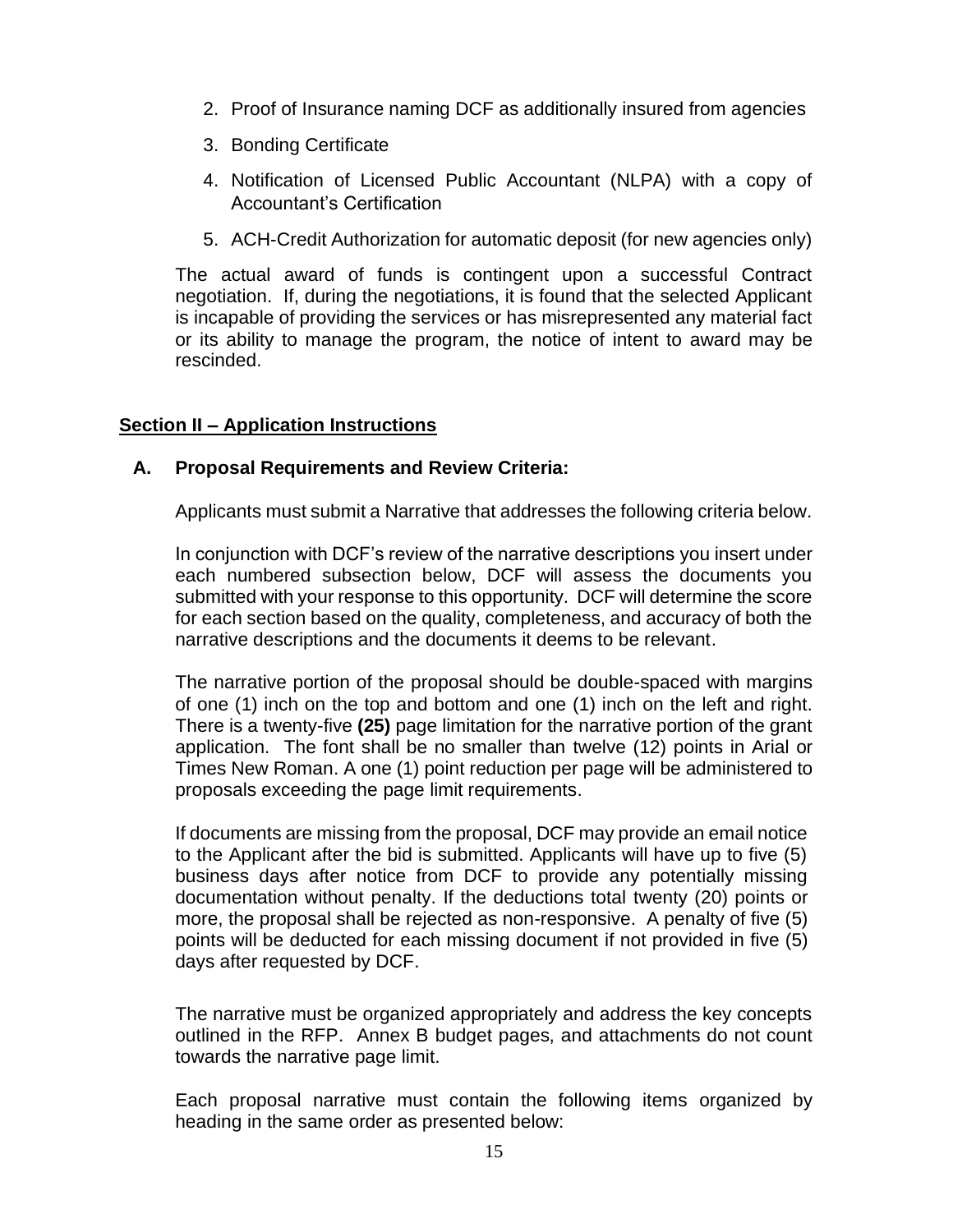# **Project Abstract (not part of narrative) (no points)**

# **Provide a one (1) Page Maximum Abstract**

The abstract should present a concise summary of the well-supported, promising or evidenced-based prevention practice (program, policy, strategy) and include information regarding the need, the target population (including number to be served), a brief description of the EBP practice, why it was selected, cost benefit of implementing the selected EBP, what the expected accomplishments will be as well as the total amount of funding being sought.

# **I. Community and Organizational Fit**

*Community and Organizational fit refers to respondent's alignment with the specified community and state priorities, family and community values, culture and history, and other interventions and initiatives.*

# **A. Expertise of the Applicant Agency-(10 Points)**

- 1) Describe how this initiative is consistent with your mission and vision, and priorities.
- 2) Describe how this initiative fits with existing initiatives/programming in your organization.

3) Describe any services and programs that that your Agency provides that are categorized as well as emerging, promising, supported or well-supported practice (see [Evidence-Based Practice in CBCAP Friends NRC\)](https://friendsnrc.org/evaluation/matrix-of-evidence-based-practice/).

4) Describe how this initiative is consistent with your organization's experience working with the target (or similar) populations required to be served by this initiative.

# **B. Project Description: Need-(15 Points)**

Note: The 2021 Human Services Advisory Council (HSAC) Needs Assessments Synthesis Report for New Jersey's 21 Counties identified 6 basic needs areas and 7 specialized service needs areas along with barriers and impacted sub-populations. While not limited to this source for the identification of community need, it is highly encouraged that applicants consider county and statewide needs identified in the state and county reports which can be found at:

[https://www.nj.gov/dcf/about/divisions/opma/hsac\\_needs\\_assessment.html](https://www.nj.gov/dcf/about/divisions/opma/hsac_needs_assessment.html)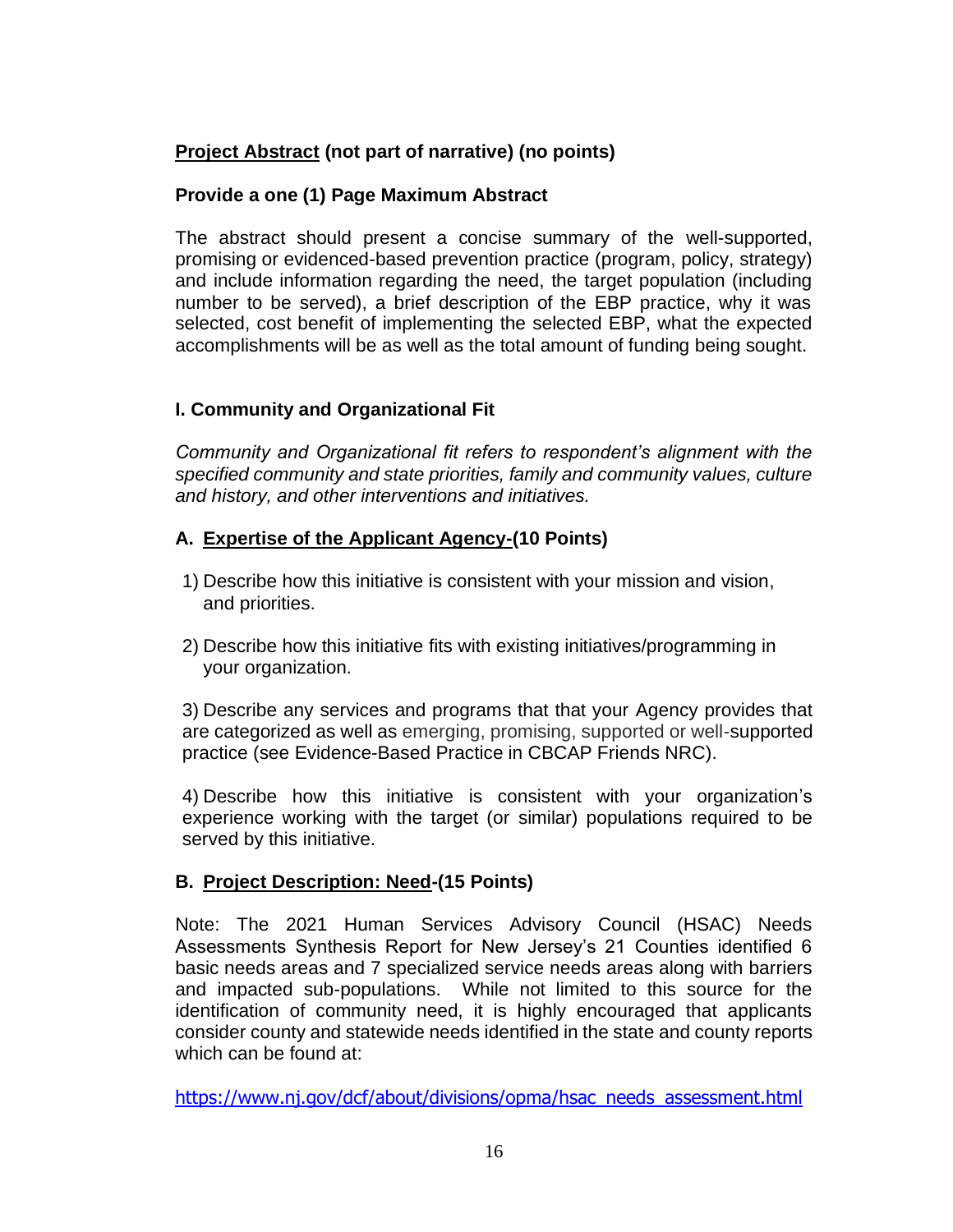Proposals that develop prevention programs in response to family and community needs identified in New Jersey's 2021 Human Services Advisory Council (HSAC) Needs Assessment reports will **automatically be awarded five (5) points.**

- 1) Describe the need, service gap, barrier or challenge that the initiative will address.
- 2) Describe how the proposed initiative will address the identified gaps or needs
- 3) Discuss the target population to be served. The applicant should include population size and demographics as well as any relevant statistics to link the need for this project. This includes a description of disparities impacting target populations historically underserved, marginalized and adversely affected by persistent poverty and inequality
- 4) Describe how the program contributes to the prevention of child maltreatment. Include a description of other outcomes as described above in the Background section or outcomes that are consistent with the relevant protective factor(s) the program is designed to address. If applicable, how does the program contribute to reduction in infant mortality.
- 5) Include a summary of existing services and community supports in the geographic area, including barriers and gaps. Describe how your program will (i) be different from rather than duplicate existing community services and resources; and (ii) bridge identified gaps and overcome barriers to build relationships that will reach the target population.

### **C. Program Approach-(25 Points)**

- Describe the proposed program model and all strategies and key activities of the project. Describe how this model meets the stated purpose of the grant.
- Describe how the strategies will keep fidelity to an evidence-based, evidence-supported, or evidence-informed model. If the project includes innovative models or strategies, please provide a clear description of the evidence to support your model/strategy selection.
- Describe the population to be impacted by the project. Include basic demographic information of the community and/or children and families to be served and identify the geographic reach of the project. Include numbers of children, families, or others to be served by each component of the project.
- Describe outreach strategies to special populations of underserved or underrepresented groups unique to the identified service area.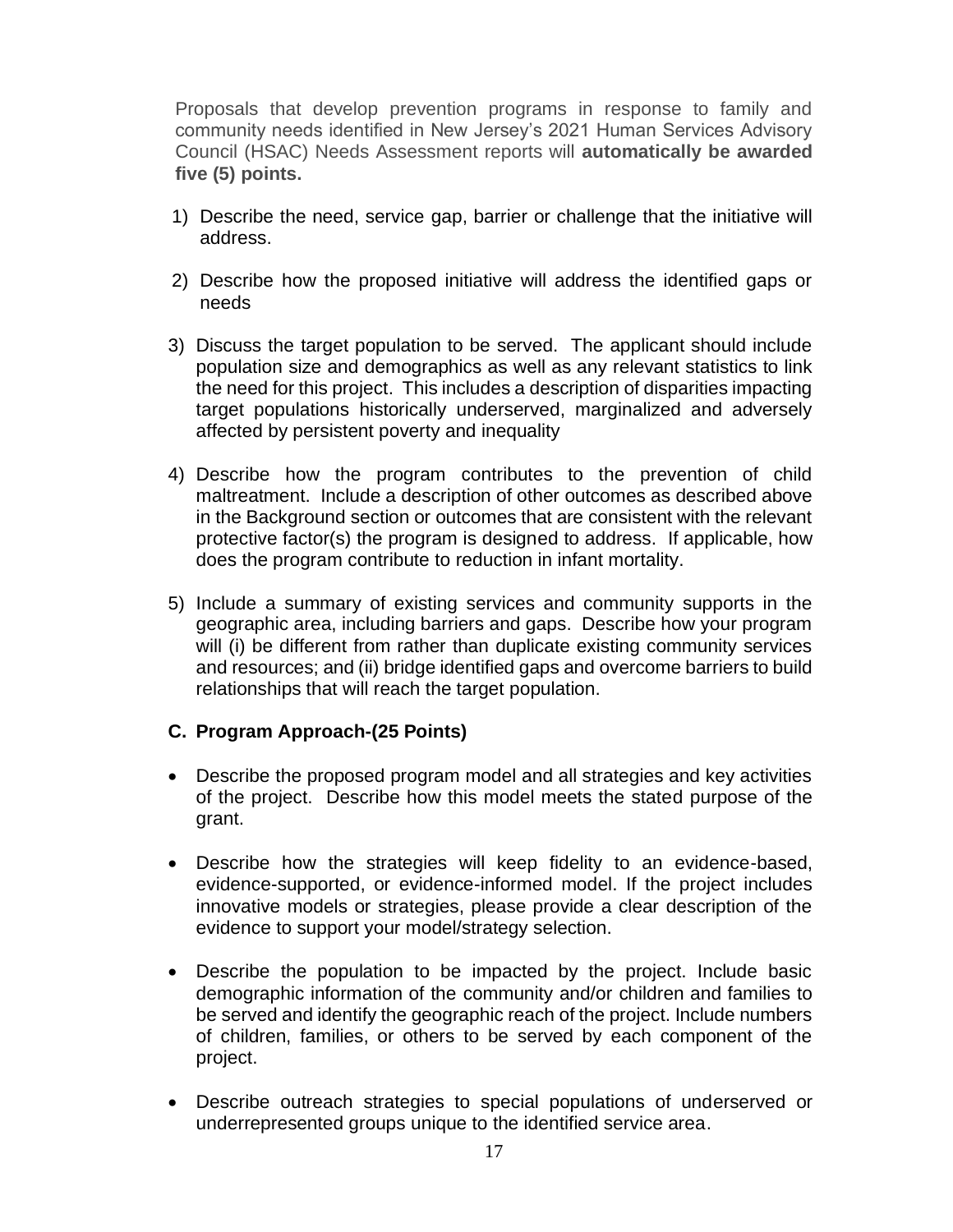• Describe any potential barriers to implementation of the proposal and strategies to overcome them.

**Note**: **Address the following three cross-cutting priorities of the NJTFCAN Prevention Plan for 2022- 2025. For reference, the NJTFCAN Prevention Plan can be found at:** [2022-2025.NJ.Statewide.Prevention.Plan.pdf](https://www.nj.gov/dcf/news/reportsnewsletters/taskforce/2022-2025.NJ.Statewide.Prevention.Plan.pdf)

• *Priority 1: Promote racial equity/racial justice and reduce disparities across populations in service access, service provision, and retention.* 

What strategies will be utilized to ensure that every family, regardless of race, has the same opportunities and access to culturally and linguistically appropriate prevention services.

• *Priority 2: Increase opportunities for effective youth and family participation and partnership in policy and program planning, implementation, continuous quality improvement (CQI), evaluation, and outcomes*.

What strategies will the program adopt to enhance opportunities for diverse persons including those with lived experience (e.g., persons or families who have sought support) to partner, collaborate, and provide insight into programs and policies related to this initiative. **DCF places a premium on the meaningful involvement of youth/family and persons with lived experience in the planning, implementation, continuous quality improvement, evaluation and outcomes of programs and services.** 

**The response for Priority 2 will be awarded up to five (5) points.**

• *Priority 3: Promote developmentally based trauma-Informed and healing-centered prevention practices.*

Describe how the requirements of this initiative will be met through your policies implementing trauma informed practices.

• **Include written policies implementing trauma informed practices, if available.**

# **II. Organizational Capacity-(15 Points)**

*Organizational Capacity refers to the Respondent's ability to financially and structurally meet and sustain the specified minimum requirements.*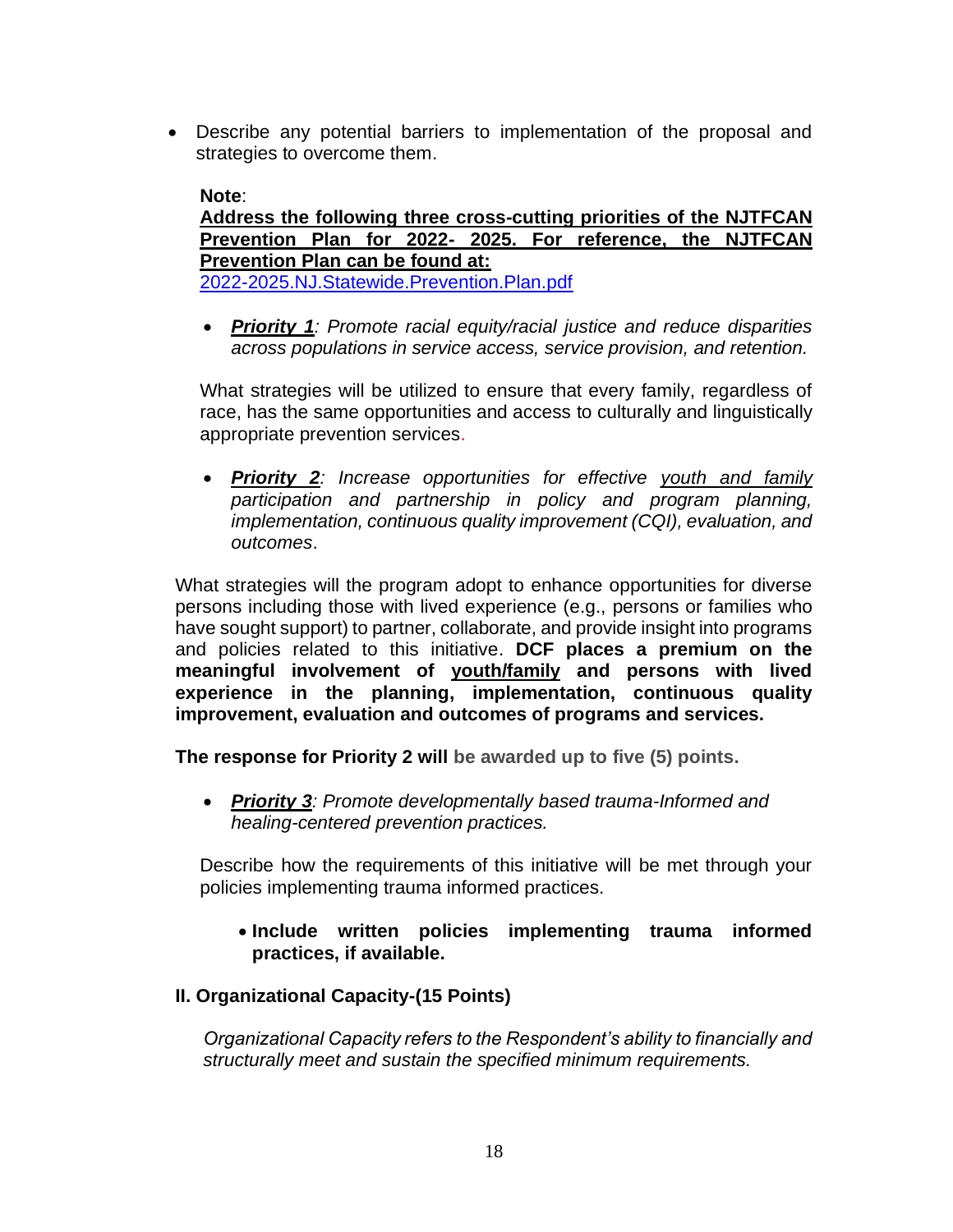- 1) Describe how the organization's leadership is knowledgeable about and in support of this initiative. Include how the requirements of this initiative will be met through your governance and management structure, including the roles of senior executives and governing body (Board of Directors, Managing Partners, Board of County Commissioners. Do leaders have the diverse skills and perspectives representative of the community being served?
	- **Include a Governing Body List. (A "governing body" is any of the following: Board or Directors -or- Managing Partners, if LLC/Partnership, -or- Board of County Commissioners of Responsible Governing Body. List must be dated and include the following: names, titles, emails, phone numbers, addresses, and terms for all members of Governing Body.) as part of the appendix.**
	- **Include a current Agency-Wide Organizational Chart.**
- 2) Does the organization currently employ or have access to staff that meet the staffing requirements for this initiative as described in the Resources section of this RFP? If so, describe.
- 3) Does the staff have a cultural and language match with the population they serve, as well as relationships in the community? If so, describe.
- 4) Describe how your Agency plans to fulfill staffing requirements not currently in place by hiring staff, consultants, sub-grantees and/or volunteers who will perform the proposed service activities.
	- Indicate the number, qualifications and skills of all staff, consultants, sub-grantees and/or volunteers who will perform the proposed service activities. Describe the management and supervision methods that will be utilized.
		- o **Include an organizational chart for the proposed program operation as part of the appendix.**
		- o **Include job descriptions that include all educational and experiential requirements as part of the appendix.**
		- o **Include professional licenses related to job responsibilities, if applicable.**
		- o **Include resumes of any existing staff who will perform the proposed services as part of the appendix.**
		- o **Include a brief narrative on staffing patterns as part of the appendix.**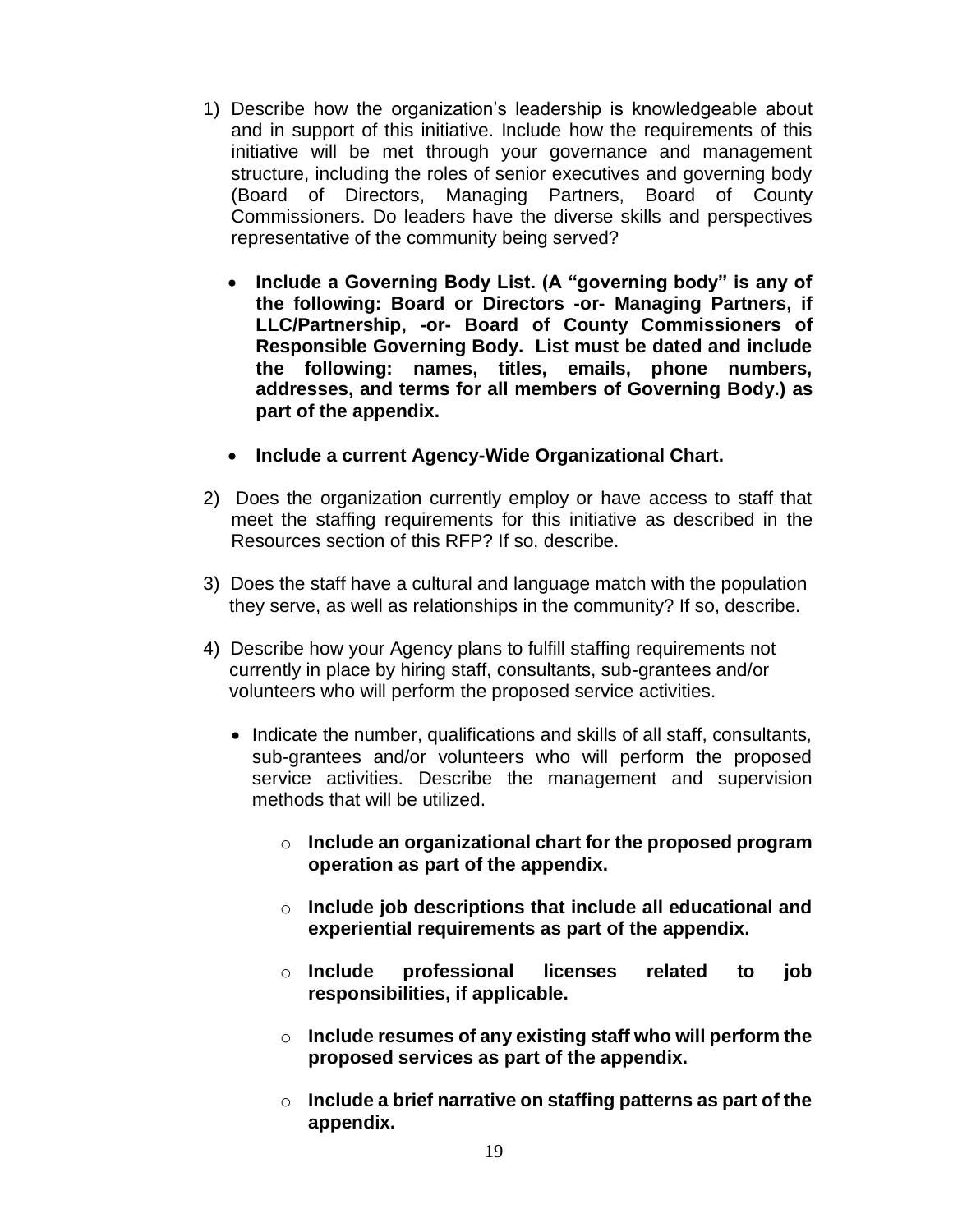- 5) Are there designated staff with capacity to collect and use data to inform ongoing monitoring and improvement of the program or practice? If so, describe.
- 6) What administrative practices must be developed and/or refined to support the initiative/program/practice? What administrative policies and procedures must be adjusted to support the work of the staff and others to implement the program or practice?
- 7) Describe how the requirements of this initiative will be met through your existing collaborations, partnerships and collaborative efforts with other communities and systems.
- 8) Describe how the requirements of this initiative will be met through your membership in professional advisory boards.
- 9) Briefly describe the ways in which your Agency's operations (policies and/or practices) mirror the Prevent Child Abuse New Jersey's Safe Child standards.

The Standards are available at: <https://nj.gov/dcf/providers/notices/nonprofit/>

- **Include a brief (no more than 2 pages double spaced) Safe-Child Standards Description demonstrating ways in which your Agency's operations mirror the Standards as part of the appendix.**
- 10) Describe how the requirements of this initiative will be met through your plans for program accessibility that include, at a minimum, the following details: site description, safety considerations, and transportation options for clients served.
	- **Submit a description/floor plan of program space as part of the appendix (include address).**
	- **Additional photos and/or floor plans are also welcomed, if available-attach as part of the appendix.**
- 11) Describe how the requirements of this initiative will be met through your strategies for identifying and engaging the target population and for maintaining their participation in services in accordance with service recipients' need(s).
- 12) Describe how the requirements of this initiative will be implemented through the community partners listed and attested to in the resources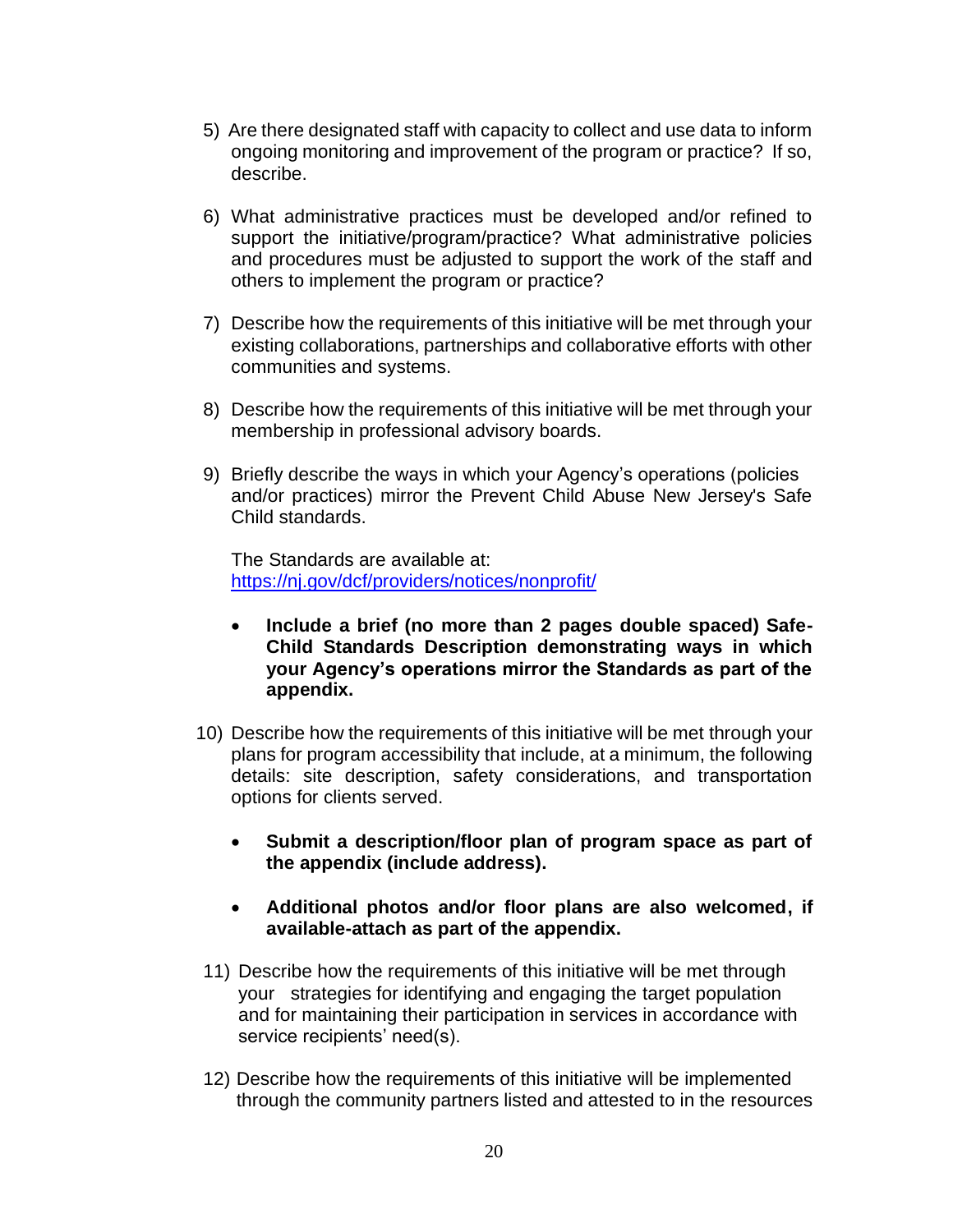section of this RFP and the collaborative activities listed and attested to in the activities section of this RFP.

- **Include a letter of commitment** specific to a service **or MOU** to demonstrate commitment to the program **as part of the appendix (if relevant to your program). If not applicable, include a written statement stating it is "NOT APPLICABLE."**
- **Include no more than (8) professional letter(s) of support** from community organizations that you already partner with **as part of the appendix.** Letters from any New Jersey State employees are prohibited.
- 13) Describe your plans to ensure the needs of the target community will be met in a manner consistent with your commitment to cultural competency and diversity and the Law Against Discrimination (NJSA 10:51 seq.).
- 14) Provide a Proposed Program Implementation Schedule ( attached as appendix item 20) including a detailed timeline for implementing the proposed services or some other detailed weekly description of your action steps in preparing to provide the services of the RFP and to become fully operational within the time specified.
- **Include a Program Implementation Schedule attached as part of the appendix.**

### **III. Organizational Supports-(10 Points)**

*Organizational Supports refers to the respondent's access to Expert Assistance, Staffing, Training, Coaching & Supervision.*

1) Describe how your organization will support this initiative with required/necessary training, coaching, supervision. Describe your organization's process to evaluate staff performance.

### • **Include a Curricula Table of Contents for current and proposed training as part of the appendix.**

2) Describe how your organization will support the staff implementing this initiative by leveraging the resources of providers; communities; and other stake holders.

### **IV. Outcomes and Evaluation-(15 Points)**

1) Describe how your organization will support the requirements of this initiative for collection, maintenance, and analysis of data. Will this require use of or changes to existing monitoring and reporting systems?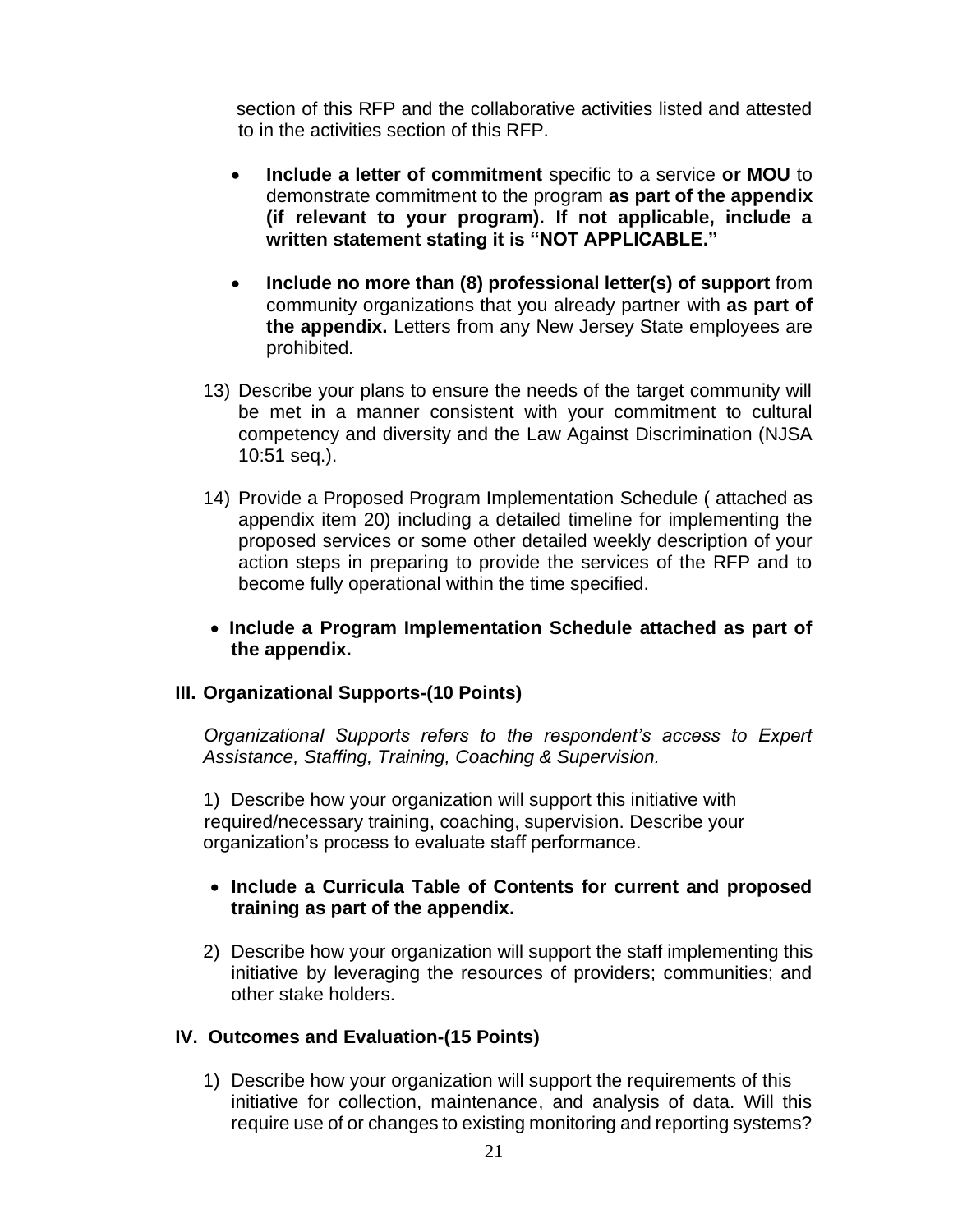- 2) Describe how this initiative will be supported by your use of the data after it is analyzed and reported to evaluate program performance.
- **Include a summary of evaluation tools that will be used to determine the effectiveness of the program services (Summary should be no more than 5 pages) as part of the appendix.**
- 3) Describe procedures that will be used for data collection, management and timely reporting. Provide a description of data to be recorded, the intended use of that data and the means of maintaining confidentiality of respondents.
- 4) Submit a **signed Notice** of Standard Contract Requirements, Processes, and Policies as attached as **Exhibit C, as an appendix.**
- 5) Submit a **signed Attestation (Exhibit D)-**Public Law P.L. 2021, c.1 Attestation Form for Providers with DCF Contracts**, as an appendix.**
- 6) Describe how this initiative will be supported by your quality assurance and performance improvement processes, including the meaningful role of those to be served.
- 7) Describe how this initiative will be supported by your willingness to engage in participatory, collaborative evaluation planning with DCF to improve and finalize outcome indicators.

### **V. Budget-(10 Points)**

The Department will consider the cost efficiency of the proposed budget as it relates to the anticipated level of services (LOS). Therefore, applicants must clearly indicate how this funding will be used to meet the project goals and/or requirements. Provide a line item budget and narrative for the proposed project/program. The narrative must be part of the proposal.

### • **The Budget forms are to be attached as an appendix.**

The Applicant shall submit 3 12 month budgets: Year 1 from 7/1/22 to 6/30/23; Year 2 from 7/1/23 to 6/30/24; and Year 3 from 7/1/24 to 6/30/25. The Applicant shall use the form attached as Exhibit E and provide three 12 month budgets.

The budget shall be reasonable and reflect the scope of responsibilities required to accomplish the goals of this project. The budget shall also reflect a twelve (12) month operating schedule and must include, in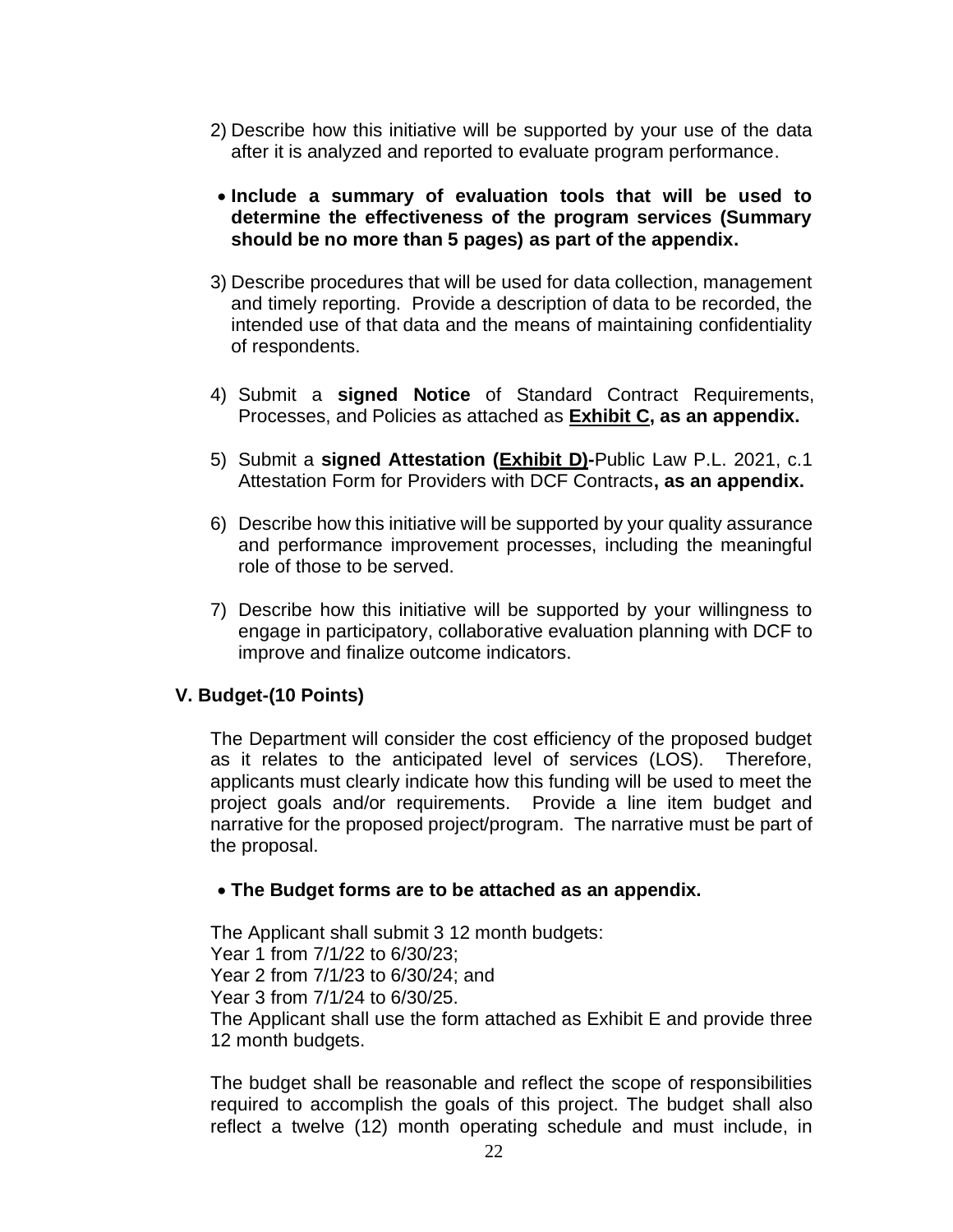separate columns, total funds needed for each line item, the funds requested in this grant, and funds secured from other sources. All costs associated with the completion of the project must be clearly delineated and the budget narrative must clearly articulate budget items, including a description of miscellaneous expenses or "other" items. The completed budget proposal must also include a detailed summary of and justification for any one-time operational start-up costs.

The grantee is expected to adhere to all applicable State cost principles.

A description of General and Administrative Costs are available at <https://www.nj.gov/dcf/providers/contracting/manuals/#1> under the Contract Reimbursement Manual, Section 4 . See *Standard Documents for RFPs* for forms.

# **B. Supporting Documents:**

Applicants must submit a complete proposal signed and dated by the Chief Executive Officer or equivalent. There is a twenty-five (25) page limitation for the narrative portion of the grant application. A one (1) point reduction per page will be administered to proposals exceeding the page limit requirements.

Applicants will have up to five (5) business days after notice from DCF to provide any potentially missing documentation without penalty. If the deductions total twenty (20) points or more, the proposal shall be rejected as non-responsive. A penalty of five (5) points will be deducted for each missing document if not provided in five (5) business days after requested by DCF.

The narrative must be organized appropriately and address the key concepts outlined in the RFP. Attachments do not count towards the narrative page limit.

All supporting documents submitted in response to this RFP must be organized in the following manner:

|   | Part I: Proposal                                                   |  |  |
|---|--------------------------------------------------------------------|--|--|
|   | <b>Proposal Cover Sheet</b> – (signed and dated)                   |  |  |
|   | Website: https://www.nj.gov/dcf/providers/notices/requests/#2      |  |  |
|   | Form:                                                              |  |  |
|   | https://www.nj.gov/dcf/providers/notices/Proposal.Cover.Sheet.doc  |  |  |
| 2 | Table of Contents – Please number and label with page numbers, if  |  |  |
|   | possible, in the order as stated in Part I & Part II Appendices.   |  |  |
| 3 | Proposal Narrative in following order<br><b>25 Page Limitation</b> |  |  |
|   | Abstract<br>0 Points                                               |  |  |
|   |                                                                    |  |  |
|   | I. Organizational Community & Fit                                  |  |  |
|   | A Expertise of the Applicant Agency<br>10 Points                   |  |  |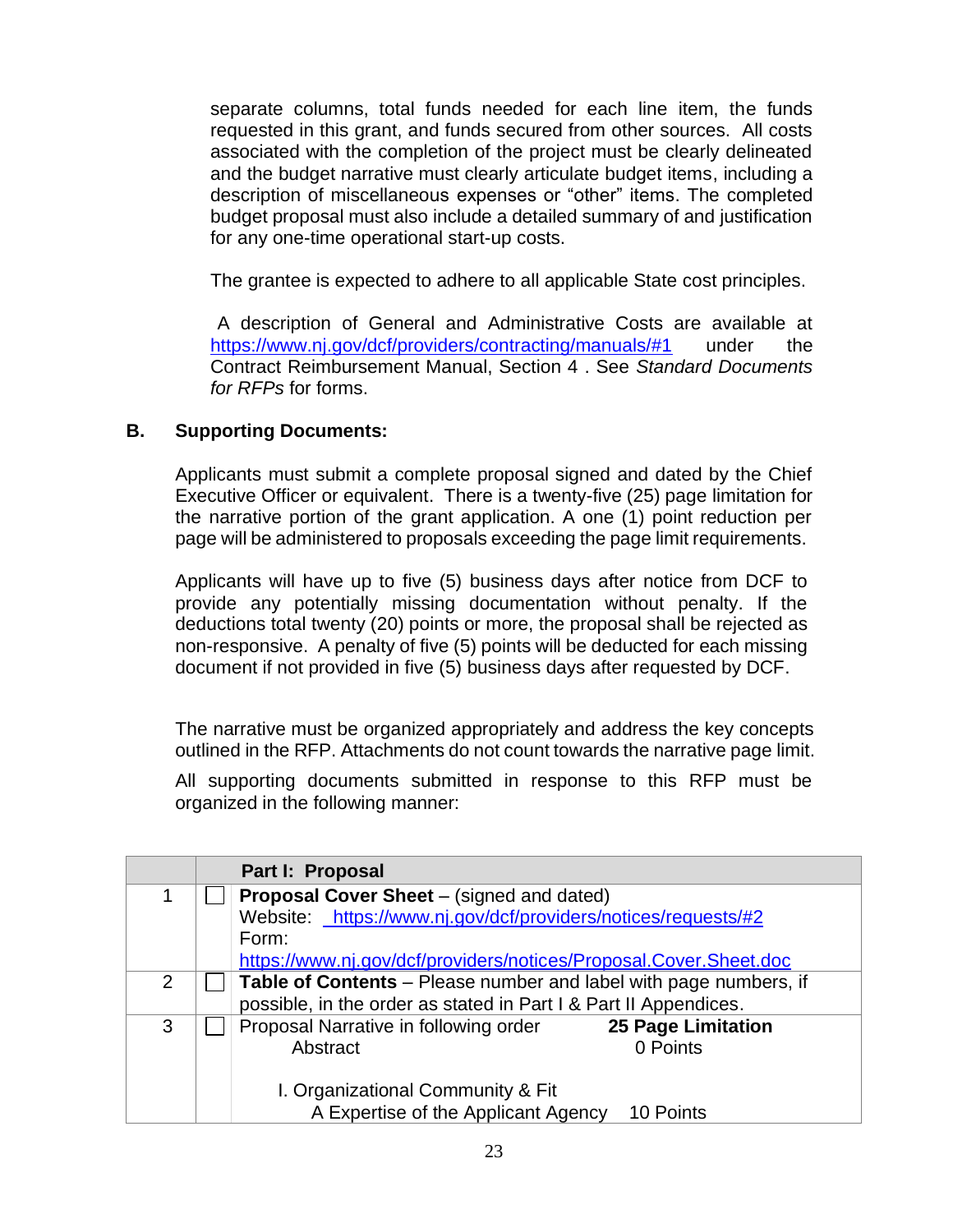|                | <b>B Project Description: Need</b><br><b>HSAC</b>                                                                                                                                                                                                                                                                                                  | 15 Point  |
|----------------|----------------------------------------------------------------------------------------------------------------------------------------------------------------------------------------------------------------------------------------------------------------------------------------------------------------------------------------------------|-----------|
|                | C Program Approach                                                                                                                                                                                                                                                                                                                                 | 25 Points |
|                | <b>Family Involvement</b>                                                                                                                                                                                                                                                                                                                          |           |
|                | II. Organizational Capacity                                                                                                                                                                                                                                                                                                                        | 15 Points |
|                | III. Organizational Support                                                                                                                                                                                                                                                                                                                        | 10 Points |
|                | IV. Outcomes and Evaluation                                                                                                                                                                                                                                                                                                                        | 15 Points |
|                | V. Budget Narrative                                                                                                                                                                                                                                                                                                                                | 10 Points |
|                | Part II: Appendix                                                                                                                                                                                                                                                                                                                                  |           |
| $\overline{4}$ | Written policies implementing trauma informed practices, if available.<br>If not applicable, include a written statement.                                                                                                                                                                                                                          |           |
| 5              | Governing Body List. (A "governing body" is any of the following:<br>Board or Directors -or- Managing Partners, if LLC/Partnership, -or-<br>Board of County Commissioners of Responsible Governing Body).<br>List must be Dated and include the following:<br>a. Names<br>b. Titles<br>c. Emails<br>d. Phone Numbers<br>e. Address and<br>f. Terms |           |
| 6              | <b>Current Agency-Wide Organization Chart</b>                                                                                                                                                                                                                                                                                                      |           |
| $\overline{7}$ | Proposed Organizational Chart for services required by this response -<br>include Agency name and date created                                                                                                                                                                                                                                     |           |
| 8              | <b>Professional Licenses</b> related to job responsibilities for this response                                                                                                                                                                                                                                                                     |           |
|                | If not applicable, include a signed/dated written statement on Agency<br>letterhead                                                                                                                                                                                                                                                                |           |
| 9              | Job Descriptions that include all educational and experiential<br>requirements                                                                                                                                                                                                                                                                     |           |
| 10             | Resumes of any existing staff who will perform the proposed services<br>(please do not provide home addresses or personal phone numbers)                                                                                                                                                                                                           |           |
| 11             | <b>Brief narrative on Staffing Patterns</b>                                                                                                                                                                                                                                                                                                        |           |
| 12             | Safe-Child Standards Description of your Agency's implementation of the<br>standards (no more than 2 pages)                                                                                                                                                                                                                                        |           |
| 13             | Description/floor plan of program space-Include Address                                                                                                                                                                                                                                                                                            |           |
| 14             | Additional photos and/or floor plans, if available are also welcomed                                                                                                                                                                                                                                                                               |           |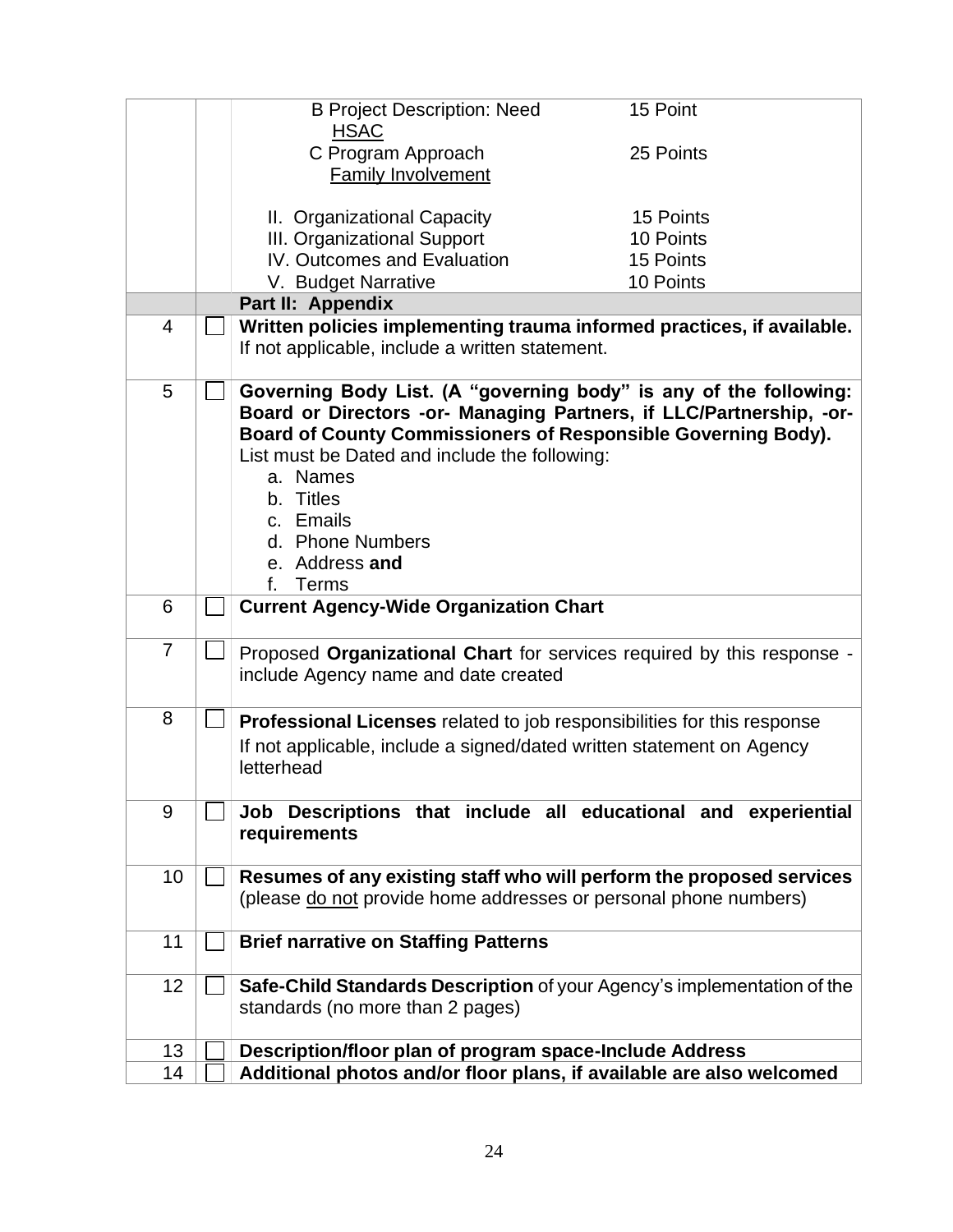| 15 | Letter of Commitment specific to a service or MOU to demonstrate<br>commitment to the program (if relevant to your program). If not<br>applicable, include a written statement.                                                                                                                                                                                                                                                                                                                                                                                                                                             |
|----|-----------------------------------------------------------------------------------------------------------------------------------------------------------------------------------------------------------------------------------------------------------------------------------------------------------------------------------------------------------------------------------------------------------------------------------------------------------------------------------------------------------------------------------------------------------------------------------------------------------------------------|
| 16 | No more than 8 Professional Letters of Support from community<br>organizations that you already partner with. Letters from any New Jersey<br>State employees are prohibited.                                                                                                                                                                                                                                                                                                                                                                                                                                                |
| 17 | <b>Curricula Table of Contents for current and proposed training</b>                                                                                                                                                                                                                                                                                                                                                                                                                                                                                                                                                        |
| 18 | Summary of evaluation tools that will be used to determine the<br>effectiveness of the program services (no more than 5 pages)                                                                                                                                                                                                                                                                                                                                                                                                                                                                                              |
| 19 | All Applicants must submit a signed Notice of Standard Contract<br>Requirements, Processes, and Policies as attached as <b>Exhibit C.</b>                                                                                                                                                                                                                                                                                                                                                                                                                                                                                   |
|    | All Applicants must submit a signed Attestation-Public Law P.L. 2021, c.1<br>Attestation Form for Providers with DCF Contracts as attached as Exhibit<br>D.                                                                                                                                                                                                                                                                                                                                                                                                                                                                 |
| 20 | Proposed Program Implementation Schedule or some other detailed<br>weekly description of your action steps in preparing to provide the services<br>of the RFP and to become fully operational within the time specified.                                                                                                                                                                                                                                                                                                                                                                                                    |
| 21 | Proposed Exhibit Budget Form(s) documenting anticipated budget<br>The Applicant shall submit 3 12 month budgets on the form provided as<br>Exhibit E:<br>Year 1 from 7/1/22 to 6/30/23;<br>Year 2 from 7/1/23 to 6/30/24; and<br>Year 3 from 7/1/24 to 6/30/25.                                                                                                                                                                                                                                                                                                                                                             |
| 22 | Agency's Conflict of Interest policy                                                                                                                                                                                                                                                                                                                                                                                                                                                                                                                                                                                        |
| 23 | Copies of any audits (not financial audit) or reviews (including<br>corrective action plans) completed or in process by DCF (inclusive of<br>DCF Licensing, Divisions and Offices) or other State entities within<br>the last 2 years. If available, a corrective action plan should be provided<br>and any other pertinent information that will explain or clarify the applicant's<br>position. If not applicable, include a written statement.<br>Applicants are on notice that DCF may consider all materials in our records<br>concerning audits, reviews or corrective active plans as part of the review<br>process. |
| 24 | Standard Language Document (SLD) (signed/dated) [Version: Rev.<br>$7 - 2 - 19$<br>Form:<br>https://www.nj.gov/dcf/documents/contract/forms/StandardLanguage.doc                                                                                                                                                                                                                                                                                                                                                                                                                                                             |
| 25 | Document showing Data Universal Numbering System (DUNS) Number<br>[2006 Federal Accountability & Transparency Act (FFATA)<br>Website: https://fedgov.dnb.com/webform Helpline: 1-866-705-5711                                                                                                                                                                                                                                                                                                                                                                                                                               |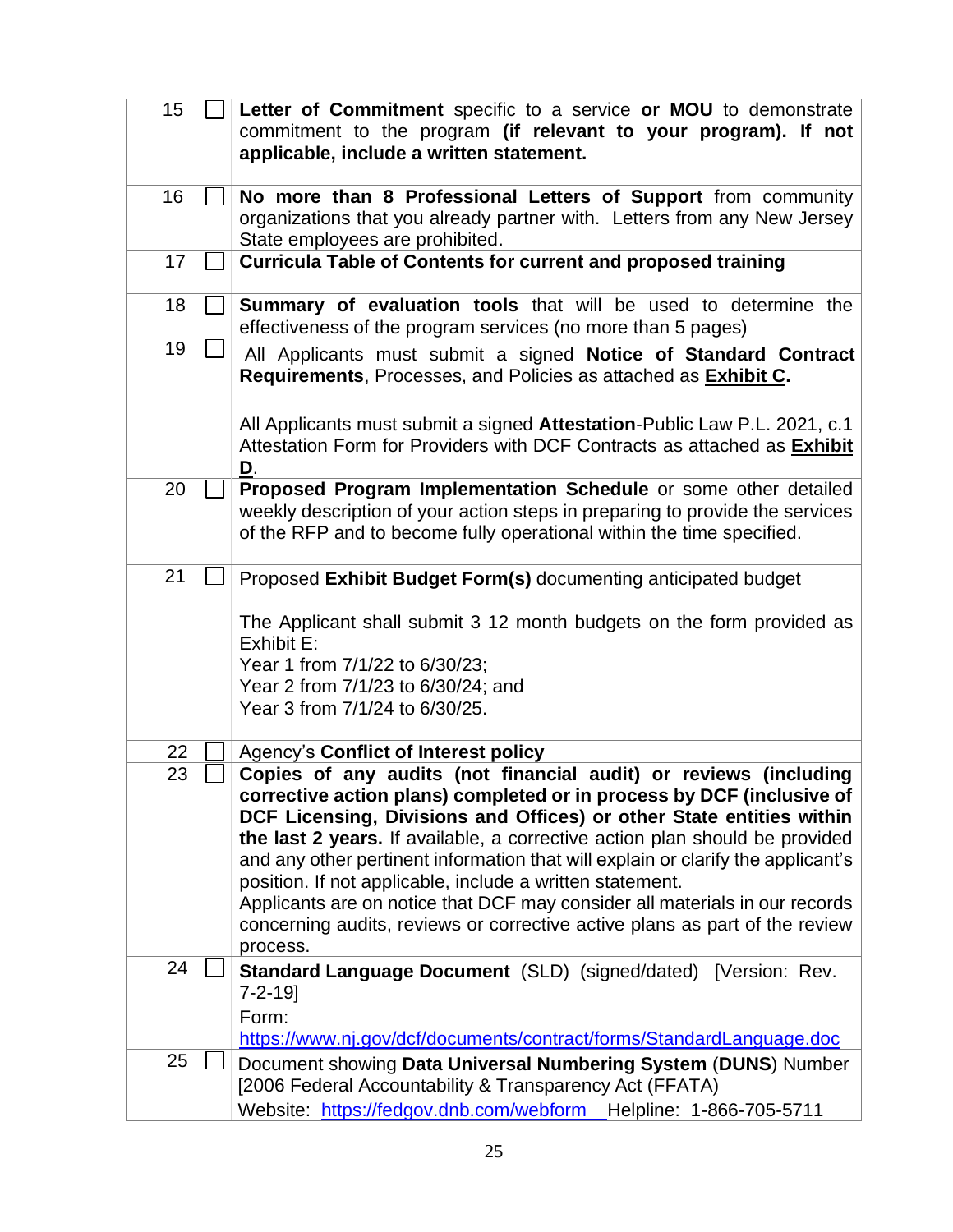| 26 | System for Award Management (SAM) printout showing "active" status<br>(free of charge)<br>Website: Go to SAM by typing www.sam.gov in your Internet browser<br>address bar<br>Helpline: 1-866-606-8220                                                                                                                                                                                                                                             |
|----|----------------------------------------------------------------------------------------------------------------------------------------------------------------------------------------------------------------------------------------------------------------------------------------------------------------------------------------------------------------------------------------------------------------------------------------------------|
| 27 | Applicable Consulting Contracts, Affiliation Agreements related to this<br>RFP. If not applicable, include a written statement                                                                                                                                                                                                                                                                                                                     |
| 28 | <b>Business Associate Agreement/HIPAA</b> (signed/dated under Business<br>Associate)<br>[Version: Rev. 8-2019]<br>Form: https://www.nj.gov/dcf/providers/contracting/forms/HIPAA.docx                                                                                                                                                                                                                                                              |
| 29 | Affirmative Action Certificate -- or-- Renewal Application [AA302] sent<br>to Treasury<br>Note: The AA302 is only applicable to new startup agencies and may only<br>be submitted during Year 1. Any agency previously contracted through DCF<br>is required to submit an Affirmative Action Certificate.<br>Website: https://www.nj.gov/treasury/purchase/forms.shtml<br>Form:<br>https://www.nj.gov/treasury/purchase/forms/AA_%20Supplement.pdf |
| 30 | <b>Certificate of Incorporation</b><br>Website: https://www.nj.gov/treasury/revenue/                                                                                                                                                                                                                                                                                                                                                               |
| 31 | <b>For Profit: NJ Business Registration Certificate with the Division of</b><br>Revenue (required prior to contract award). If not applicable, include a<br>signed/dated written statement on Agency letterhead.<br>Website: https://www.nj.gov/njbusiness/registration/                                                                                                                                                                           |
| 32 | Agency By-laws or Management Operating Agreement if an LLC                                                                                                                                                                                                                                                                                                                                                                                         |
| 33 | Tax Exempt Organization Certificate (ST-5) - or- IRS Determination<br>Letter 501(c)(3)<br>If not applicable, include a signed/dated written statement on agency<br>letterhead<br>Website: https://www.nj.gov/treasury/taxation/exemptintro.shtml                                                                                                                                                                                                   |
| 34 | Disclosure of Investigations and Other Actions Involving Bidder<br>Form (PDF) (signed/dated)<br>Website: https://www.nj.gov/treasury/purchase/forms.shtml [Version 3-15-<br><u>191</u><br>Form:<br>https://www.nj.gov/treasury/purchase/forms/DisclosureofInvestigations.pdf                                                                                                                                                                       |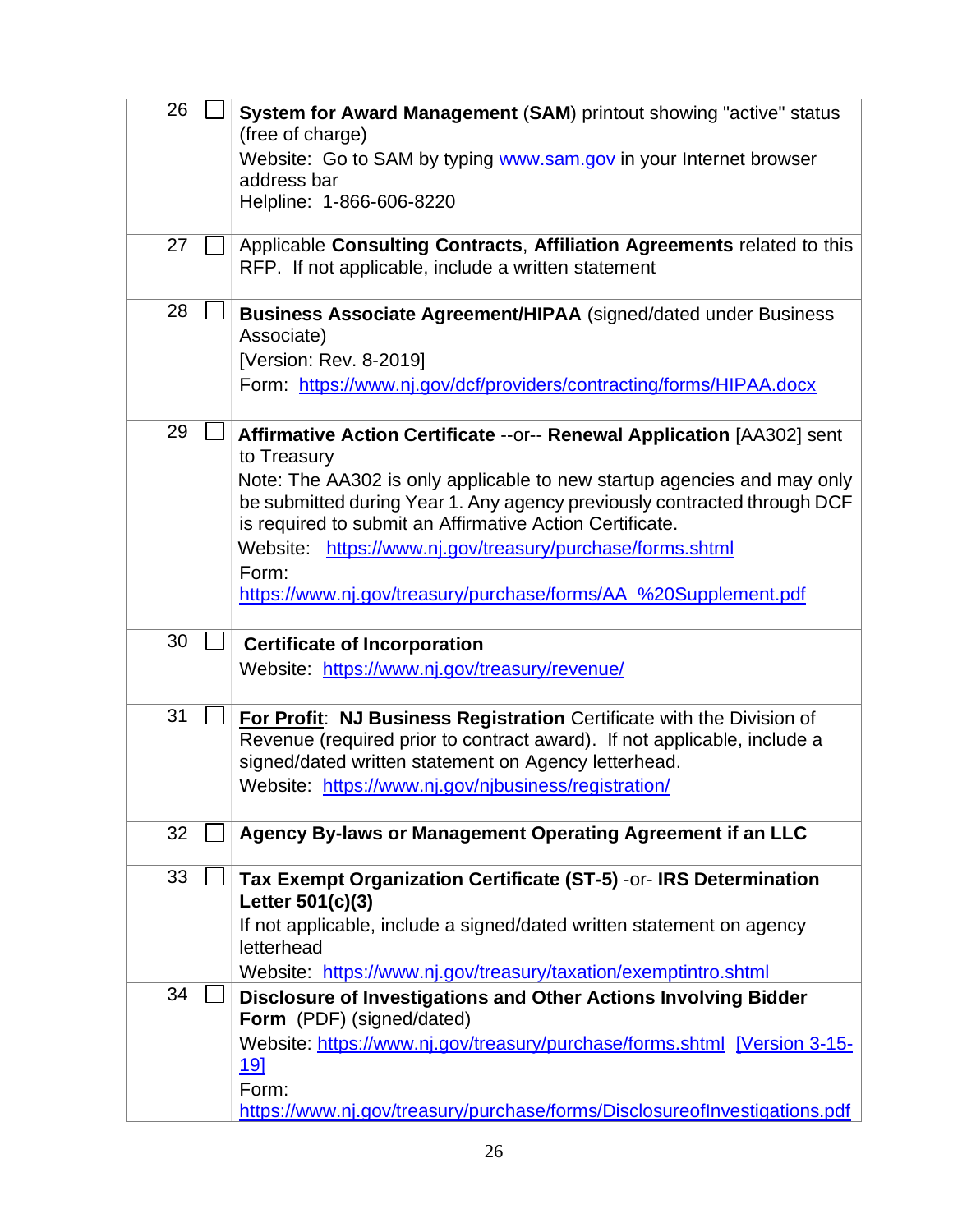| 35 | Disclosure of Investment Activities in Iran (PDF) (signed/dated)<br>Website: https://www.nj.gov/treasury/purchase/forms.shtml [Version 6-<br>$19 - 17$<br>Form:<br>https://www.nj.gov/treasury/purchase/forms/DisclosureoflnvestmentActiviti<br>esinIran.pdf                                                                                                                                                                                 |
|----|----------------------------------------------------------------------------------------------------------------------------------------------------------------------------------------------------------------------------------------------------------------------------------------------------------------------------------------------------------------------------------------------------------------------------------------------|
| 36 | For Profit: Ownership Disclosure Form (PDF)<br>Website: https://www.nj.gov/treasury/purchase/forms.shtml [Version 6-8-<br>18]<br>Form:<br>https://www.nj.gov/treasury/purchase/forms/OwnershipDisclosure.pdf<br>See instructions for applicability to your organization. If not applicable,<br>include a written statement.                                                                                                                  |
| 37 | For Profit: Chapter 51/Executive Order 117 Vendor Certification -- and--<br>Disclosure of Political Contributions (signed/dated) [Version: Rev 4/1/19]<br>See instructions for applicability to your organization. If not applicable,<br>include a signed/dated written statement on agency letterhead.<br>Website: https://www.nj.gov/treasury/purchase/forms.shtml<br>Form: https://www.nj.gov/treasury/purchase/forms/eo134/Chapter51.pdf |
| 38 | Certification Regarding Debarment (signed/dated)<br>Website: https://www.nj.gov/dcf/providers/notices/requests/#2<br>Form:<br>https://www.nj.gov/dcf/documents/contract/forms/Cert.Debarment.pdf                                                                                                                                                                                                                                             |
| 39 | <b>Statement of Assurances</b> – (Signed and dated) Website:<br>https://www.nj.gov/dcf/providers/notices/requests/#2<br>Form:<br>https://www.nj.gov/dcf/providers/notices/Statement.of.Assurance.doc                                                                                                                                                                                                                                         |
| 40 | <b>Tax Forms:</b><br>Non Profit Form 990 Return of Organization Exempt from Income Tax or-<br>For Profit Form 1120 US Corporation Income Tax Return<br>or-LLC Applicable Tax Form and may delete or redact any SSN or<br>personal information                                                                                                                                                                                                |
| 41 | <b>Executed Russia Belarus Disclosure form provided as Exhibit F</b>                                                                                                                                                                                                                                                                                                                                                                         |

\* Standard forms for RFP's are available at: <https://www.nj.gov/dcf/providers/notices/requests/>

See *Standard Documents for RFPs* for forms.

Standard DCF Annex B (budget) forms are available at: <https://www.state.nj.us/dcf/providers/contracting/forms/>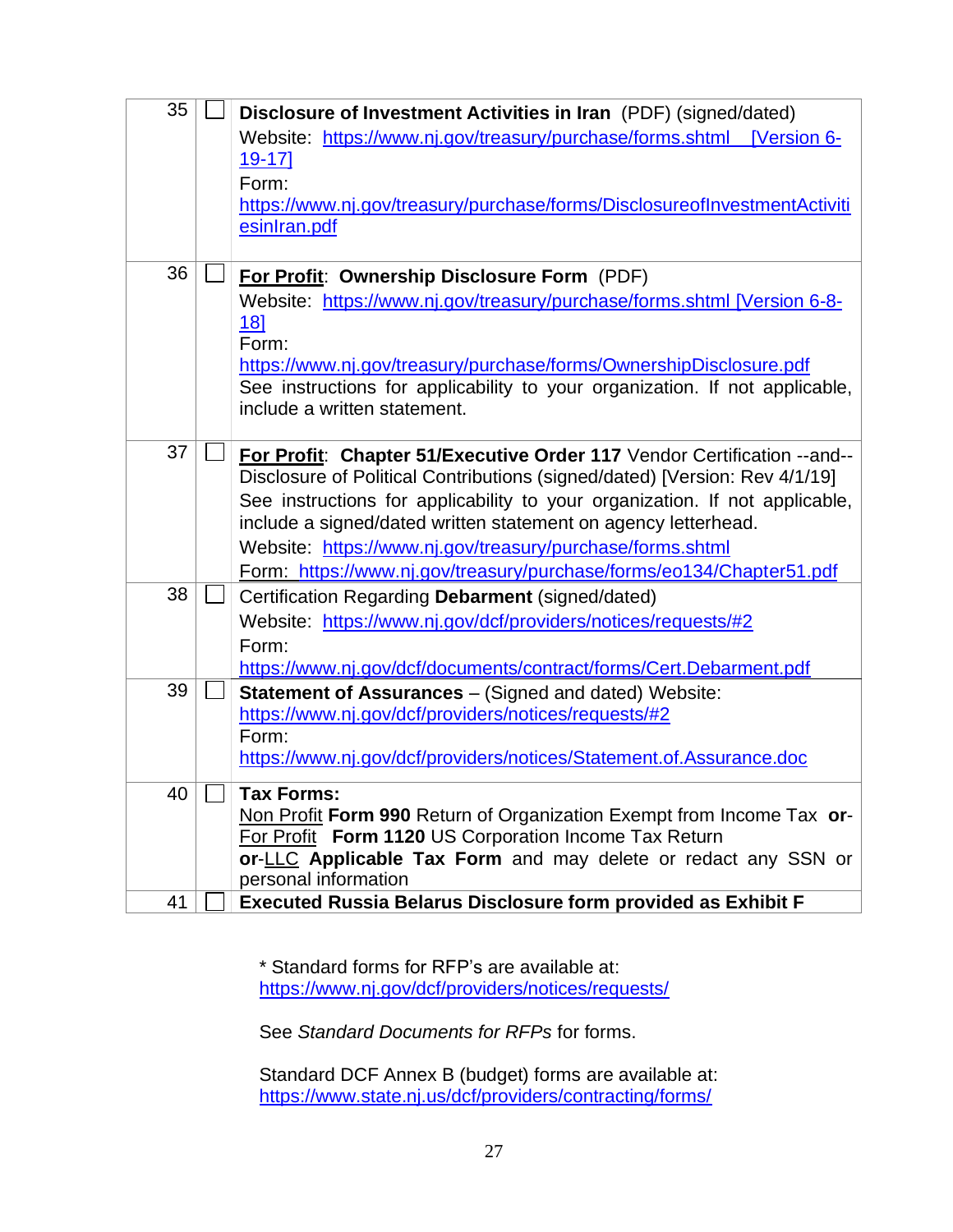\*\* Treasury required forms are available on the Department of the Treasury website at: <https://www.state.nj.us/treasury/purchase/forms.shtml>

Click on Vendor Information and then on Forms.

Standard Language Document, and the Contract Reimbursement Manual and Information Manual may be reviewed via the Internet respectively at: <https://www.nj.gov/dcf/providers/contracting/forms/> and [www.nj.gov/dcf/providers/contracting/manuals](http://www.nj.gov/dcf/providers/contracting/manuals)

# **C. Requests for Information and Clarification:**

### **Question and Answer:**

DCF will provide additional and/or clarifying information about this initiative and application procedures through a time-limited electronic Question and Answer Period. Inquiries will not be accepted after the closing date of the Question and Answer Period.

Questions must be submitted in writing via email to: DCF.ASKRFP@dcf.nj.gov.

Written questions must be directly tied to the RFP. Questions should be asked in consecutive order, from beginning to end, following the organization of the RFP. All inquiries submitted to DCF.ASKRFP@dcf.nj.gov must identify, in the Subject heading, the specific RFP for which the question/clarification is being sought. Each question should begin by referencing the RFP page number and section number to which it relates.

Written inquiries will be answered and posted on the DCF website as a written addendum to the RFP at: <https://www.nj.gov/dcf/providers/notices/requests/>

Technical inquiries about forms and other documents may be requested anytime through DCF.ASKRFP@dcf.nj.gov.

All other types of inquiries will not be accepted. **Applicants may not contact the Department directly, in person, or by telephone, concerning this RFP.**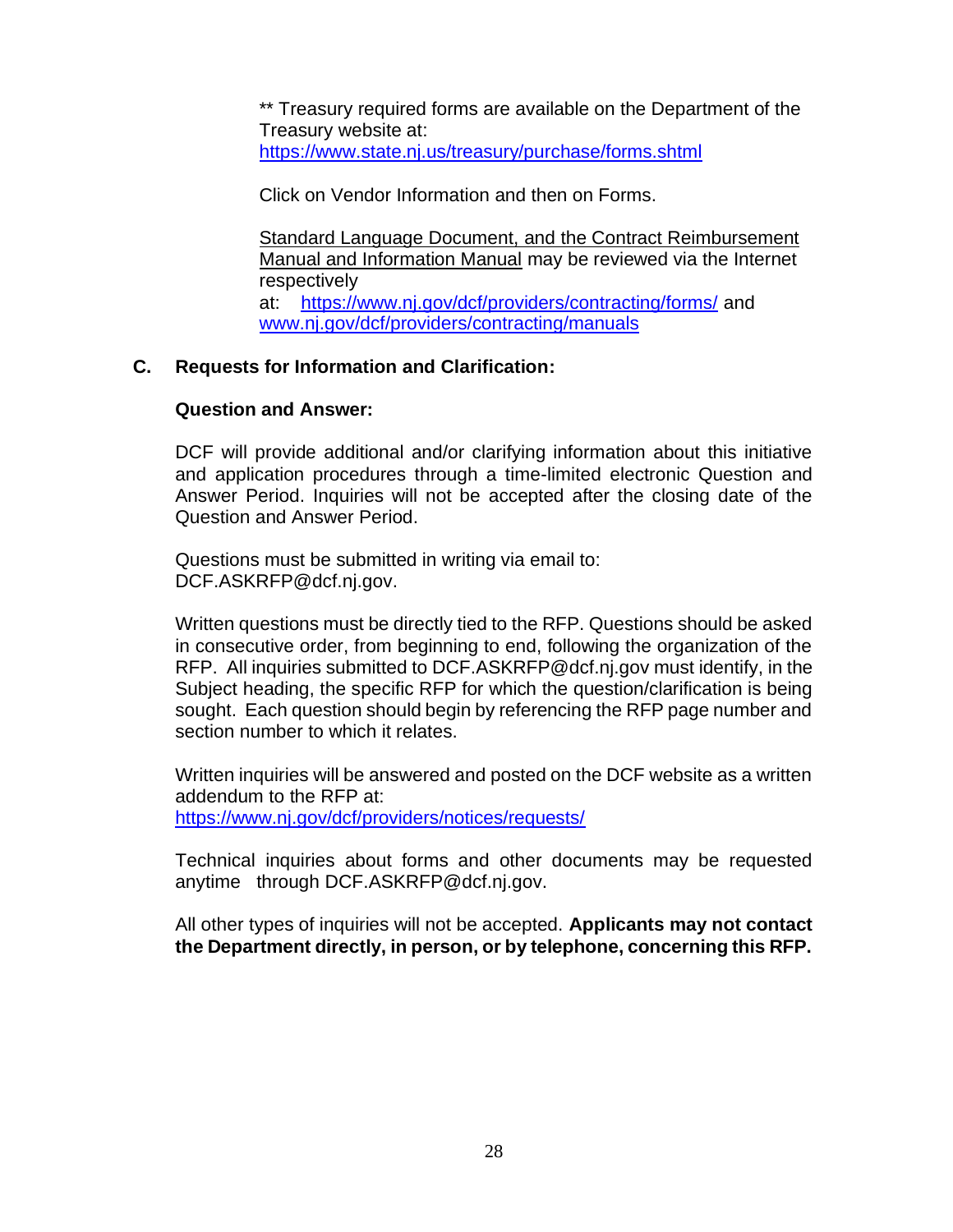### **EXHIBIT A MANDATORY EQUAL EMPLOYMENT OPPORTUNITY LANGUAGE N.J.S.A. 10:5-31 et seq. (P.L. 1975, C. 127) N.J.A.C. 17:27 GOODS, PROFESSIONAL SERVICE AND GENERAL SERVICE CONTRACTS**

During the performance of this contract, the contractor agrees as follows:

The contractor or subcontractor, where applicable, will not discriminate against any employee or applicant for employment because of age, race, creed, color, national origin, ancestry, marital status, affectional or sexual orientation, gender identity or expression, disability, nationality or sex. Except with respect to affectional or sexual orientation and gender identity or expression, the contractor will ensure that equal employment opportunity is afforded to such applicants in recruitment and employment, and that employees are treated during employment, without regard to their age, race, creed, color, national origin, ancestry, marital status, affectional or sexual orientation, gender identity or expression, disability, nationality or sex. Such equal employment opportunity shall include, but not be limited to the following: employment, upgrading, demotion, or transfer; recruitment or recruitment advertising; layoff or termination; rates of pay or other forms of compensation; and selection for training, including apprenticeship. The contractor agrees to post in conspicuous places, available to employees and applicants for employment, notices to be provided by the Public Agency Compliance Officer setting forth provisions of this nondiscrimination clause.

The contractor or subcontractor, where applicable will, in all solicitations or advertisements for employees placed by or on behalf of the contractor, state that all qualified applicants will receive consideration for employment without regard to age, race, creed, color, national origin, ancestry, marital status, affectional or sexual orientation, gender identity or expression, disability, nationality or sex.

The contractor or subcontractor will send to each labor union, with which it has a collective bargaining agreement, a notice, to be provided by the agency contracting officer, advising the labor union of the contractor's commitments under this chapter and shall post copies of the notice in conspicuous places available to employees and applicants for employment.

The contractor or subcontractor, where applicable, agrees to comply with any regulations promulgated by the Treasurer pursuant to N.J.S.A. 10:5-31 et seq., as amended and supplemented from time to time and the Americans with Disabilities Act.

The contractor or subcontractor agrees to make good faith efforts to meet targeted county employment goals established in accordance with N.J.A.C. l7:27-5.2.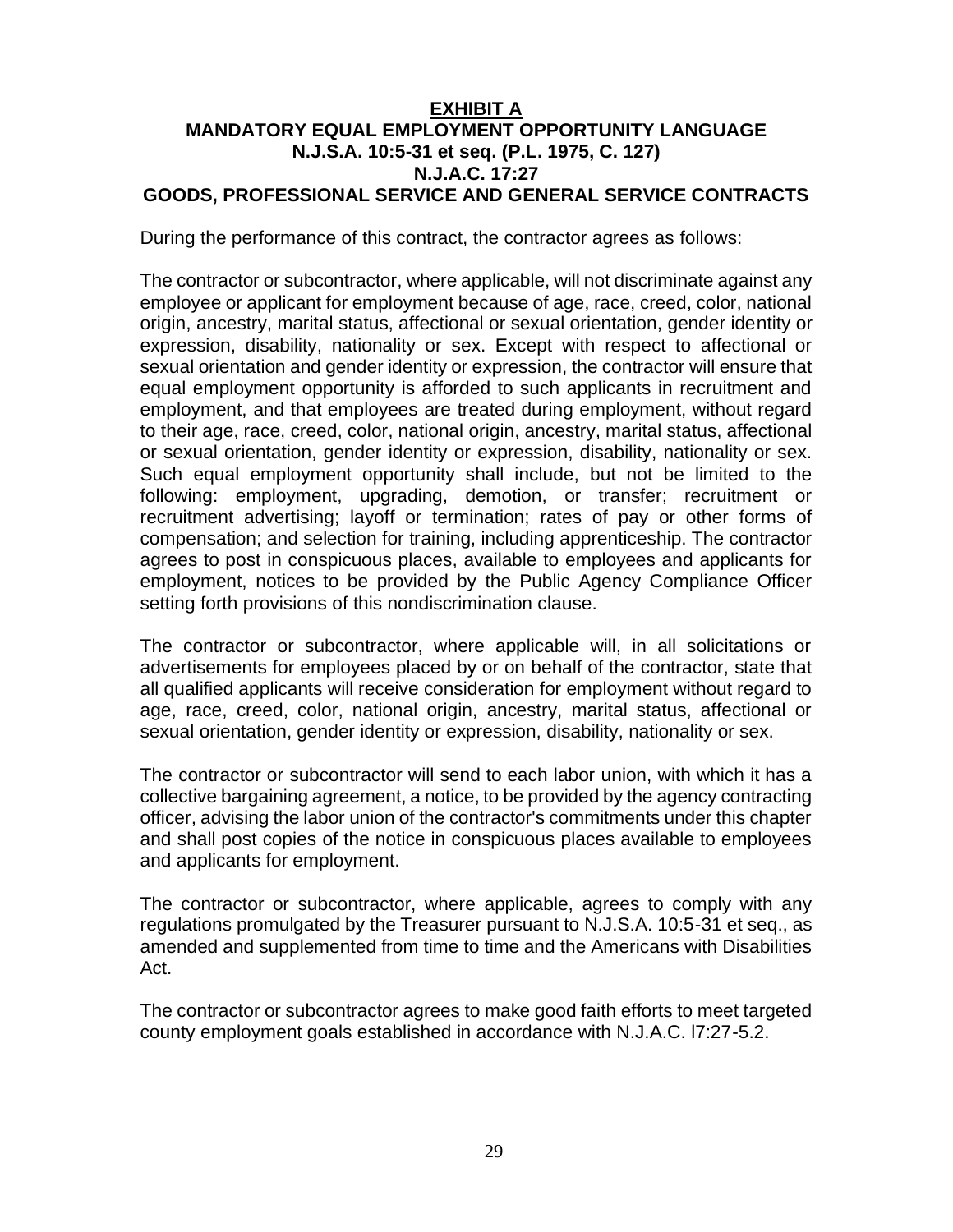The contractor or subcontractor agrees to inform in writing its appropriate recruitment agencies including, but not limited to, employment agencies, placement bureaus, colleges, universities, and labor unions, that it does not discriminate on the basis of age, race, creed, color, national origin, ancestry, marital status, affectional or sexual orientation, gender identity or expression, disability, nationality or sex, and that it will discontinue the use of any recruitment agency which engages in direct or indirect discriminatory practices.

The contractor or subcontractor agrees to revise any of its testing procedures, if necessary, to assure that all personnel testing conforms with the principles of job-related testing, as established by the statutes and court decisions of the State of New Jersey and as established by applicable Federal law and applicable Federal court decisions.

In conforming with the targeted employment goals, the contractor or subcontractor agrees to review all procedures relating to transfer, upgrading, downgrading and layoff to ensure that all such actions are taken without regard to age, race, creed, color, national origin, ancestry, marital status, affectional or sexual orientation, gender identity or expression, disability, nationality or sex, consistent with the statutes and court decisions of the State of New Jersey, and applicable Federal law and applicable Federal court decisions.

The contractor shall submit to the public agency, after notification of award but prior to execution of a goods and services contract, one of the following three documents:

Letter of Federal Affirmative Action Plan Approval Certificate of Employee Information Report Employee Information Report Form AA302 (electronically available at [www.state.nj.us/treasury/contract\\_compliance\)](http://www.state.nj.us/treasury/contract_compliance).

The contractor and its subcontractors shall furnish such reports or other documents to the Department of Children and Families, the Division of Purchase & Property, CCAU, EEO Monitoring Program as may be requested by the office from time to time in order to carry out the purposes of these regulations, and public agencies shall furnish such information as may be requested by the Department of Children and Families, the Division of Purchase & Property, CCAU, EEO Monitoring Program for conducting a compliance investigation pursuant to **Subchapter 10 of the Administrative Code at N.J.A.C. 17:27**.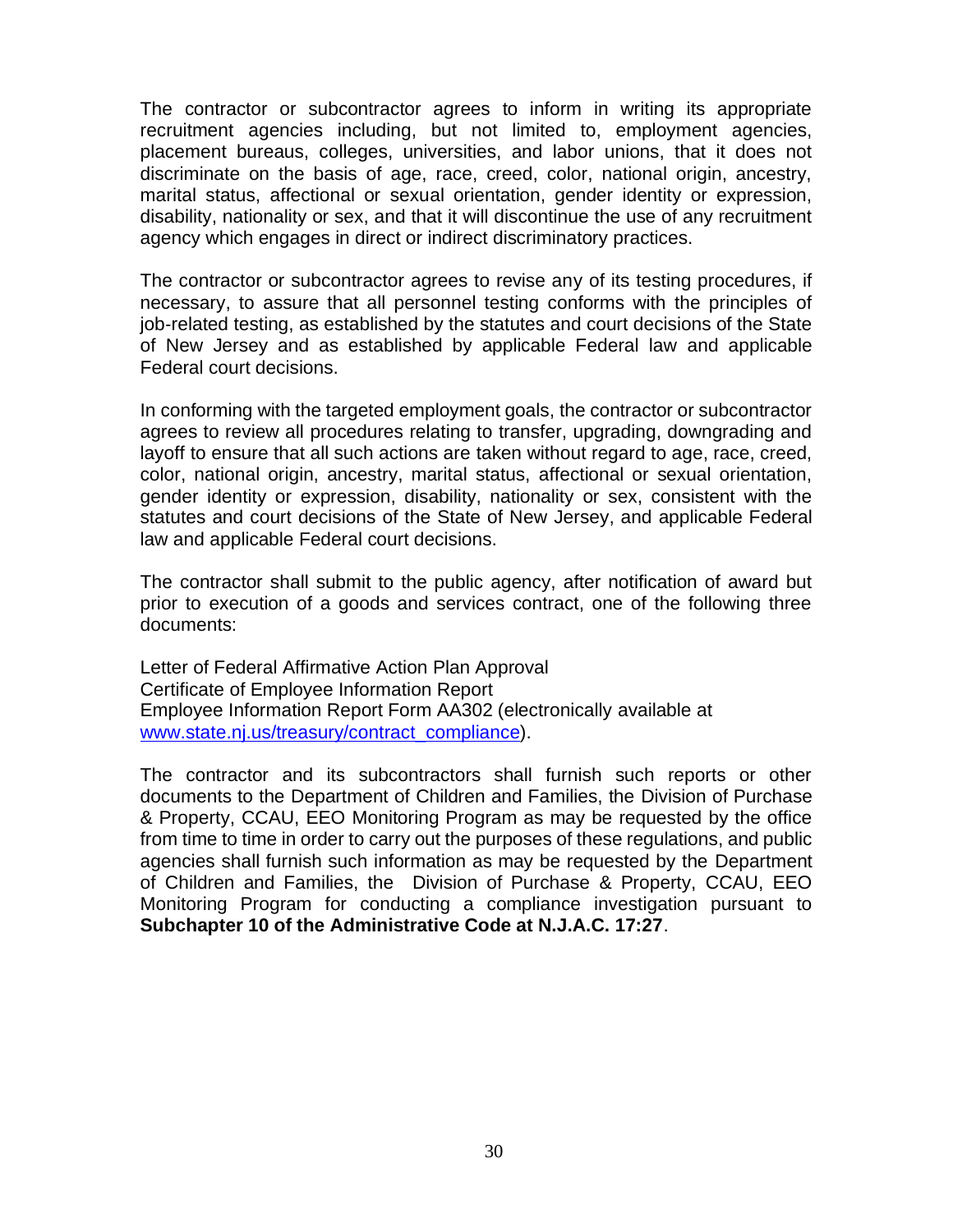### **EXHIBIT B** TITLE 10. CIVIL RIGHTS CHAPTER 2. DISCRIMINATION IN EMPLOYMENT ON PUBLIC WORKS *N.J. Stat. § 10:2-1* (2012)

### § 10:2-1. Antidiscrimination provisions

Antidiscrimination provisions. Every contract for or on behalf of the State or any county or municipality or other political subdivision of the State, or any agency of or authority created by any of the foregoing, for the construction, alteration or repair of any public building or public work or for the acquisition of materials, equipment, supplies or services shall contain provisions by which the contractor agrees that:

- a. In the hiring of persons for the performance of work under this contract or any subcontract hereunder, or for the procurement, manufacture, assembling or furnishing of any such materials, equipment, supplies or services to be acquired under this contract, no contractor, nor any person acting on behalf of such contractor or subcontractor, shall, by reason of race, creed, color, national origin, ancestry, marital status, gender identity or expression, affectional or sexual orientation or sex, discriminate against any person who is qualified and available to perform the work to which the employment relates;
- b. No contractor, subcontractor, nor any person on his behalf shall, in any manner, discriminate against or intimidate any employee engaged in the performance of work under this contract or any subcontract hereunder, or engaged in the procurement, manufacture, assembling or furnishing of any such materials, equipment, supplies or services to be acquired under such contract, on account of race, creed, color, national origin, ancestry, marital status, gender identity or expression, affectional or sexual orientation or sex;
- c. There may be deducted from the amount payable to the contractor by the contracting public agency, under this contract, a penalty of \$ 50.00 for each person for each calendar day during which such person is discriminated against or intimidated in violation of the provisions of the contract; and
- d. This contract may be canceled or terminated by the contracting public agency, and all money due or to become due hereunder may be forfeited, for any violation of this section of the contract occurring after notice to the contractor from the contracting public agency of any prior violation of this section of the contract.

No provision in this section shall be construed to prevent a board of education from designating that a contract, subcontract or other means of procurement of goods, services, equipment or construction shall be awarded to a small business enterprise, minority business enterprise or a women's business enterprise pursuant to P.L.1985, c.490 (*C.18A:18A-51* et seq.).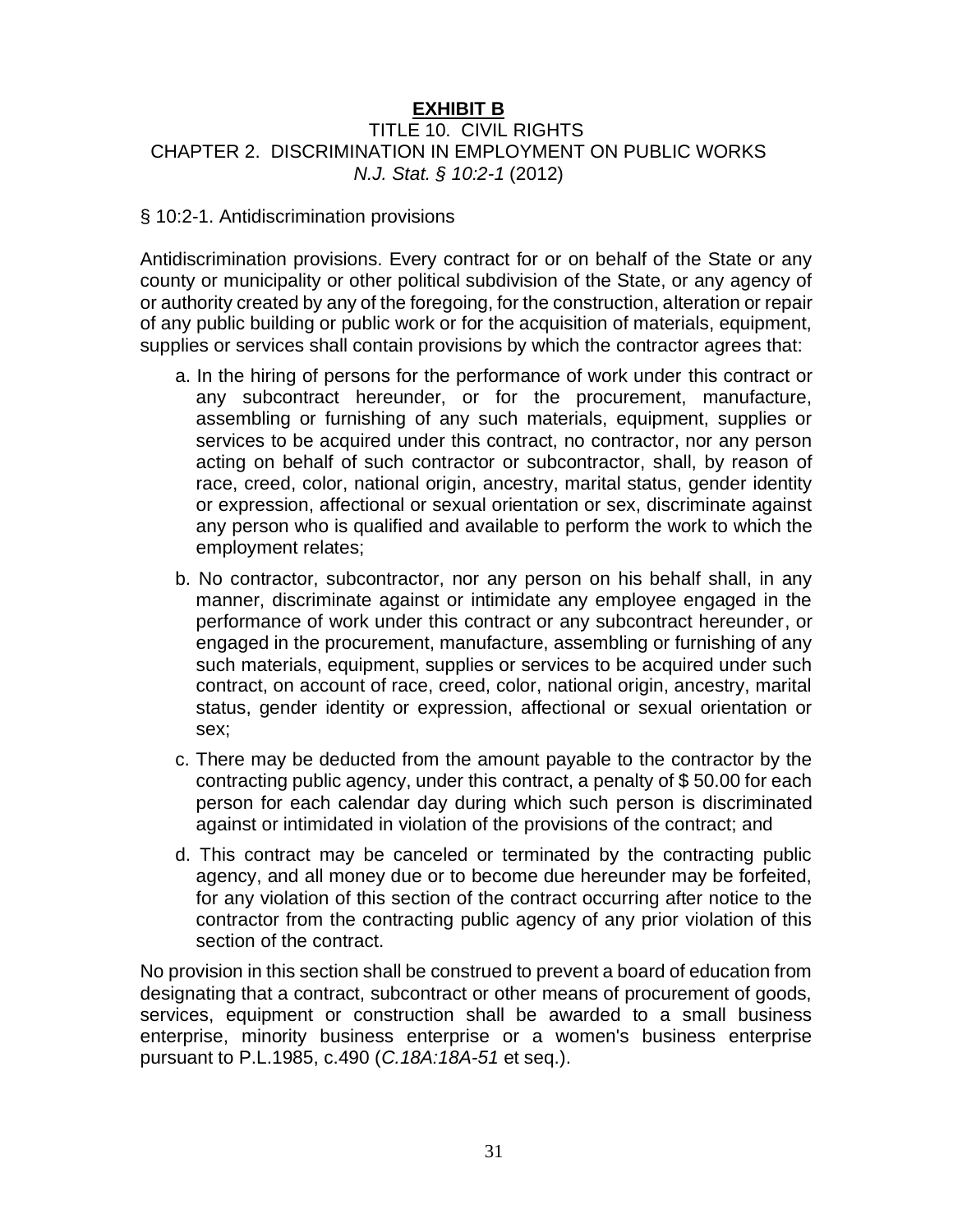Department of Children and Families (Rev. 04.23.2022)

# **Exhibit C**

# **Notice of Standard Contract Requirements, Processes, and Policies**

**I. Instructions:**

**Please carefully read all the information on these page(s) and then sign, scan, and email this executed document to:** [OfficeOf.ContractAdministration@DCF.NJ.Gov](mailto:OfficeOf.ContractAdministration@DCF.NJ.Gov)

### **II. Organizations awarded contracts are required to comply with:**

- A. the terms and conditions of the Department of Children and Families' (DCF) contracting rules and regulations as set forth in the Standard Language Document (SLD), or the Individual Provider Agreement (IPA), or Department Agreement with a State Entity. Contractors may view these items on the internet at: [https://www.nj.gov/dcf/documents/contract/forms/StandardLanguage.](https://www.nj.gov/dcf/documents/contract/forms/StandardLanguage.doc) [doc](https://www.nj.gov/dcf/documents/contract/forms/StandardLanguage.doc)
- B. the terms and conditions of the policies of the Contract Reimbursement Manual and the Contract Policy and Information Manual. Contractors may review these items on the internet at: <https://www.nj.gov/dcf/providers/contracting/manuals>
- C. all applicable State and Federal laws and statues, assurances, certifications, and regulations.
- D. the Equal Employment Opportunity (EEO) requirements of the State Affirmative Action Policy, N.J.S.A. 10:5-31 et seq. and N.J.A.C. 17:27.
- E. the laws relating to Anti-Discrimination, including N.J.S.A 10:2-1, Discrimination in Employment on Public Works.
- F. the Diane B. Allen Equal Pay Act, N.J.S.A. 34:11-56.14 and N.J.A.C. 12:10- 1.1 et seq., mandate to provide the Commissioner of Labor and Workforce Development a report regarding the compensation and hours worked by employees categorized by gender, race, ethnicity, and job category using the report templates found at https://nj.gov/labor/equalpay/equalpay.html.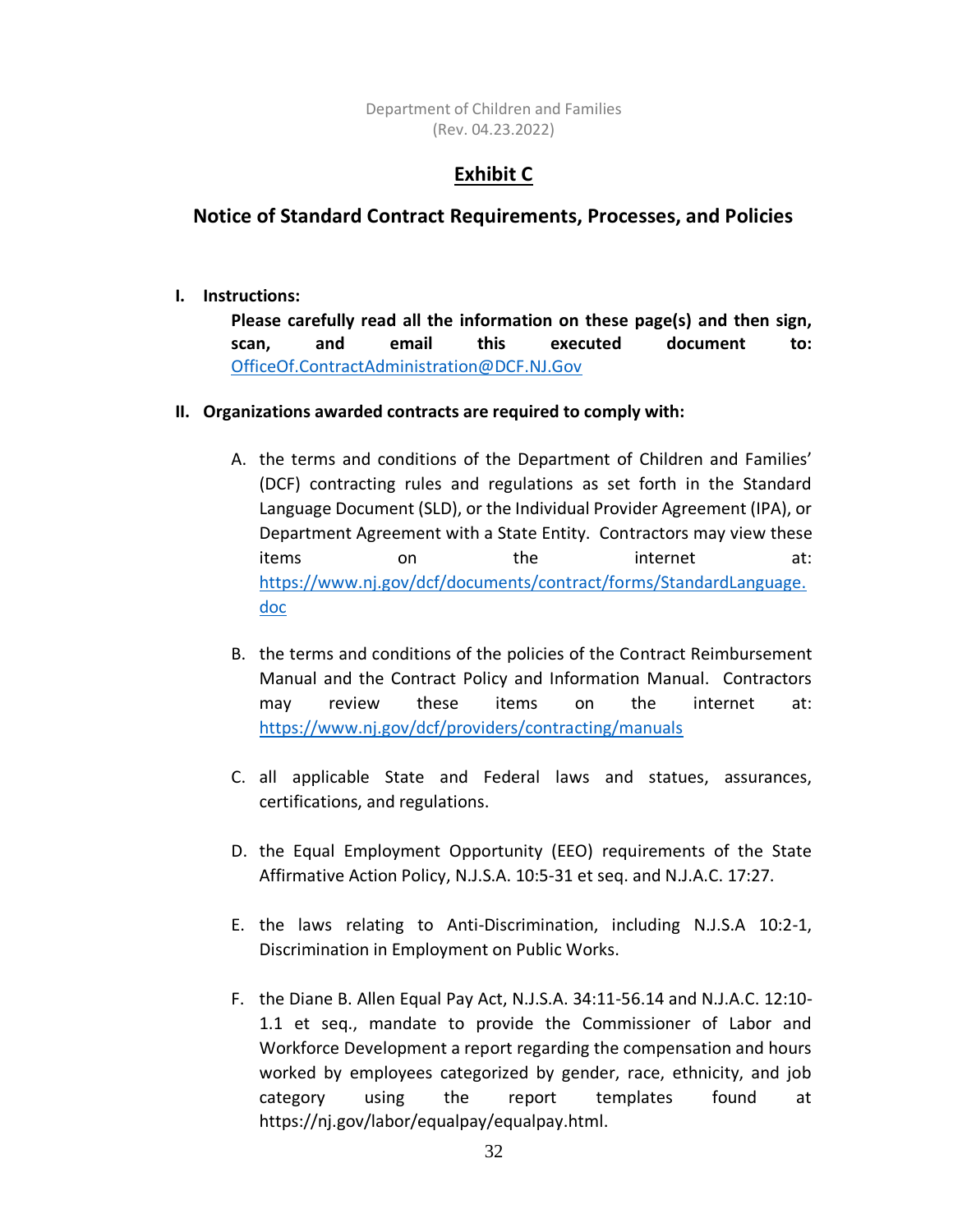- G. the confidentiality rules and regulations related to the recipients of contracted services including, but not limited to:
	- 1. Compliance with 42 CFR Part 2 Confidentiality of Substance Use Disorder Patient Records.
	- 2. Maintenance of client specific and patient personal health information (PHI) and other sensitive and confidential information in accordance with all applicable New Jersey and Federal laws and regulations including, but not limited to, the Health Insurance Portability and Accountability Act of 1996 (HIPAA).
	- 3. Safeguarding of the confidentiality of case information as mandated by N.J.S.A 9:68.10a with the understanding that the release of any information may be in violation of State law and may result in the conviction of individuals for a disorderly person's level offense as well as possibly other disciplinary, civil, or criminal actions pursuant to N.J.S.A. 9:6-8.10b.
	- 4. Ensuring the content of every contractor's web site protects the confidentiality of and avoids misinformation about the youth served and provides visitors with a mechanism for contacting upper administrative staff quickly and seamlessly.
- H. the terms of Executive Order No. 291 (EO 291) issued March 7, 2022; and DCF Administrative Order 14 titled Limitations on Activity Involving Russia, Belarus, and Ukraine; prohibiting the use of DCF funds to knowingly procure goods or services from any entity owned by or closely tied to the governments of Russia or Belarus, their instrumentalities, or companies investing directly in the same. In addition, every entity contracting with the State must submit to DCF a copy of a signed certification that it is not engaged in prohibited activities in Russia or Belarus, as defined in L.2022, c.3 (S1889). The certification is available at: https://www.nj.gov/dcf/providers/contracting/forms/
- I. the requirement of N.J.S.A. 52:34-15 to warrant, by signing this document, that no person or selling agency has been employed or retained to solicit or secure the contract upon an agreement or understanding for a commission, percentage, brokerage, or contingent fee, except bona fide employees or bona fide established commercial or selling agencies maintained by the contractor for the purpose of securing business. If a breach or violation of this section occurs, the State shall have the right to terminate the contract without liability or in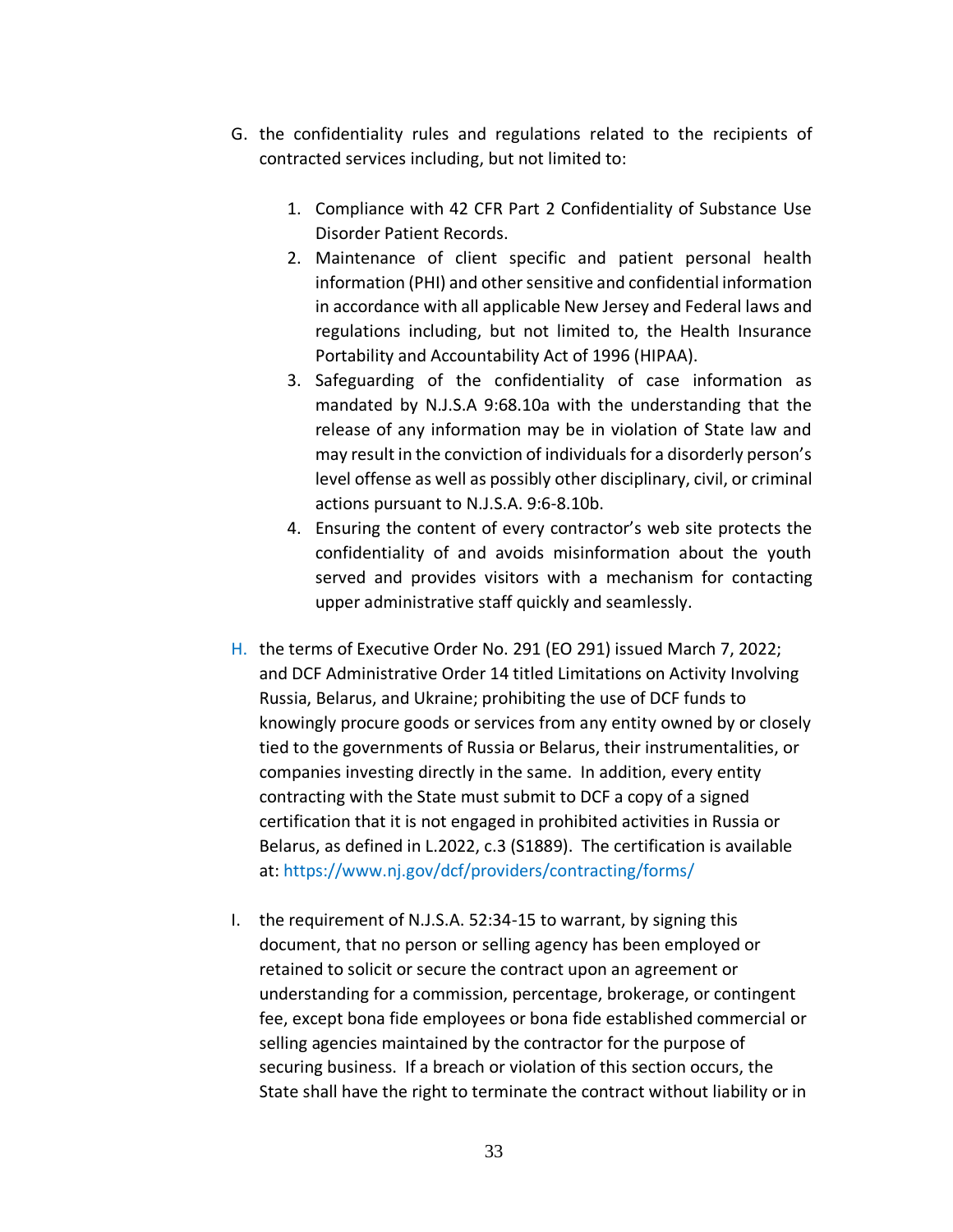its discretion to deduct from the contract price or consideration the full amount of such commission, percentage, brokerage, or contingent fee.

### **III. Organizations awarded contracts are advised:**

- A. As noted in Section 5.12 of the SLD, or in Section 5.03 of the IPA, the initial provision of funding and the continuation of such funding under this contract is expressly dependent upon the availability to DCF of funds appropriated by the State Legislature and the availability of resources. Funds awarded under this contract program may not be used to supplant or duplicate existing funding. If any scheduled payments are authorized under this contract, they will be subject to revision based on any audit or audits required by Section 3.13 Audit of the Standard Language Document (SLD) and the contract close-out described in: [Contract Closeout -](https://www.nj.gov/dcf/policy_manuals/CON-I-A-7-7.01.2007_issuance.shtml) CON-I-[A-7-7.01.2007 \(nj.gov\)](https://www.nj.gov/dcf/policy_manuals/CON-I-A-7-7.01.2007_issuance.shtml)
- B. All documentation related to products, transactions, proof of services and payments under this contract must be maintained for a period of five years from the date of final payment and shall be made available to the New Jersey Office of the State Comptroller upon request.
- C. Any software purchased in connection with the proposed project must receive prior approval from the New Jersey Office of Information Technology, and any data collected or maintained through the implementation of the proposed program shall remain the property of DCF.
- D. Any data collected or maintained through the implementation of the proposed program shall remain the property of DCF.
- E. Contractors shall maintain a financial management system consistent with all the requirements of Section 3.12 of the SLD or the IPA.
- F. As defined in N.J.S.A. 52:32-33, contractors are encouraged to notify their employees, through information and materials or through an organ and tissue awareness program, of organ donation options. The information provided to employees shall be prepared in collaboration with the organ procurement organizations designated pursuant to 42 U.S.C. §1320 b-8 to serve in this State.
- G. DCF endorsed the Prevent Child Abuse of New Jersey's (PCANJ) Sexual Abuse Safe-Child Standards (Standards) as a preventative tool for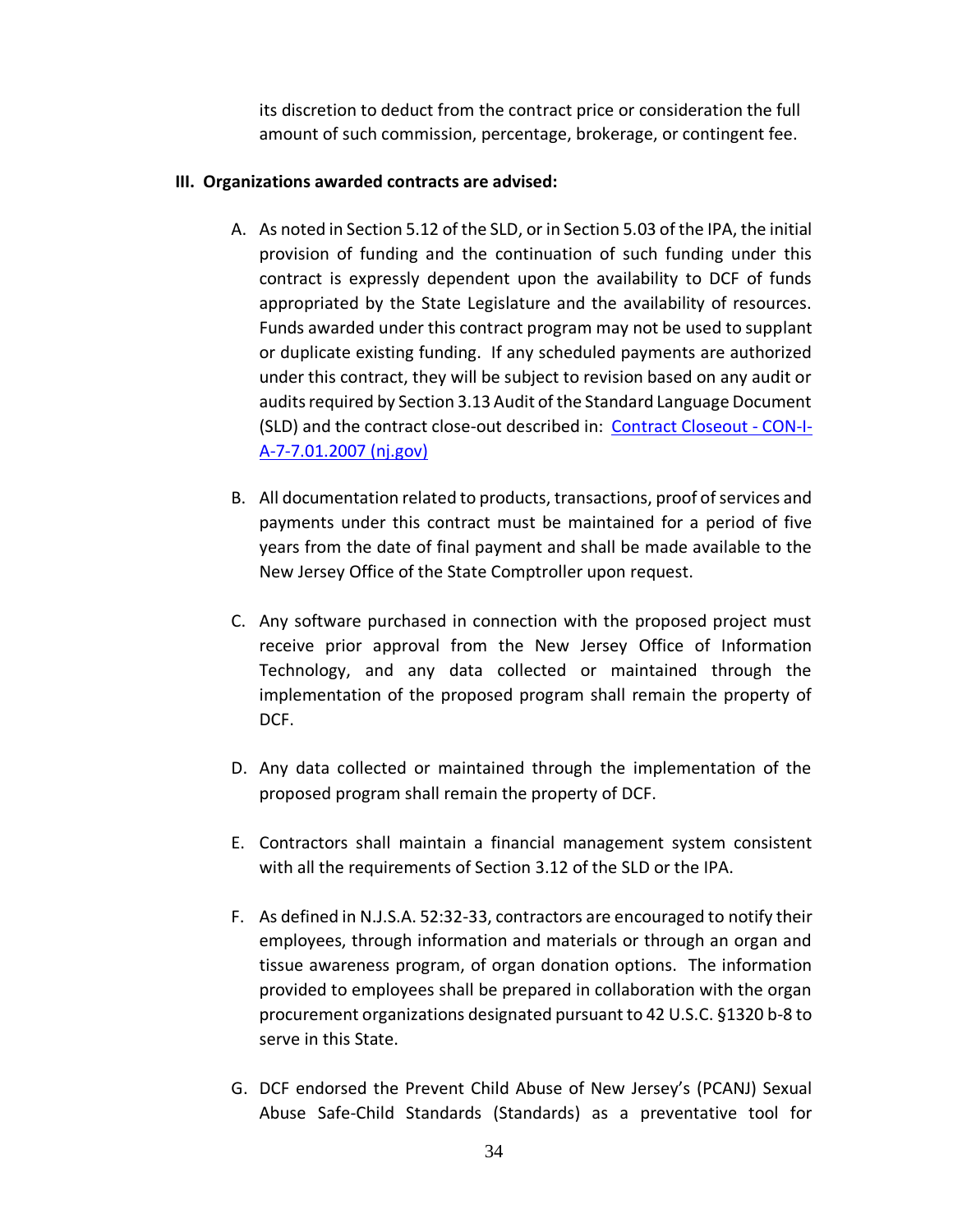contractors working with youth and children to reference when implementing policies and procedures to minimize the risks of the occurrence of child sexual abuse. The Standards are available on the internet at: <https://www.nj.gov/dcf/SafeChildStandards.pdf>

- H. NJ Rev Stat § 9.6-8.10f (2017) requires the Department of Children and Families (DCF)to conduct a check of its child abuse registry for each person who is seeking employment in any facility or program that is licensed, contracted, regulated, or funded by DCF to determine if the person is included on the child abuse registry as a substantiated perpetrator of child abuse or neglect. Contractors are to utilize the Child Abuse Record Information (CARI) Online Application to set-up a facility account by visiting:<https://www.njportal.com/dcf/cari>
- I. DCF staff may conduct site visits to monitor the progress and problems of its contractors in conforming to all contract requirements and in accomplishing its responsibilities. The contracto*r* may receive a written report of the site visit findings and may be expected to submit a plan of correction, if necessary, for overcoming any problems found. Corrective Action Plan (CAP) requirements, timeframes and consequences are explained on the internet at: [https://www.nj.gov/dcf/policy\\_manuals/CON-I-A-8-8.03\\_issuance.shtml](https://www.nj.gov/dcf/policy_manuals/CON-I-A-8-8.03_issuance.shtml)
- J. Contractors must have the ability to maintain the full operations census specified in the contract, and to submit timely service reports for Contracted Level of Service (CLOS) utilization in the format and at the time DCF requests.
- K. Contractors awarded contracts must have the ability to achieve full operational census within the time DCF specifies. Extensions may be available by way of a written request to the Contract Administrator, copied to the DCF Director managing the contracted services.
- L. As noted in Section 4.01 of the SLD or the IPA, DCF or the contractor may terminate this contract upon 60 days written advance notice to the other party for any reason whatsoever.
- M. DCF will advise contractors of the documents and reports in support of this contract that they must either timely submit or retain on-site as readily available upon request. The contractor also shall submit all required programmatic and financial reports in the format and within the timeframes that DCF specifies as required by Section 3.02 of the SLD or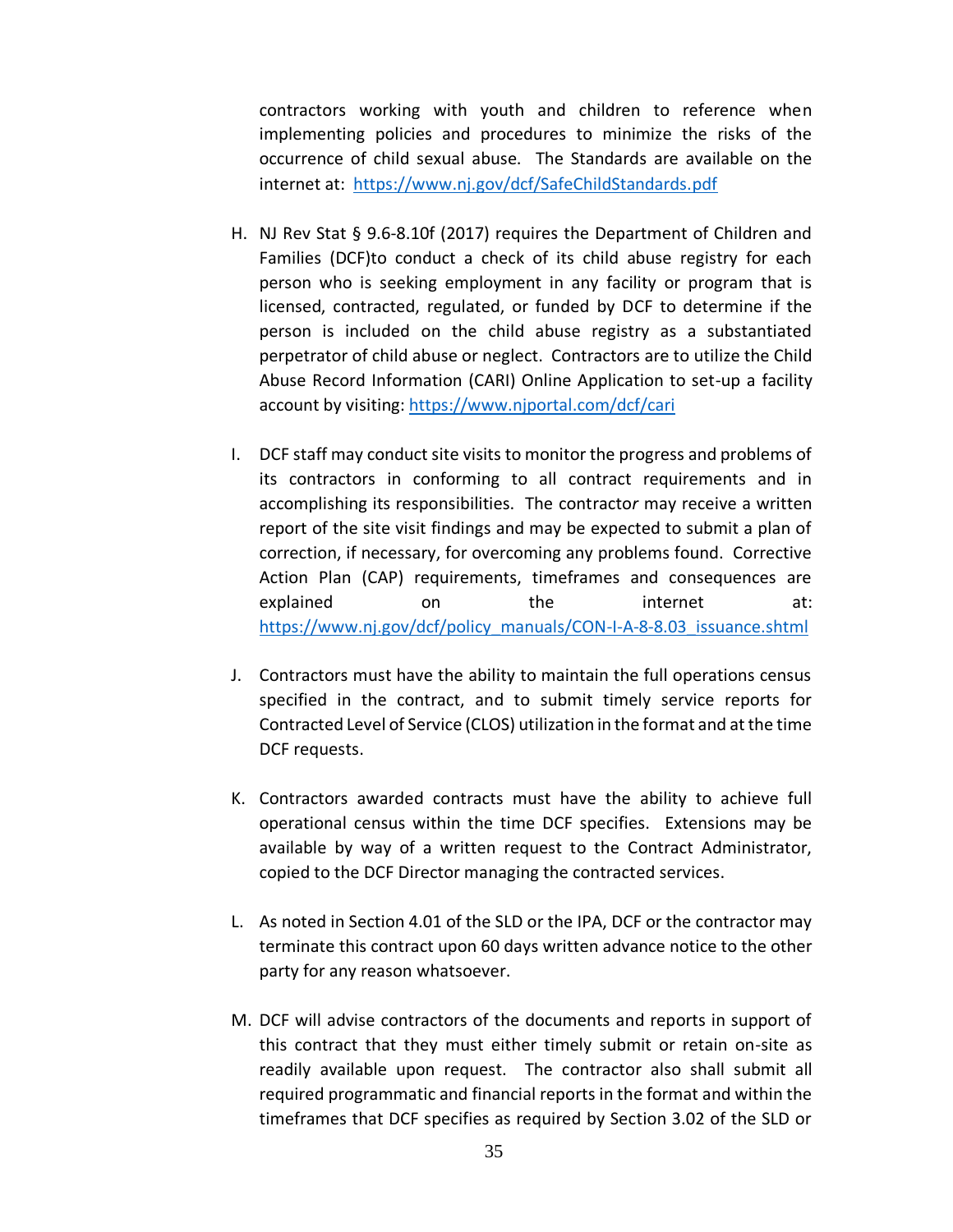IPA. Changes to the information in these documents and reports must be reported to DCF. Contractors are under a continuing obligation, through the completion of any contract with the State of NJ, to renew expired forms filed the NJ Department of Treasury and to notify Treasury in writing of any changes to the information initially entered on these forms. Failure to timely submit updated documentation and required reports may result in the suspension of payments and other remedies including termination.

# **IV. Organizations awarded contracts for the provision of certain types of services additionally shall be aware of the following:**

- A. If services are provided at licensed sites, contractors must meet all NJ Department of Children and Families and other applicable Federal Licensure Standards.
- B. If services are paid with Medicaid funds, contractors must have the demonstrated ability, experience, and commitment to enroll in NJ Medicaid, and subsequently submit claims for reimbursement through NJ Medicaid and its established fiscal agent, within prescribed times.
- C. If services are paid with federal funds (including Medicaid funds), contractors must adhere to the provisions set forth in the Rider for Purchases funded in whole or in part, by federal funds. [https://www.nj.gov/dcf/providers/contracting/forms/RIDER-For-](https://www.nj.gov/dcf/providers/contracting/forms/RIDER-For-Purchases-Funded-by-Federal-Funds-7.31.2020.pdf)[Purchases-Funded-by-Federal-Funds-7.31.2020.pdf](https://www.nj.gov/dcf/providers/contracting/forms/RIDER-For-Purchases-Funded-by-Federal-Funds-7.31.2020.pdf)
- D. If services are provided by programs licensed, contracted, or regulated by DCF and provide services to individuals with developmental disabilities, contractors must comply with:
	- 1. the Central Registry of Offenders against individuals with Developmental Disabilities law, N.J.S.A 30:6D-73 et seq. (Individuals on the Central Registry are barred from working in DCF-funded programs for persons with developmental disabilities. If you are not registered to access the Central Registry, DCF will facilitate the qualified applicant's registration into this system after the award of a contract.); and
	- 2. Danielle's Law: [\(https://www.state.nj.us/humanservices/dds/documents/firepro](https://www.state.nj.us/humanservices/dds/documents/fireprocurement/ddd/Danielle%27s%20Law.pdf) [curement/ddd/Danielle%27s%20Law.pdf\)](https://www.state.nj.us/humanservices/dds/documents/fireprocurement/ddd/Danielle%27s%20Law.pdf)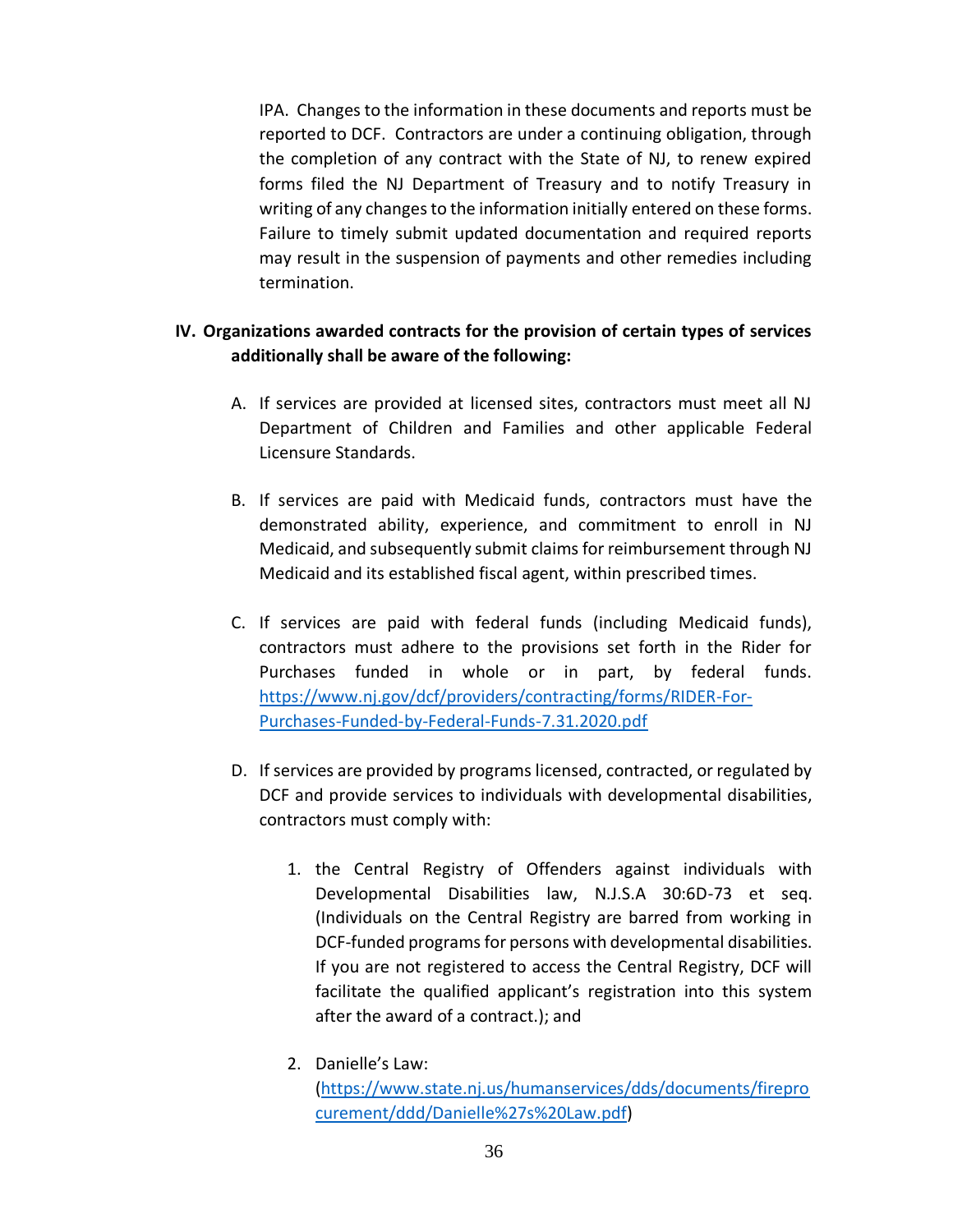- E. If services are to be administered by the Contracted System Administrator (CSA), contractors must conform with, and provide services under, protocols that include required documentation and timeframes established by DCF and managed by the CSA. The CSA is the single point of entry for these services and facilitates service access, linkages, referral coordination, and monitoring of CSOC services across all child-serving systems. Contractors of these services will be required to utilize "Youth Link", the CSOC web-based out-of-home referral/bed tracking system process to manage admissions and discharge after being provided training.
- F. If services are to be provided to youth and families who have an open child welfare case due to allegations of abuse and neglect, then contractors shall deliver these services in a manner consistent with the DCF Case Practice Management Plan (CPM) and the requirements for Solution Based Casework (SBC), an evidence-based, family centered practice model that seeks to help the family team organize, prioritize, and document the steps they will take to enhance safety, improve well-being, and achieve permanency for their children. SBC provides a common conceptual map for child welfare case workers, supervisors, leadership, and treatment providers to focus their efforts on clear and agreed upon outcomes. DCF may require contractors to participate in DCF sponsored SBC training, and to be involved in developing plans with the consensus of other participants, incorporating the elements of the plans into their treatment, participating in Family Team Meetings, and documenting progress and outcomes by race, age, identified gender, and other criteria DCF deems relevant and appropriate.
- G. If services provided under a DCF contract are for mental health, behavioral health, or addictions services by a contractor with at least 10 regular full-time or regular part-time employees who principally work for the contractor to provide those services, then P.L. 2021, c.1 (N.J.S.A. 30:1- 1.2b) requires the contractor to:
	- 1. submit no later than 90 days after the effective date of the contract an attestation: (a) signed by a labor organization, stating that it has entered into a labor harmony agreement with such labor organization; or (b) stating that its employees are not currently represented by a labor organization and that no labor organization has sought to represent its employees during the 90 day period following the initiation or renewal of the contract; or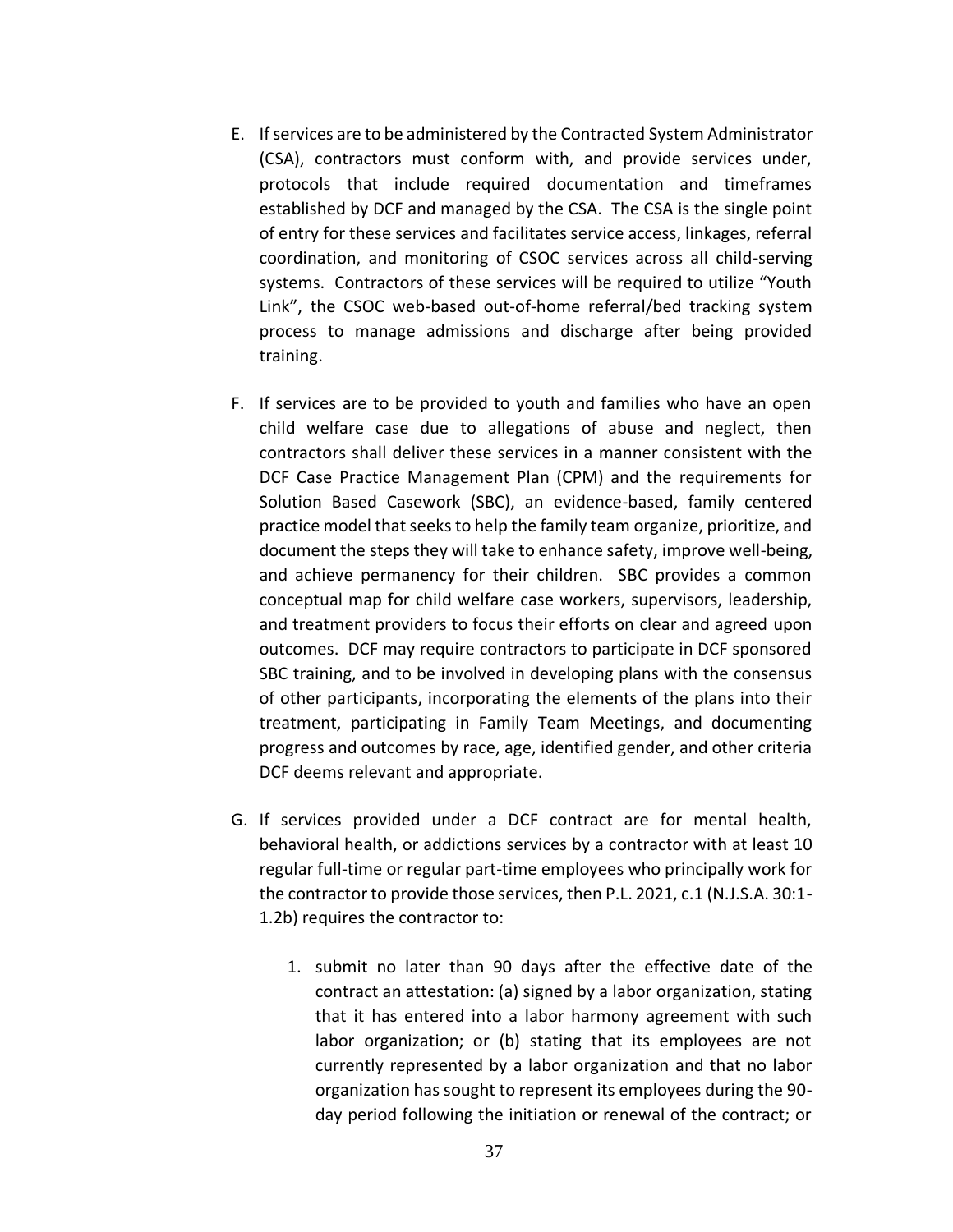(c) signed by a labor organization, stating that it has entered into an agreement or binding obligation to be maintained through the term of the contract that provides a commitment comparable to a labor harmony agreement, as defined in section 4 of P.L.2021, c.1 (N.J.S.A. 30:1-1.2c). The required attestation is submitted to ensure the uninterrupted delivery of services caused by labormanagement disputes and is a condition of maintaining a DCF contract. The failure to submit it shall result in DCF's issuance of a financial recovery and a Corrective Action Plan (CAP). Should the contractor not adhere to the terms of the CAP, DCF shall cancel or not renew the contract upon obtaining a replacement contractor to assume the contract or otherwise provide the services. An extension of the 90-day deadline shall be warranted if a labor organization seeks to represent a contractor's employees after the contract is renewed or entered into, but within the 90-day period following the effective date of the contract. The Commissioner of DCF may review any interested person's report of a failure by the contractor to adhere to these requirements and upon finding that a covered contractor failed to adhere to the requirements shall take corrective action which may include a CAP, financial recovery, and cost recoupment, and cancelling or declining to renew the contract. Should the covered contractor fail to engage in or complete corrective action, the Commissioner of DCF shall cancel or decline to renew the contract; and

2. make good faith efforts to comply with COVID-19 minimum health and safety protocols issued by DCF to adequately ensure the safety of the contractors, employees, and service recipients until the 366<sup>th</sup> day following the end of the public health emergency and state of emergency declared by the Governor in Executive Order No. 103 of 2020. The Commissioner of DCF shall take into account, prior to awarding or renewing any contract, any prior failures reported by any interested party to demonstrate a good faith effort to contain, limit, or mitigate the spread of COVID-19 among the covered contractor's employees or service recipients and require at a minimum the submission of a CAP to contain, limit, or mitigate the spread of COVID-19 cases. Should the contractor fail to implement a plan or repeatedly fail to demonstrate good faith efforts to contain, limit, or mitigate the spread of COVID-19, the Commissioner shall act, including financial penalties or cancellation or non-renewal of the contract.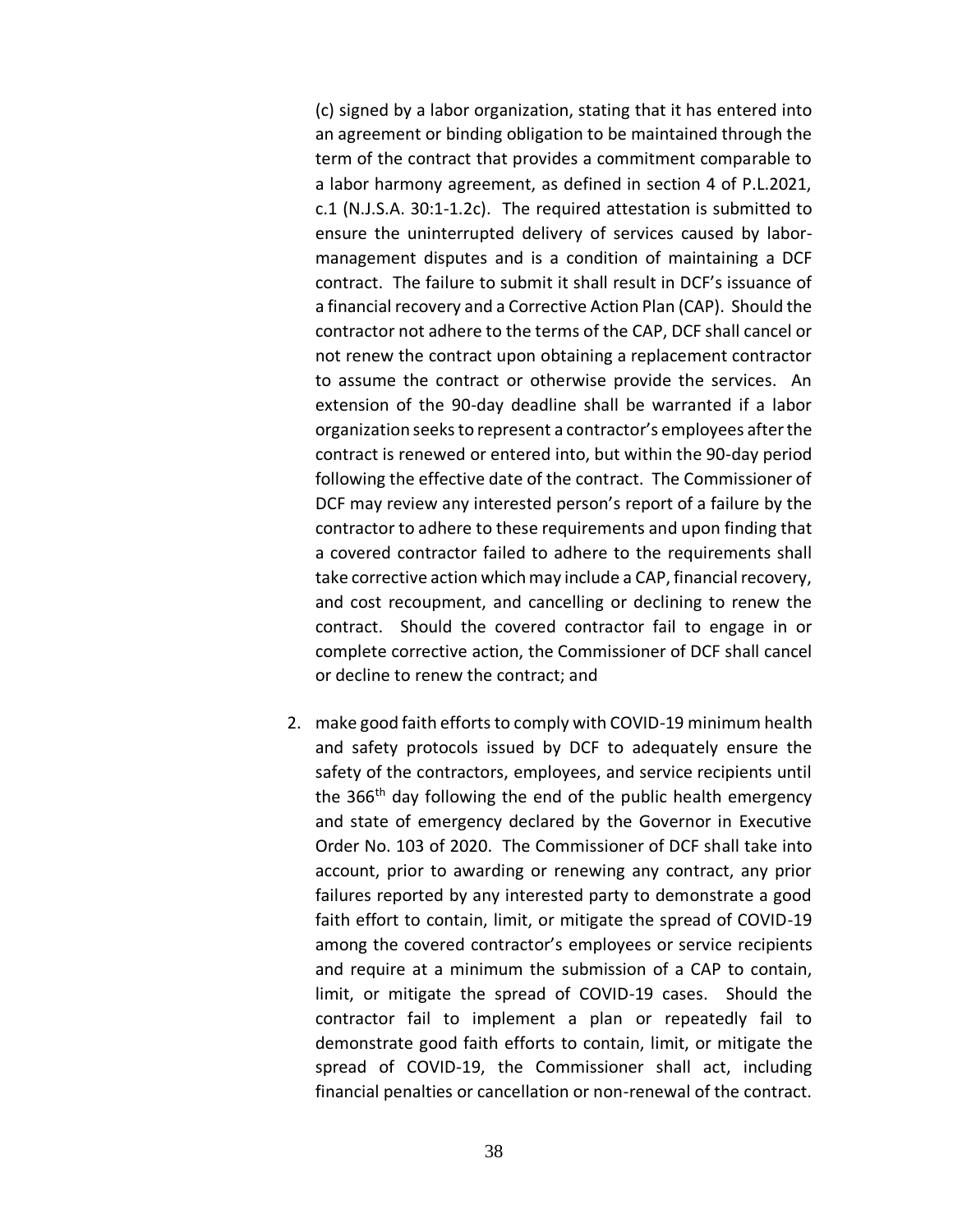- H. If the employees of a contractor or its subcontractor enter, work at, or provide services in any state agency location, then they are covered by Executive Order No. 271 (EO 271), which was signed and went into effect on October 20, 2021. A covered contractor must have a policy in place: (1) that requires all covered workers to provide adequate proof, in accordance with EO 271, to the covered contractor that the covered worker has been fully vaccinated; or (2) that requires that unvaccinated covered workers submit to COVID-19 screening testing at minimum one to two times weekly until such time as the covered worker is fully vaccinated; and (3) that the covered contractor has a policy for tracking COVID-19 screening test results as required by EO 271 and must report the results to local public health departments. The requirements of EO 271 apply to all covered contractors and subcontractors, at any tier, providing services, construction, demolition, remediation, removal of hazardous substances, alteration, custom fabrication, repair work, or maintenance work, or a leasehold interest in real property through which covered workers have access to State property. EO 271 excludes financial assistance; contracts or sub-contracts whose value is less than the State bid Advertising threshold under N.J.S.A. 52:34-7; employees who perform work outside of the State of New Jersey; or contracts solely for the provision of goods.
- I. If a contract includes the allocation and expenditure of COVID-19 Recovery Funds, then it is covered by Executive Order No. 166 (EO166), which was signed by Governor Murphy on July 17, 2020. The Office of the State Comptroller ("OSC") is required to make all such contracts available to the public by posting them on the New Jersey transparency website developed by the Governor's Disaster Recovery Office (GDRO Transparency Website), and by subjecting them to possible review by an Integrity Monitor.

**By my signature below, I hereby confirm I am authorized to sign this document on behalf of my organization. I have read, understand, and have the authority to ensure my organization will comply with the terms and conditions of providing services under my contracts with DCF as described in the text and referenced documents above. The terms set forth in this document govern all executed contracts with DCF and contracts to be entered into with DCF in the future.**

| Signature            |    | Date:  |  |
|----------------------|----|--------|--|
|                      |    |        |  |
| <b>Printed Name:</b> |    | Title: |  |
|                      | 20 |        |  |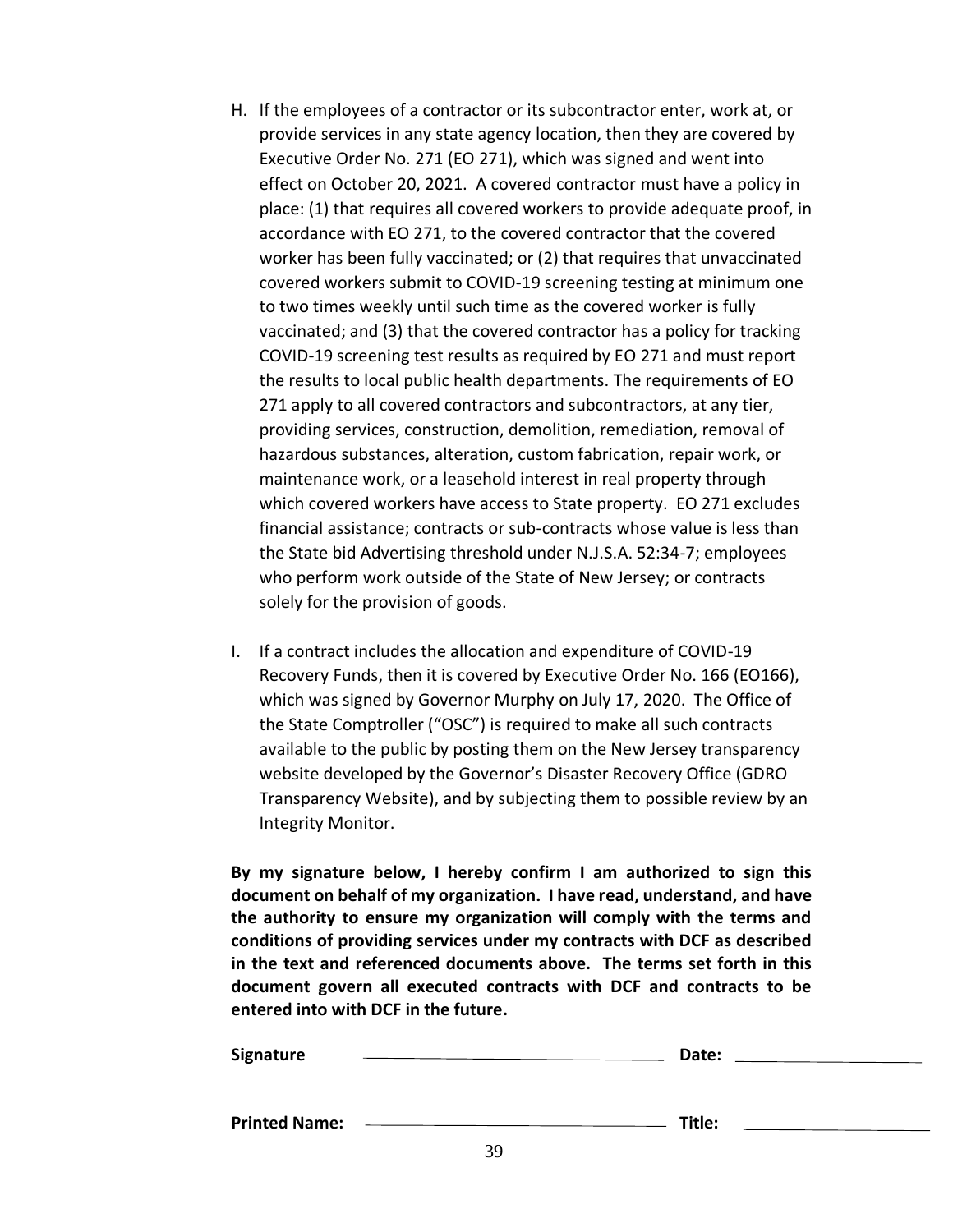#### **Exhibit D**

### **Public Law P.L. 2021, c.1 Attestation Form for Providers with DCF Contracts**

### **ALL DCF Providers must sign, scan, and email this executed document to: [OfficeOf.ContractAdministration@Dcf.nj.us](mailto:OfficeOf.ContractAdministration@Dcf.nj.us)**

By my signature below, I hereby confirm I am authorized to review and sign this document on behalf of my organization. I additionally confirm:

\_\_\_\_\_\_\_\_\_(1) my organization **is not** an entity entering into or renewing a contract or contracts with the Department of Children and Families to provide mental health, behavioral health, or addiction services that employs more than 10 regular full-time or regular part-time employees who principally work for the organization to provide the contracted services as defined in Public Law P.L. 2021, c.1 [if you select this response, please return the signed form as noted above].; OR

\_\_\_\_\_\_\_\_\_(2) my organization **is** such an entity and in compliance with Public Law P.L. 2021, c.1., I therefore must submit within the 90-day period following the initiation or renewal of our DCF contract(s) either:

### **A. An attestation:**

\_\_\_\_\_\_\_\_\_signed by a labor organization confirming entry into a labor harmony agreement with such labor organization; **or**

stating that our employees are not currently represented by a labor organization and that no labor organization has sought to represent our employees during the 90-day period following the initiation or renewal of our DCF contract(s) after the effective date of this act and up to the time of submission; **or**

signed by a labor organization, confirming entry into an agreement or binding obligation to be maintained through the term of the DCF contract that provides a commitment comparable to a labor harmony agreement, as defined in section 4 of P.L.2021, c.1 (C.30:1-1.2c); **or**

#### **B. A notice:**

from a labor organization confirming it seeks to represent our employees after the expiration of the 90-day period following the effective date of our DCF contract, to be followed no later than 90 days after the date of notice stating that we have entered into:

(1) a labor harmony agreement with the labor organization; or

 (2) an agreement or binding obligation to be maintained through the term of the contract that provides a commitment comparable to a labor harmony agreement, as defined in section 4 of P.L.2021, c.1 (C.30:1-1.2c); **and** 

#### **C. A COVID-19 health and safety commitment:**

I ensure the organization will continue to make a good faith effort to comply with minimum health and safety protocols issued by DCF to adequately ensure the safety of the covered providers' employees, and service recipients at least through the 366th day following the end of the public health emergency and state of emergency declared by the Governor in Executive Order No. 103 of 2020. These efforts include our adherence to the measures service providers may take to prevent and mitigate